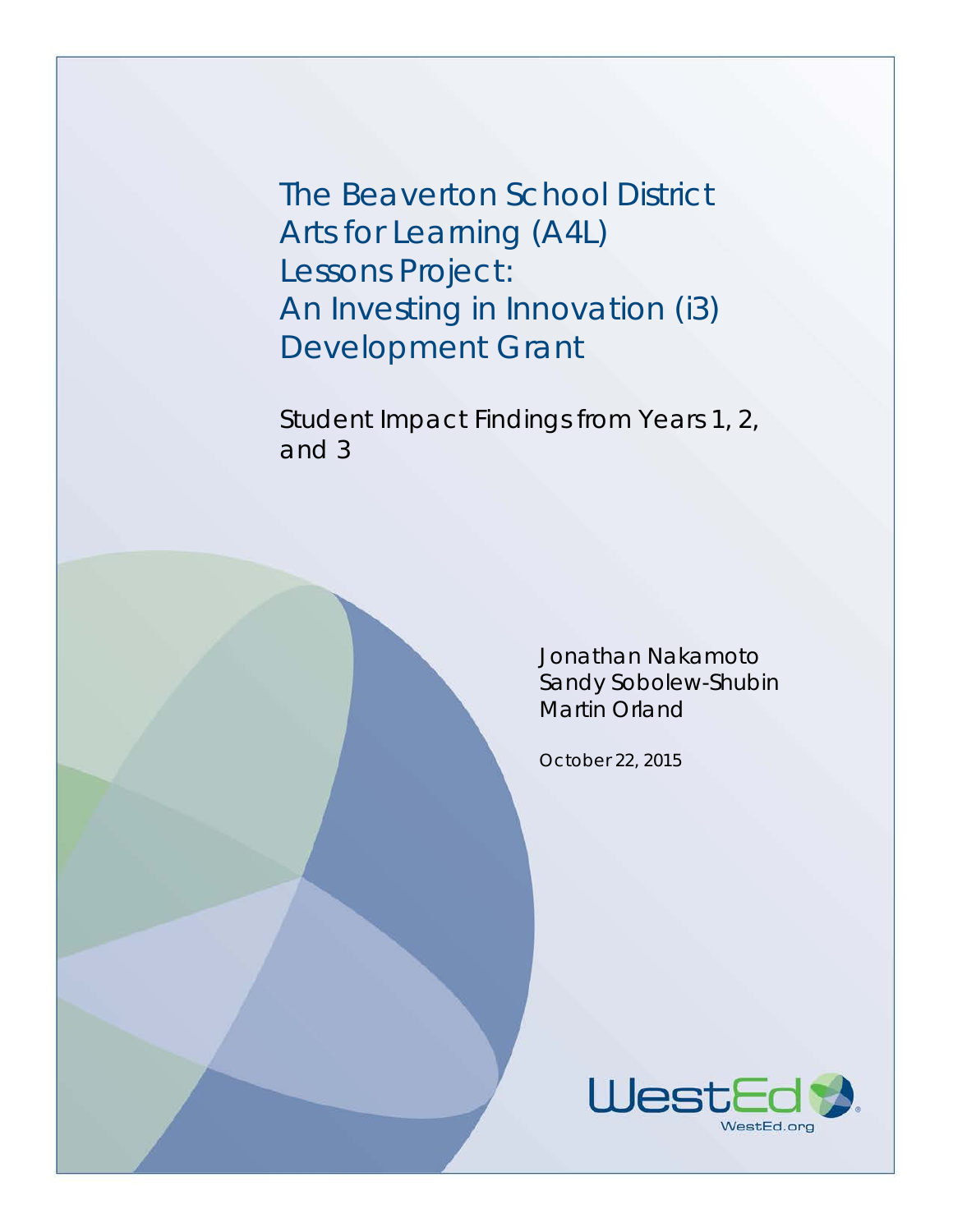WestEd — a national nonpartisan, nonprofit research, development, and service agency — works with education and other communities to promote excellence, achieve equity, and improve learning for children, youth, and adults. WestEd has 15 offices nationwide, from Washington and Boston to Arizona and California, with its headquarters in San Francisco. For more information about WestEd, visit WestEd.org; call 415.565.3000 or, toll-free, (877) 4-WestEd; or write: WestEd / 730 Harrison Street / San Francisco, CA 94107-1242.

© 2015 WestEd, All rights reserved.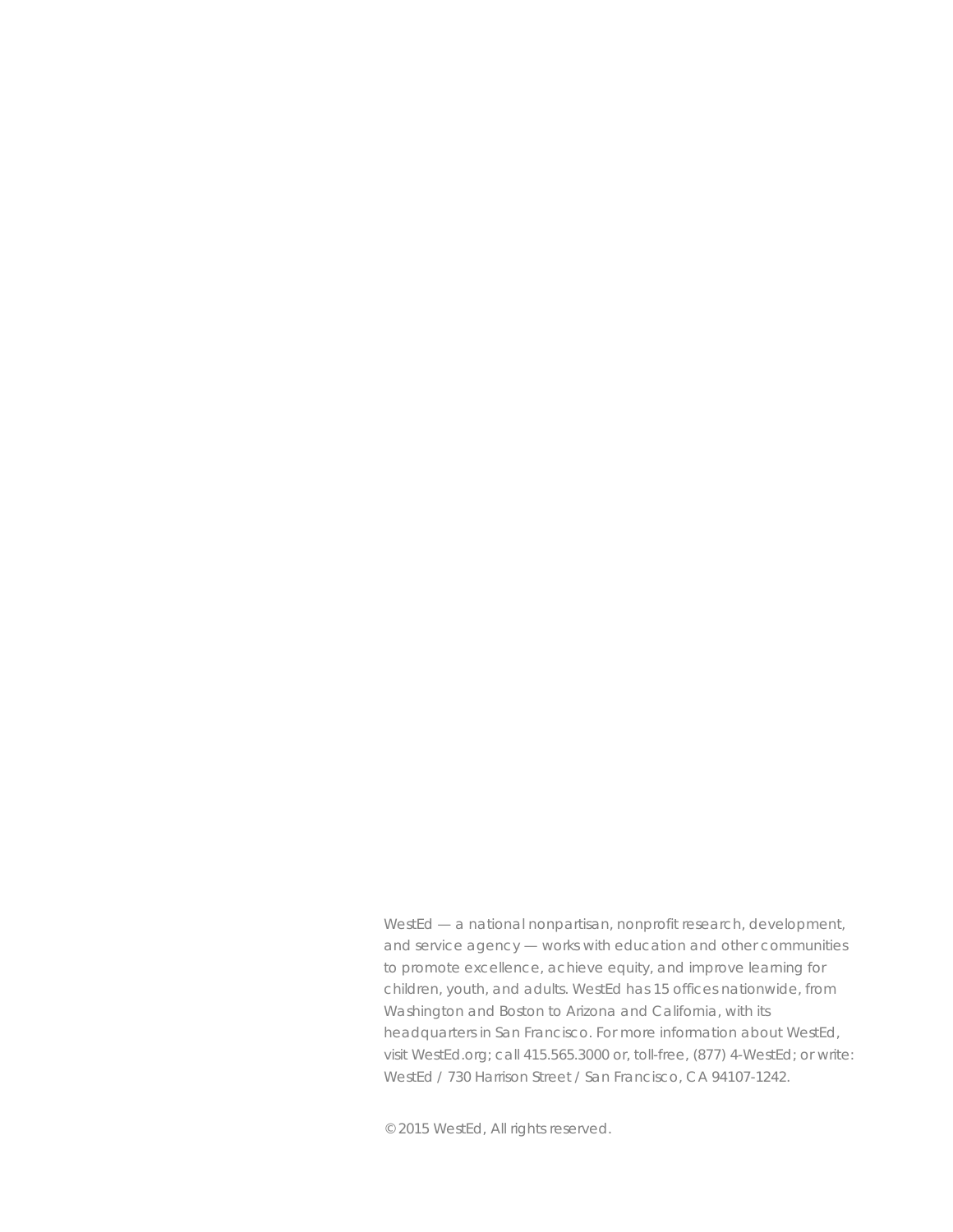# **Table of Contents**

| Baseline Comparisons for the OAKS Analyses between the Treatment and Control |  |
|------------------------------------------------------------------------------|--|
| Baseline Comparisons for the CCU Analyses between the Treatment and Control  |  |
|                                                                              |  |
| Oregon Assessment of Knowledge and Skills (OAKS) Reading/ Literature Test 24 |  |
|                                                                              |  |
|                                                                              |  |
|                                                                              |  |
|                                                                              |  |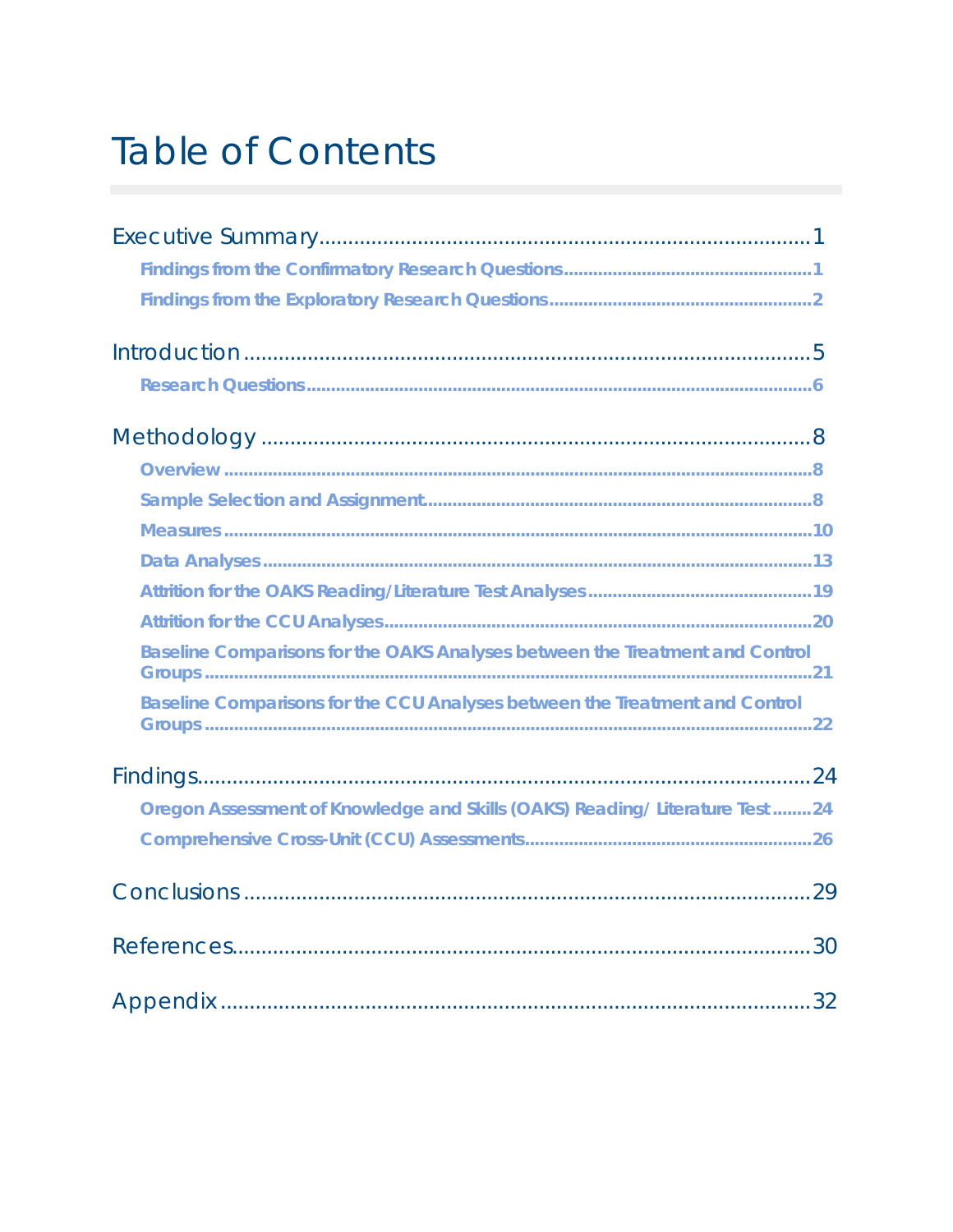## <span id="page-3-0"></span>**Executive Summary**

The Beaverton School District, the third largest school district in Oregon, in partnership with Young Audiences (YA), Inc., Young Audiences Oregon and Southwest Washington, and the University of Washington, developed the Arts for Learning (A4L) Lessons Project, an intervention designed to improve students' reading and writing achievement through the integration of arts into the language arts curriculum. The A4L Lessons Project was implemented in the Beaverton School District in 2011-12 (study year 1), 2012-13 (study year 2), and 2013-14 (study year 3) with students in grades 3, 4, and 5. The A4L Lessons Project is an Investing in Innovation (i3) Development Grant that was funded by the U.S. Department of Education's Office of Innovation and Improvement (OII) in 2010.

The A4L Lessons Project involves the integration of reading, writing, and the arts, with exposure to a variety of art forms and literary genres. Students in the treatment group receive two A4L Lessons Units and one teaching artist Residency each school year. The two main elements of the program are: (1) Units of instruction, which are delivered by a classroom teacher trained by program staff, focus on a particular art form (i.e., theater, visual arts, music, or dance), and are built around one or more central texts; and (2) Residencies aligned with each A4L Unit, in which a trained teaching artist works in collaboration with the classroom teacher during five one-hour sessions. Each A4L Unit is comprised of 10 to 19 Lessons, with the suggested instructional time for the Units varying from 13 to 20 hours. In addition, the Residencies provide more concentrated focus on the study and direct experience of an art form, while also extending and reinforcing the literacy learning of the aligned Unit. Students work together in groups and practice public presentations. The A4L Lessons place an emphasis on students practicing what have been called "21<sup>st</sup> century skills," which include critical thinking, creative problem solving, and life skills, such as planning and working as a team (Seidel, Tishman, Winner, Hetland & Palmer, 2009; Silva, 2008).

To evaluate the impact of the A4L Lessons Project on students in grades 3 through 5, WestEd designed and implemented a cluster-randomized trial, randomly assigning 32 elementary schools in the Beaverton School District to receive the A4L intervention or the status-quo control condition. WestEd developed and tested three primary or confirmatory research questions and four exploratory research questions to guide the study.

### <span id="page-3-1"></span>Findings from the Confirmatory Research Questions

WestEd designed the evaluation of the A4L Lessons Project so that the findings from the confirmatory research questions would receive the highest rating from the What Works Clearinghouse (WWC; i.e., *Meets WWC Group Design Standards without Reservations*) and allow strong conclusions to be drawn about the program's impact. The WWC, which is a U.S. Department of Education initiative, aims to be a "trusted source of scientific evidence for what works in education" and assesses the quality of studies and their findings. Studies that receive the highest rating from the WWC provide the strongest evidence for the causal link between the intervention under study and the outcomes of interest (U.S. Department of Education, 2014). The three confirmatory research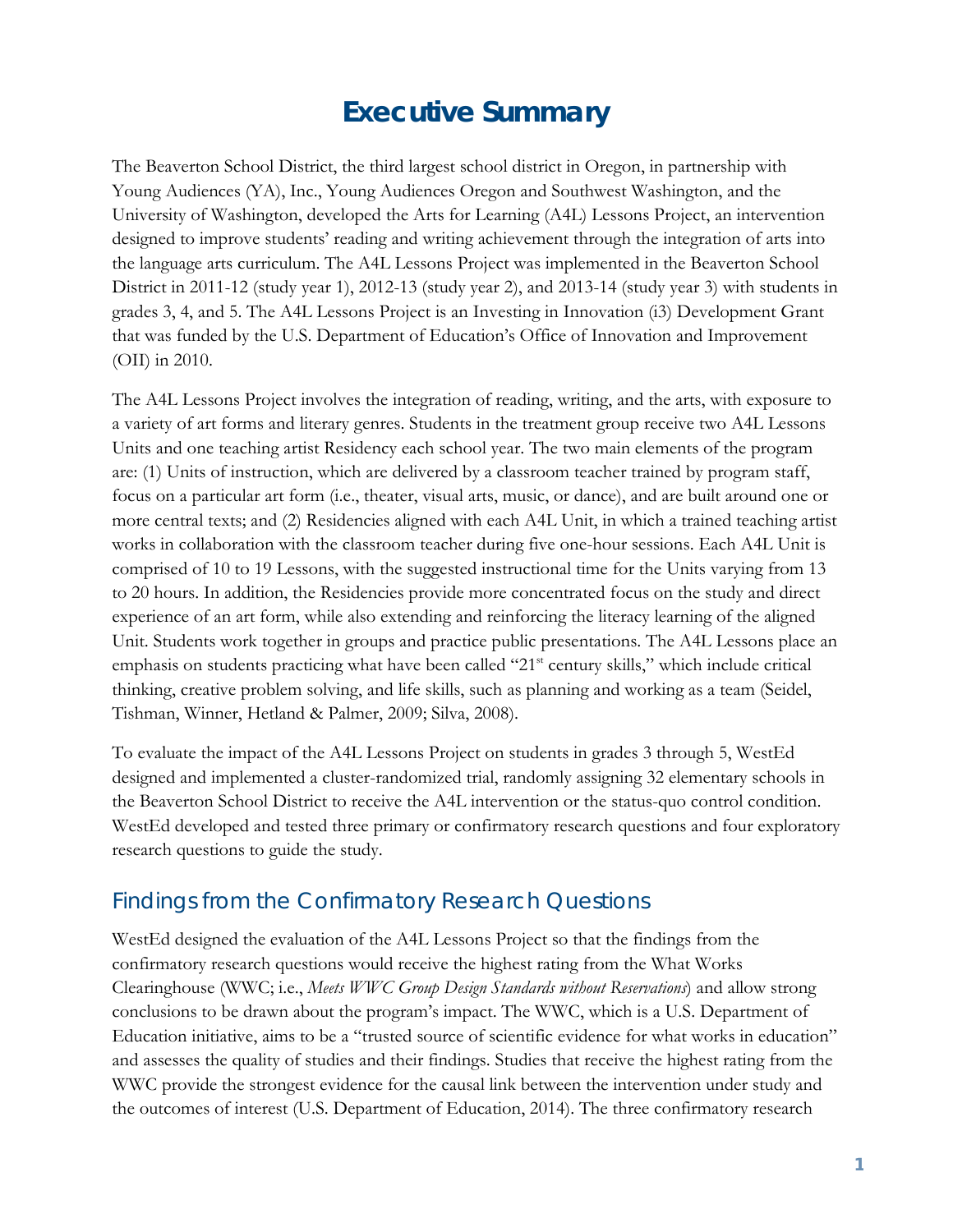questions relying on the Oregon Assessment of Knowledge and Skills (OAKS) Reading/Literature test are each stated below and followed by a summary of the findings.

Three Confirmatory Research Questions: What is the impact on students' reading achievement on the OAKS after (a) one year of participation in the A4L Lessons Project, (b) two years of participation in the A4L Lessons Project, and (c) three years of participation in the A4L Lessons Project?

The results from the confirmatory analyses are shown in Exhibit E-1 and revealed no impact of the A4L Lessons Project on students' achievement on the OAKS Reading/Literature test. The differences between the treatment and control students on the OAKS after one, two, and three years of program participation were not statistically significant. The magnitude of the differences between treatment and control students, as indexed by the effect sizes, ranged from -0.03 to 0.05 and were very small. Impacts in this range, which are less than one-tenth of a standard deviation, are not considered meaningful effects by educational research standards (Lipsey et al., 2012).



### **Exhibit E-1. Findings from the OAKS Impact Analyses**

### <span id="page-4-0"></span>Findings from the Exploratory Research Questions

The first three exploratory research questions dealt with the impact of the A4L Lessons Project on students' life and literacy skills and relied on the Comprehensive Cross Unit (CCU) Assessments. The CCUs were developed by literacy and learning experts at the University of Washington specifically to measure the impact of the A4L Lessons supplemental literacy curriculum. Due to the fact that the CCU Assessments were administered to students in only 12 schools; six treatment schools and six control schools that participated in this portion of the study, we could only examine the impact of each year of program participation with the CCU Assessments rather than the cumulative impact of multiple years of program participation. In comparison to the confirmatory analyses, the strength of the conclusions concerning the impact of the intervention based on the exploratory analyses was much lower due to the large number of students who did not complete the CCU Assessments and the relatively small number of schools that administered these assessments. The first three exploratory questions are stated below, followed by a summary of the findings.

Three Exploratory Research Questions: What is the impact of participating in (a) year 1, (b) year 2, and (c) year 3 of implementation of the A4L Lessons Project on the literacy and life skills of students in grades 3 through 5, as measured by the CCU Assessments?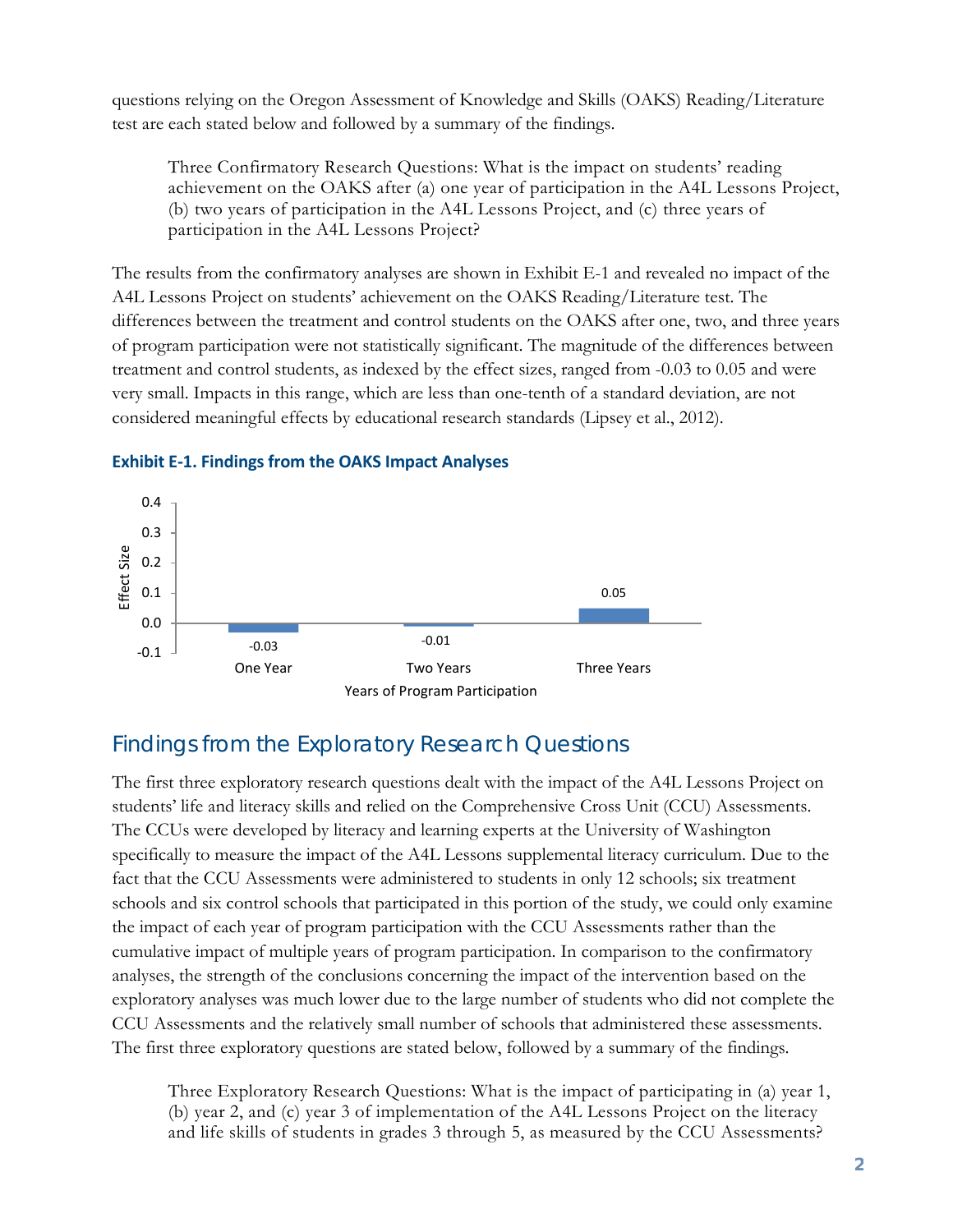The results from the exploratory analyses of the CCU Assessments are presented in Exhibit E-2 separated by grade and study year. There was a consistent pattern of findings with the students in grade 4. In each study year, treatment group students in grade 4 had significantly higher scores than control group students in grade 4, indicating a positive impact of the A4L Lessons Project on students' literacy and life skills as assessed by the CCUs. The effect sizes indexing the differences ranged from 0.30 to 0.36, which are considered small positive program effects by educational research standards. The students in grade 3 had higher scores than the control students in years 1 through 3 and, based on the effect sizes, the impacts would be considered small positive program impacts. However, none of the differences concerning grade 3 students were statistically significant. Finally, the differences between the treatment and control students in grade 5 were very small and not statistically significant, indicating the A4L Lessons Project did not have a reliable positive impact for students at this grade level.





The final exploratory research question concerned the impacts of the A4L Lessons Project for various subgroups of students, including English language learners (ELLs) and low-income students. Given the recommendations that significant impacts for subgroups of students are more likely to be reliable when there is a significant impact for the full sample (Schochet, Puma, & Deke, 2014), WestEd conducted the exploratory subgroup analyses only when the full sample analyses with the OAKS Reading/Literature test and CCU Assessments (i.e., the previously reviewed confirmatory and exploratory analyses) were statistically significant. The specific exploratory research question is stated below, followed by the findings.

Exploratory Research Question 4: Do the impacts on the OAKS Reading/Literature test and CCU Assessments vary by the students' ELL status or eligibility for free/reducedprice lunch?

We conducted the ELL and free/reduced-price lunch subgroup analyses with grade 4 CCU Assessments only. The results showed that the impact of the program differed significantly across ELL and non-ELL students in years 1 and 2, but not in year 3. In years 1 and 2, the impact of the A4L Lessons Project was substantially higher for ELL students, suggesting that the program had a greater impact on the literacy and life skills of ELL students. The effect sizes for ELL students were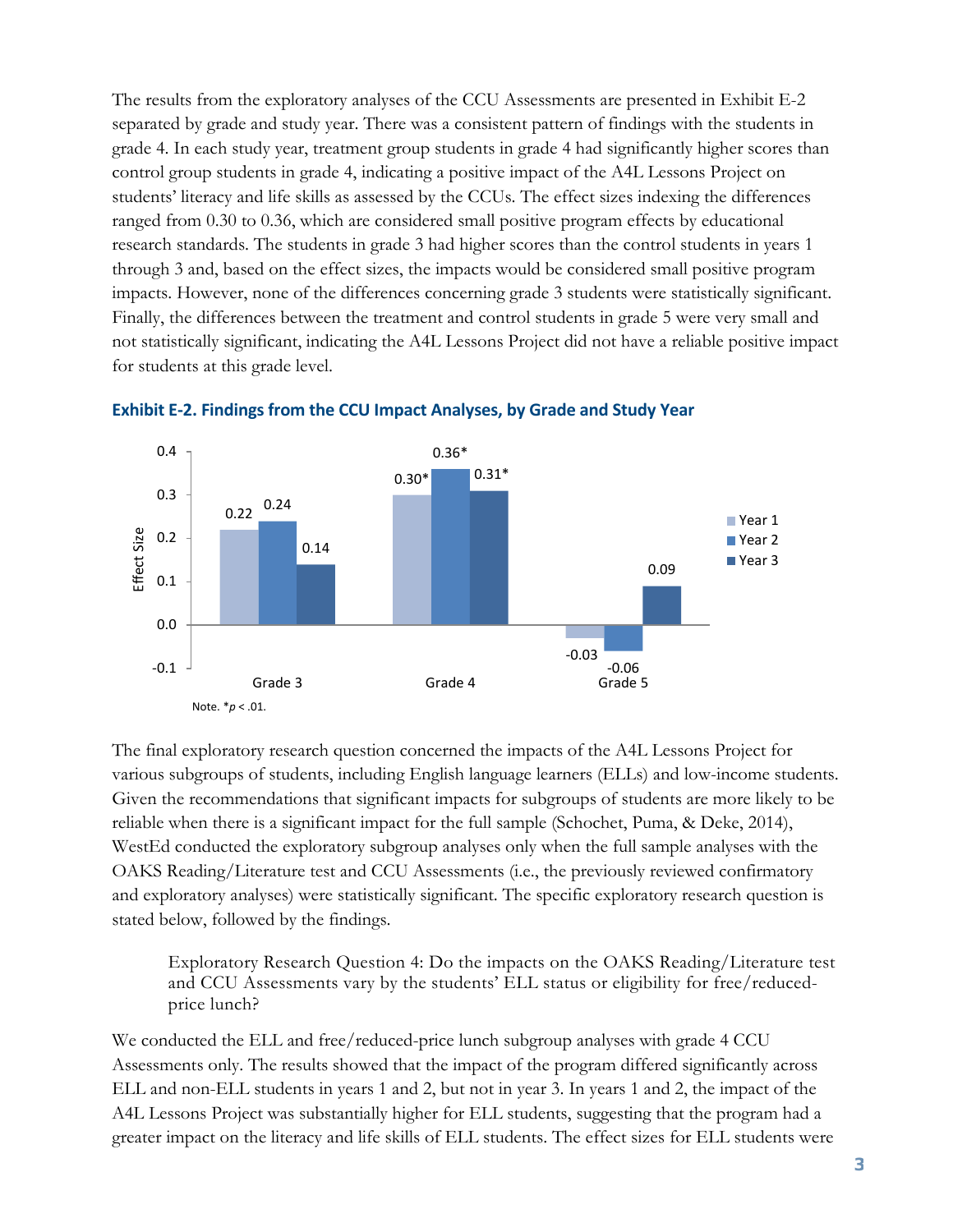0.87 and 0.69 compared to 0.23 and 0.31 for the non-ELL students in years 1 and 2, respectively. The effect sizes for the ELL students are considered large program impacts by educational research standards, but should be viewed extremely cautiously because the findings are based on a very small number of ELL students. In addition, the subgroup analyses demonstrated that the impact of the program on ELL and non-ELL students was nearly identical in year 3, which weakens confidence in the findings from years 1 and 2. In addition, the free/reduced-price lunch subgroup analyses based on the CCU Assessments with the students in grade 4 did not reveal any statistically significant differences between the free/reduced-price lunch and non-free/reduced-price lunch students. In other words, the results indicated that the A4L Lessons Project had an equally positive impact on the free/reduced-price lunch and non-free/reduced-price lunch students' performance on the CCU Assessments.

The findings presented in this report concern student achievement outcomes only. A fuller understanding of the implementation and outcomes of the A4L Lessons Project in the Beaverton School District can be found in the final report generated by all i3 project partners.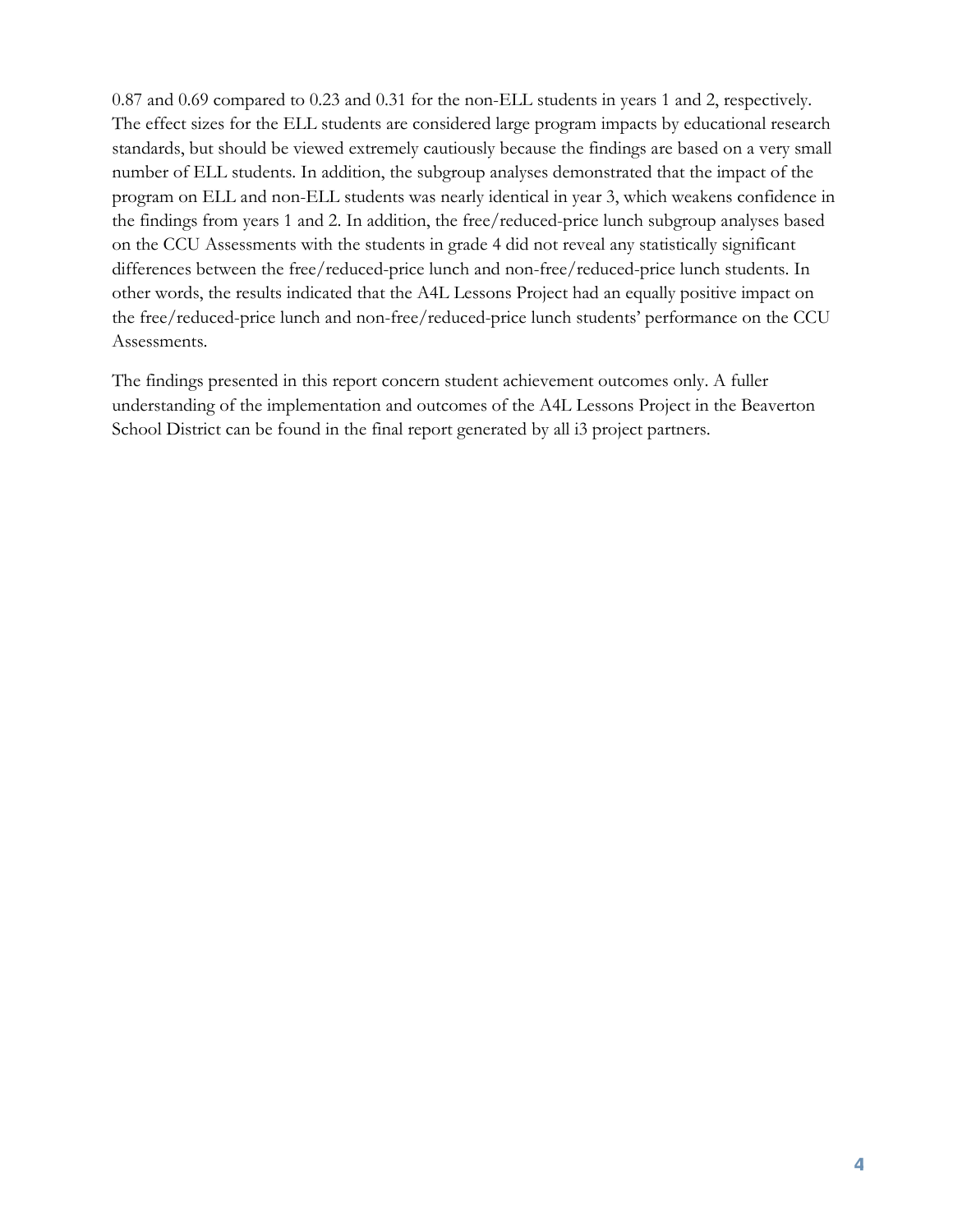## <span id="page-7-0"></span>**Introduction**

The Beaverton School District, the third largest school district in Oregon, in partnership with Young Audiences (YA), Inc., Young Audiences Oregon and Southwest Washington, and the University of Washington, developed the Arts for Learning (A4L) Lessons Project, an intervention designed to improve students' reading and writing achievement through the integration of arts into the language arts curriculum. The A4L Lessons Project was implemented in the Beaverton School District in 2011-12 (study year 1), 2012-13 (study year 2), and 2013-14 (study year 3) with students in grades 3, 4, and 5. The A4L Lessons Project is an Investing in Innovation (i3) Development Grant that was funded by the U.S. Department of Education's Office of Innovation and Improvement (OII) in 2010.

Designed by YA, Inc., in partnership with researchers at the University of Washington, led by cognitive scientist Dr. John Bransford, A4L Lessons is a supplemental literacy curriculum that blends the creativity and discipline of the arts with learning science to raise student achievement in reading and writing, as well as to develop learning and life skills. The "How People Learn" framework (Bransford, Brown, & Cocking, 1999) serves as the foundation for the program's pedagogy and strategies for student engagement. It emphasizes teacher-guided, student-initiated activities, encourages students to think and learn independently, and provides tools and strategies to help students approach challenging schoolwork. The arts-integrated curricula provide students opportunities to excel in the classroom through activities that tap into a wide variety of skill sets and learning styles.

The A4L Lessons Project involves the integration of reading, writing, and the arts, with exposure to a variety of art forms and literary genres. Students in the treatment group receive two A4L Lessons Units and one teaching artist Residency each school year. The two main elements of the program are: (1) Units of instruction, which are delivered by a classroom teacher trained by program staff, focus on a particular art form (i.e., theater, visual arts, music, or dance), and are built around one or more central texts; and (2) Residencies aligned with each A4L Unit, in which a trained teaching artist works in collaboration with the classroom teacher during five one-hour sessions. Each A4L Unit is comprised of 10 to 19 Lessons, with the suggested instructional time for the Units varying from 13 to 20 hours. In addition, the Residencies provide more concentrated focus on the study and direct experience of an art form, while also extending and reinforcing the literacy learning of the aligned Unit. Students work together in groups and practice public presentations. The A4L Lessons place an emphasis on students practicing what have been called "21<sup>st</sup> century skills," which include critical thinking, creative problem solving, and life skills, such as planning and working as a team (Seidel, Tishman, Winner, Hetland & Palmer, 2009; Silva, 2008).

As part of the i3 Development Grant, WestEd evaluated the impact of the A4L Lessons supplementary literacy curriculum on students' reading and writing achievement using a cluster random-assignment design, in which 32 elementary schools were randomly assigned to the A4L Lessons treatment condition or a status-quo control condition. The impacts of the A4L Lessons were assessed by comparing the outcomes for students in the 16 intervention schools to outcomes for students in the 16 control schools, using multi-level modeling to adjust for the nesting of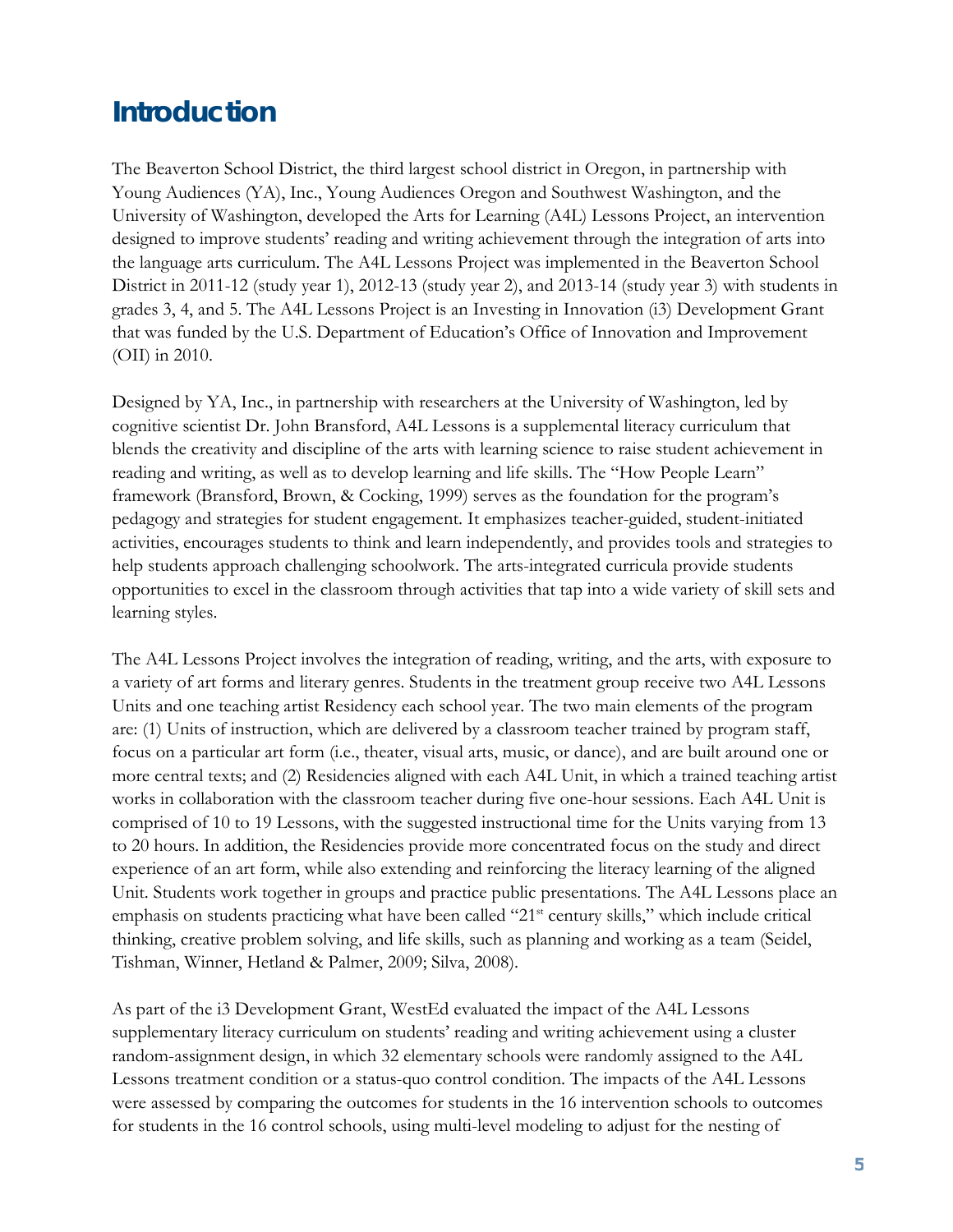students within schools. The study also examined whether high needs students (i.e., English language learners (ELLs) and economically disadvantaged students) benefited more from receiving the A4L Lessons than other students.

### <span id="page-8-0"></span>Research Questions

Consistent with one of the goals of the i3 program, WestEd designed the evaluation of the A4L Lessons Project so that the findings from the study's confirmatory research questions would receive the highest rating from the What Works Clearinghouse (WWC; i.e., *Meets WWC Group Design Standards without Reservations*). The WWC, which is a U.S. Department of Education initiative, aims to be a "trusted source of scientific evidence for what works in education" and assesses the quality of studies and their findings. Studies that receive the highest rating from the WWC provide the strongest evidence for the causal link between the intervention under study and the outcomes of interest (U.S. Department of Education, 2014). The evaluation design for the study's exploratory research questions were not designed to meet the WWC Standards with or without reservations. As a result, the findings from the exploratory research questions should be viewed cautiously because they cannot provide strong evidence regarding the causal link between the intervention and improved student achievement.

### Confirmatory Research Questions

The current analyses, which were conducted after the third year of A4L Lessons implementation, allowed us to answer the following three confirmatory research questions concerning program impacts on students' reading achievement:

- After one year of participation in the A4L Lessons Project, what is the impact on students' reading achievement, as measured by the Oregon Assessment of Knowledge and Skills (OAKS) Reading/Literature test?<sup>[1](#page-8-1)</sup>
- After two years of participation in the A4L Lessons Project, what is the impact on students' reading achievement, as measured by the OAKS Reading/Literature test?<sup>[2](#page-8-2)</sup>
- After three years of participation in the A4L Lessons Project, what is the impact on students' reading achievement, as measured by the OAKS Reading/Literature test?<sup>[3](#page-8-3)</sup>

### Exploratory Research Questions

 $\overline{a}$ 

We examined the following exploratory research questions concerning impacts on the students' life and literacy skills:

<span id="page-8-1"></span><sup>1</sup> This analysis included students who were in grades 3, 4, and 5 during year 1 of the study and students who were in grade 3 during years 2 and 3 of the study.

<span id="page-8-2"></span><sup>2</sup> This analysis included students who started in grades 3 and 4 in year 1 of the study and were followed into year 2 and students who started in grade 3 in year 2 of the study and were followed into year 3.

<span id="page-8-3"></span><sup>3</sup> This analysis included students who started in grade 3 in year 1 and were followed into year 3.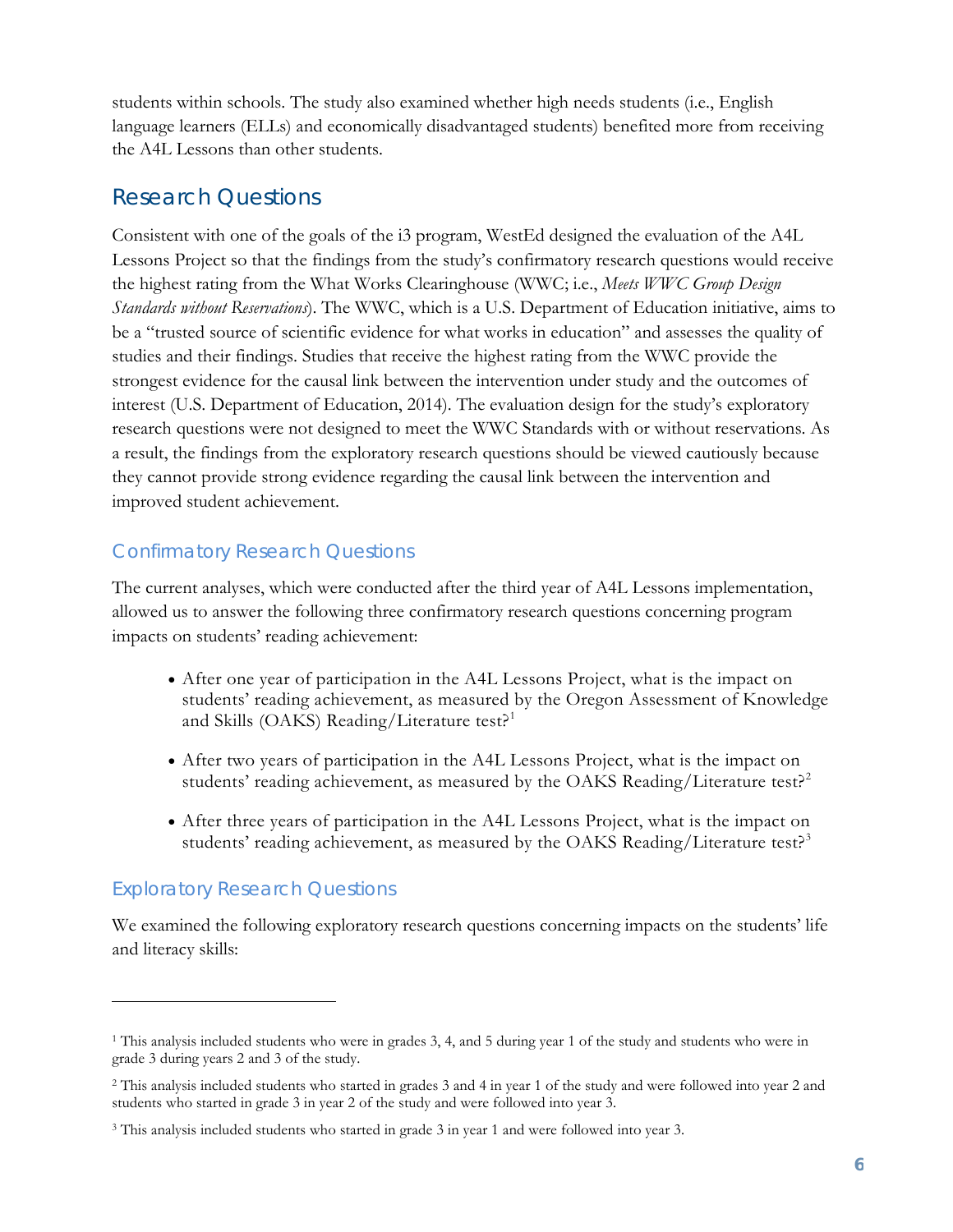- What is the impact of participating in year 1 of implementation of the A4L Lessons Project on the literacy and life skills of students in grades 3 through 5, as measured by the Comprehensive Cross Unit (CCU) Assessments?
- What is the impact of participating in year 2 of implementation of the A4L Lessons Project on the literacy and life skills of students in grades 3 through 5, as measured by the CCU Assessments?
- What is the impact of participating in year 3 of implementation of the A4L Lessons Project on the literacy and life skills of students in grades 3 through 5, as measured by the CCU Assessments?

In addition, when the impact analyses with the OAKS Reading/Literature test and CCU Assessments showed significant impacts on the students' literacy and life skills for the full sample, we asked the following exploratory research question about student subgroups:

• Do the impacts on the OAKS Reading/Literature test and CCU Assessments vary by the students' ELL status and eligibility for free/reduced-price lunch?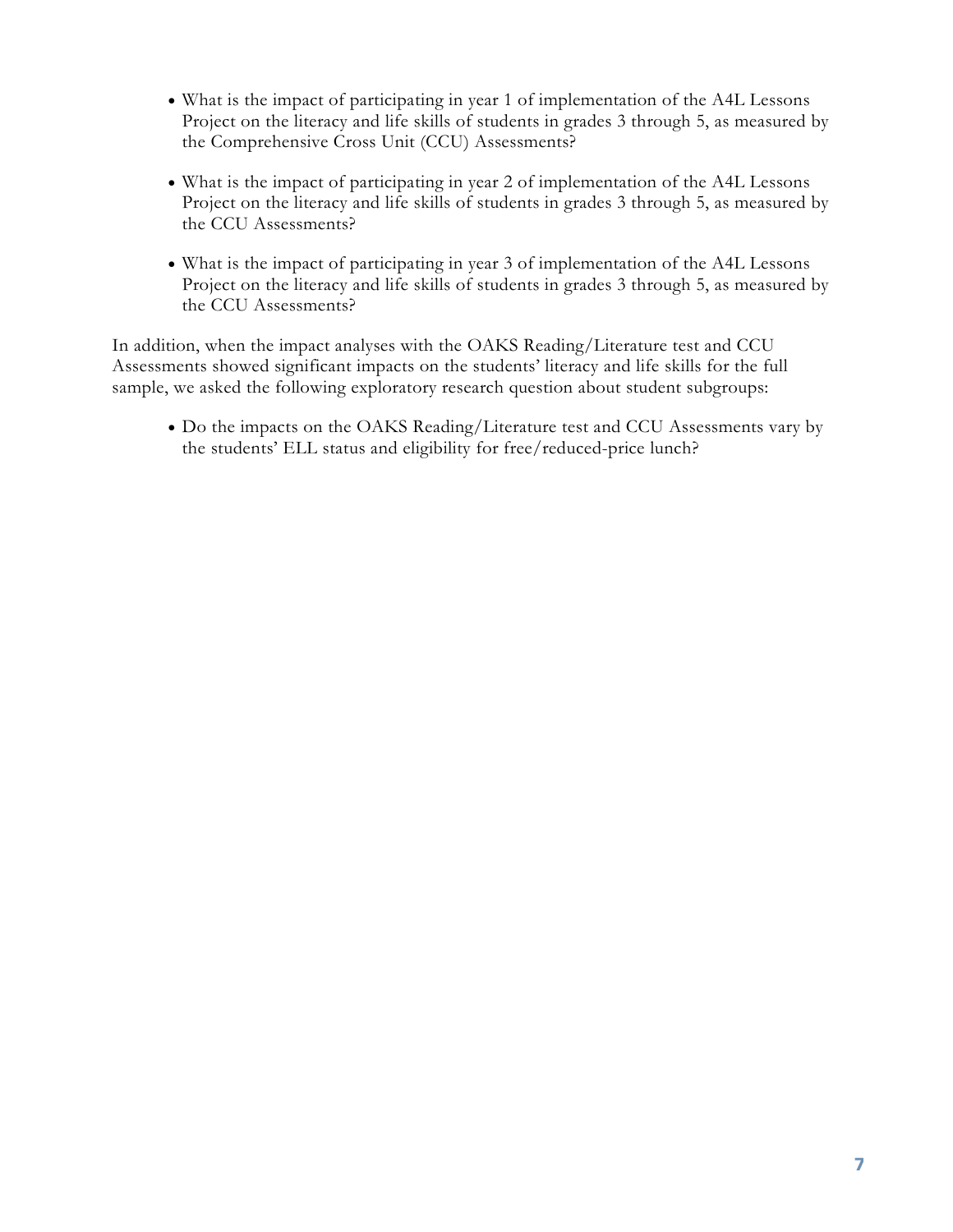## <span id="page-10-0"></span>**Methodology**

### <span id="page-10-1"></span>**Overview**

WestEd's cluster-randomized experimental trial relied on the random assignment of schools to treatment or control conditions, permitting causal inferences to be drawn about the impact of the A4L Lessons on students' reading and writing achievement. At the beginning of the study, 32 of the 33 elementary schools in the Beaverton School District in Oregon were randomly assigned to either treatment or control conditions. Given that the number of participating schools was relatively small, we employed a matched random assignment procedure to ensure that the process resulted in equivalent treatment and control groups. Since only students in regular third-, fourth-, and fifthgrade classrooms participated in the A4L Lessons Project during 2011-12, 2012-13, and 2013-14, we excluded students in grades 3 through 5 in self-contained special education classrooms from the analyses.

We obtained the participating students' scores on the OAKS Reading/Literature test, the Developmental Reading Assessment®–2nd edition (DRA2), and the CCU Assessments from the district. We additionally obtained student- and school-level demographic data from the district to include as covariates in our analyses to improve the precision of impact estimates. In order to appropriately account for the multi-level structure of the data (i.e., students nested within schools), we utilized hierarchical linear modeling (HLM) to estimate the program impacts on the OAKS and CCU Assessments. We also used HLM to conduct the subgroup analyses to calculate impact estimates for ELLs and students eligible for free/reduced-price lunch, as well as to conduct baseline equivalence testing.

### <span id="page-10-2"></span>Sample Selection and Assignment

### Selection and Random Assignment of Schools

Given the small number of schools participating in the study, we employed a matched random assignment procedure to increase the likelihood of group equivalence on five key predictor (nuisance) variables commonly associated with student achievement. These variables included: (1) school enrollment; (2) percentage of ELL students; (3) percentage of students who participate in the free/reduced-price lunch program; (4) student race/ethnicity; and (5) student achievement as measured by the OAKS Reading/Literature test and the OAKS Grade 4 Writing test, which has since been discontinued.

The matched random assignment procedure was accomplished in two stages. First, the 32 schools were matched into 16 pairs according to their similarity as defined by the variables delineated above. Next, one of the schools comprising each matched pair was randomly assigned to the treatment group, while the other school was assigned to the control group.

To measure the similarity of the 32 schools, we used a mathematical algorithm embedded in the cluster analysis module of the Statistical Package for the Social Sciences (SPSS) 18 to calculate each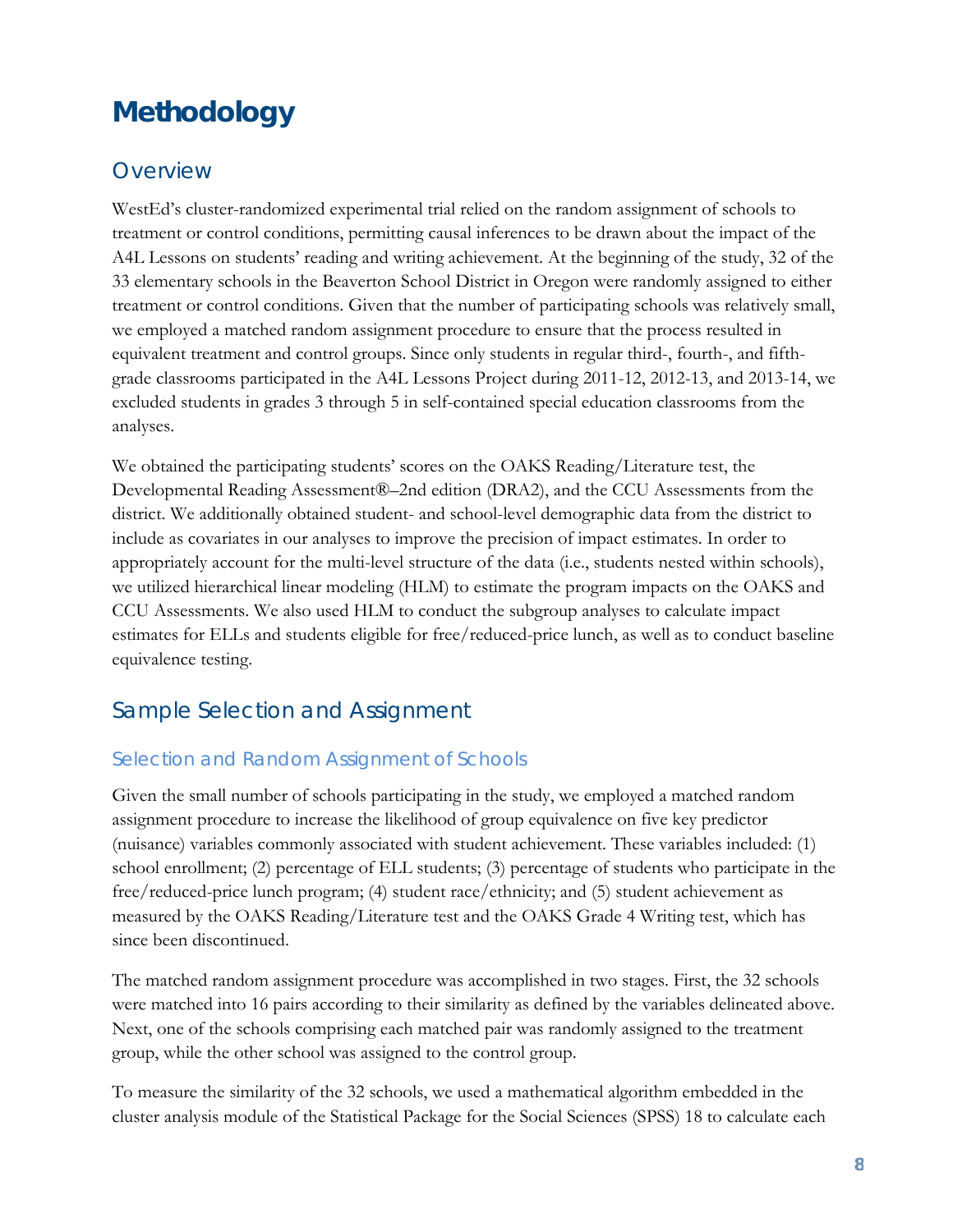school's Euclidean distance from the minimal point in the ordinal space composed of the predictor variables described above. Generally speaking, Euclidean distance is a geometric distance between two data points (or cases) and it is defined as

$$
d_{ij} = \sqrt{\sum_{k=1}^p (x_{ik} - x_{jk})^2}
$$

where  $d_{ij}$  is the distance between cases *i* and *j*,  $x_{ik}$  is the value of *k*th variable for the *i*th case,  $x_{jk}$  is the value of *k*th variable for the *j*th case, and *p* is the total number of variables used. The equation illustrates that the Euclidean distance is a measure in the form of square root, with the smaller the Euclidean distance between two points indicating greater similarity between cases. Before taking the square root, we summed the squared differences for all the variables for the two cases measured. By using the squared differences, we avoided having to work with negative distances.

Three steps were taken to implement this algorithm and group the 32 schools into 16 pairs. First, all the variables described above were standardized or converted into a common metric/scale. Second, we specified a common reference point to which the 32 schools could be compared. In this study, the minimum values of all the nuisance variables were listed and fed into the algorithm as the reference point. The Euclidean distances between this common reference and each of the 32 schools were calculated and rank ordered from the lowest to the highest value. Finally, based on these ordered 32 distances, we paired every two adjacent schools starting from the two lowest values, ultimately resulting in 16 pairs. Within each pair, the school with the shorter distance from the reference point was given a code of "1" and the other school was given a code of "2." This within-pair coding system was created for the next stage of the procedure, the random assignment of one school in each pair to the treatment group.

In the second stage of the procedure, we separated the schools with different within-pair codes (either 1 or 2) into two columns. We then generated a random uniform variable for the 16 pairs with the values of the variable ranging from a minimum value of 0 to a maximum value of 1. For a particular pair, if the value of the random uniform variable was equal to or less than 0.5, we assigned a pointer of "<" to the pair; if the value of the random variable was greater than 0.5, we assigned a pointer of ">" to the pair. Next, the school within each pair facing the narrow end of the pointer (as determined by a coin toss) was assigned to the treatment group. The final results are provided in Exhibit 1 with schools in the treatment group listed on the left and schools in the control group listed on the right.

Finally, statistical tests were conducted to assess the equivalence of the treatment and control groups resulting from the matched random assignment procedure. A series of *t*-tests were conducted with group membership (treatment versus control) as the independent variable and each of the nuisance variables as the dependent measure. No statistically significant mean differences emerged between treatment and control groups (see Exhibit A-1 in the Appendix). Similarly, between group variances were not different for any of the dependent measures.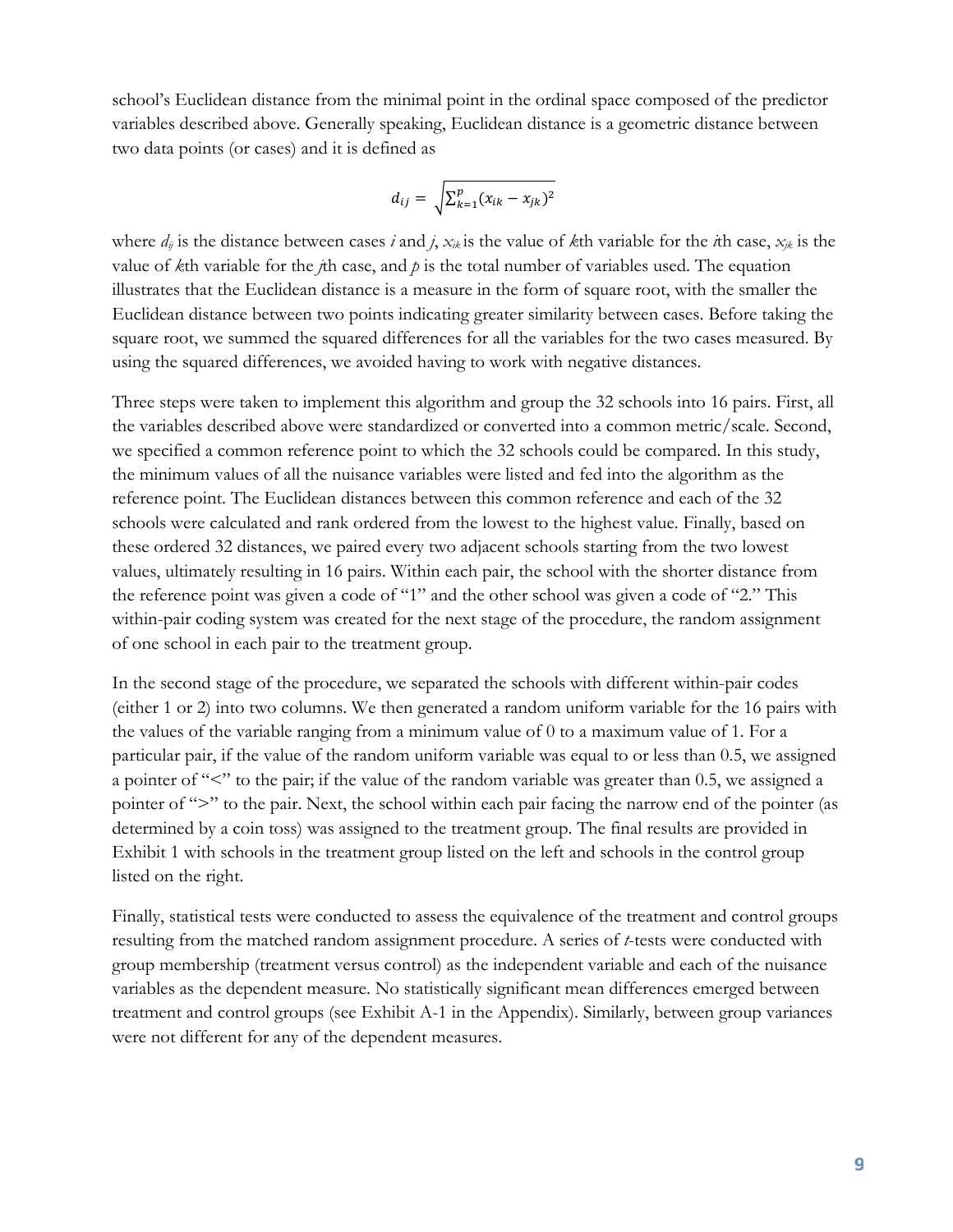|                  | <b>Treatment</b>                  |                  | <b>Control</b>                       |
|------------------|-----------------------------------|------------------|--------------------------------------|
| <b>School ID</b> | <b>School Name</b>                | <b>School ID</b> | <b>School Name</b>                   |
| 1155             | Beaver Acres Elementary School    | 1153             | Aloha-Huber Park School              |
| 1156             | Bethany Elementary School         | 1154             | <b>Barnes Elementary School</b>      |
| 1159             | <b>Chehalem Elementary School</b> | 4671             | Bonny Slope Elementary School        |
| 1160             | Cooper Mountain Elementary School | 1162             | Elmonica Elementary School           |
| 1370             | <b>Findley Elementary School</b>  | 1161             | Errol Hassell Elementary School      |
| 1163             | Fir Grove Elementary School       | 1157             | Greenway Elementary School           |
| 1166             | Kinnaman Elementary School        | 1164             | Hazeldale Elementary School          |
| 1168             | <b>McKay Elementary School</b>    | 1165             | <b>Hiteon Elementary School</b>      |
| 1169             | <b>McKinley Elementary School</b> | 3437             | Jacob Wismer Elementary School       |
| 1303             | Nancy Ryles Elementary School     | 1170             | Montclair Elementary School          |
| 1173             | Raleigh Park Elementary School    | 1171             | Oak Hills Elementary School          |
| 1174             | Ridgewood Elementary School       | 1172             | Raleigh Hills Elementary School      |
| 1175             | Rock Creek Elementary School      | 2781             | Scholls Heights Elementary School    |
| 4712             | Springville K-8 School            | 1270             | Sexton Mountain Elementary School    |
| 1176             | Terra Linda Elementary School     | 1177             | Vose Elementary School               |
| 1179             | William Walker Elementary School  | 1178             | West Tualatin View Elementary School |

#### **Exhibit 1. Schools in the Treatment and Control Groups**

### Identification of Eligible Students

In order to draw causal inferences about the impact of the A4L Lessons Project on individual students, the students included in the confirmatory analyses had to be enrolled in the participating schools prior to random assignment, which took place in January 2011 (Price, 2014). Specifically, the students in grades 3, 4, and 5 in 2013-14 had to be enrolled in the participating schools in 2010-11 (i.e., the year prior to the start of the intervention) when they were in kindergarten, grade 1, and grade 2, respectively. The district provided the enrollment rosters from October 2010 so that WestEd could identify these students. The students who enrolled in the participating schools after 2010-11 were classified as "joiners" and are included in the exploratory analyses with the CCU Assessments. The CCU analyses included all students in the six treatment schools who received the CCU pre-test and the post-test, regardless of whether they were enrolled in the schools prior to random assignment. Because the intervention was not delivered in self-contained special education classrooms, we excluded students from the analyses who received less than 40 percent of their instruction in regular classrooms during 2011-12, 2012-13, and 2013-14 prior to conducting the analyses.

### <span id="page-12-0"></span>**Measures**

### Student Demographic Data

Data on student demographic characteristics were obtained from the district in the summer 2012, 2013, and 2014 for the 2011-12, 2012-13, and 2013-14 school years, respectively. Student characteristics included eligibility for free/reduced-price lunch, ELL status, and race/ethnicity (e.g., Asian, Hispanic/Latino, and Multi-Racial) among other variables. We included the student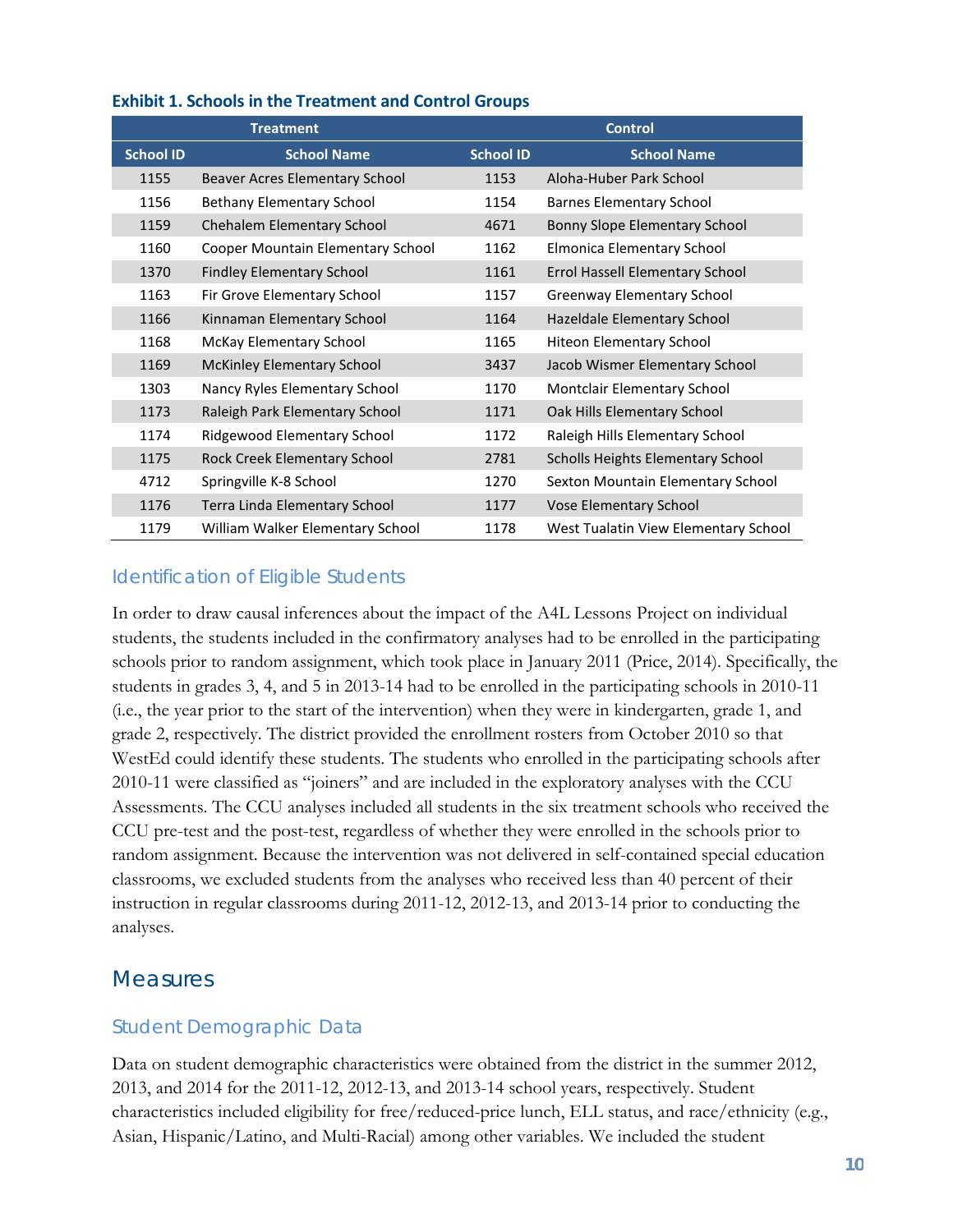characteristics in our models as covariates to improve the precision of impact estimates. In addition, we used the ELL status and free/reduced-price lunch status as subgroup indicators in the exploratory analyses concerning the differential impacts of the A4L Lessons intervention on student subpopulations.

### Oregon Assessment of Knowledge and Skills (OAKS) Reading/Literature Test

The OAKS is the Oregon state accountability test, a criterion-reference test without normed scores. During 2010-11 and 2011-12, it was administered to students up to three times per year, beginning in January and ending in May. Once students reached the highest level of proficiency (i.e., "Exceeds"), they were locked out of further testing. Consistent with the state's methodology used for reporting purposes, the students' best score was used in the analyses. The administration of the OAKS changed slightly in subsequent years. During 2012-13 and 2013-14, the Reading/Literature test was administered to students once or twice between January and May. If a student received a score of "Meets" or "Exceeds" on the first administration of the OAKS in these two years, they could not be retested without the consent of their parent. If a student did not receive a score of "Meets" or "Exceeds," the district could retest them once later in the school year after the student had been provided with additional instruction (Oregon Department of Education, 2012). Consistent with the state's methodology used for reporting purposes, the best score was used in the analyses of student impacts. Also, students were classified as below grade-level readers if their scale score on the OAKS Reading/Literature test did not place them into the "Meets" or "Exceeds" categories. For students in grades 3 and 4 in 2010-11, we utilized their OAKS scores from 2010-11 as covariates in the models. We used the OAKS scores from 2011-12, 2012-13, and 2013-14 as the outcome measures in the confirmatory analyses for all students.

The goal of the A4L Lessons supplementary literacy curriculum is to improve students' reading and writing achievement, making the OAKS Reading/Literature test an appropriate outcome measure not over-aligned with the intervention. The OAKS Reading/Literature test contained up to eight Score Reporting Categories (SRCs). Students in grades 3 through 5 completed the following six SRCs: (1) SRC 1 – Vocabulary; (2) SRC 2 – Read to perform a task; (3) SRC 3 – Demonstrate general understanding; (4) SRC 4 – Develop an interpretation; (5) SRC 8 – Reading informational text; and (6) SRC 9 – Reading literary text. Students in grades 4 and 5 additionally complete SRC 5 – Examine content and structure: Informational text. Furthermore, students in grade 5 complete SRC 6 – Examine content and structure: Literary text. Descriptions of each SRC are included in Exhibit A-2 in the Appendix. The scores from the different SRCs were very highly correlated with one another and the total score on the OAKS. Additionally, our analyses from years 1, 2, and 3 of the study showed no differences in the pattern of findings across the total score and the individual SRCs. As a result of these findings and the need to limit the number of outcome variables for the confirmatory analyses (Schochet, 2008), we utilized only the OAKS total score in the current analyses.

### Developmental Reading Assessment – 2nd Edition (DRA2)

The Beaverton School District administers the DRA2 to all second graders. The DRA2, published by Pearson, is a valid measure of reading accuracy, fluency, and comprehension as evidenced by its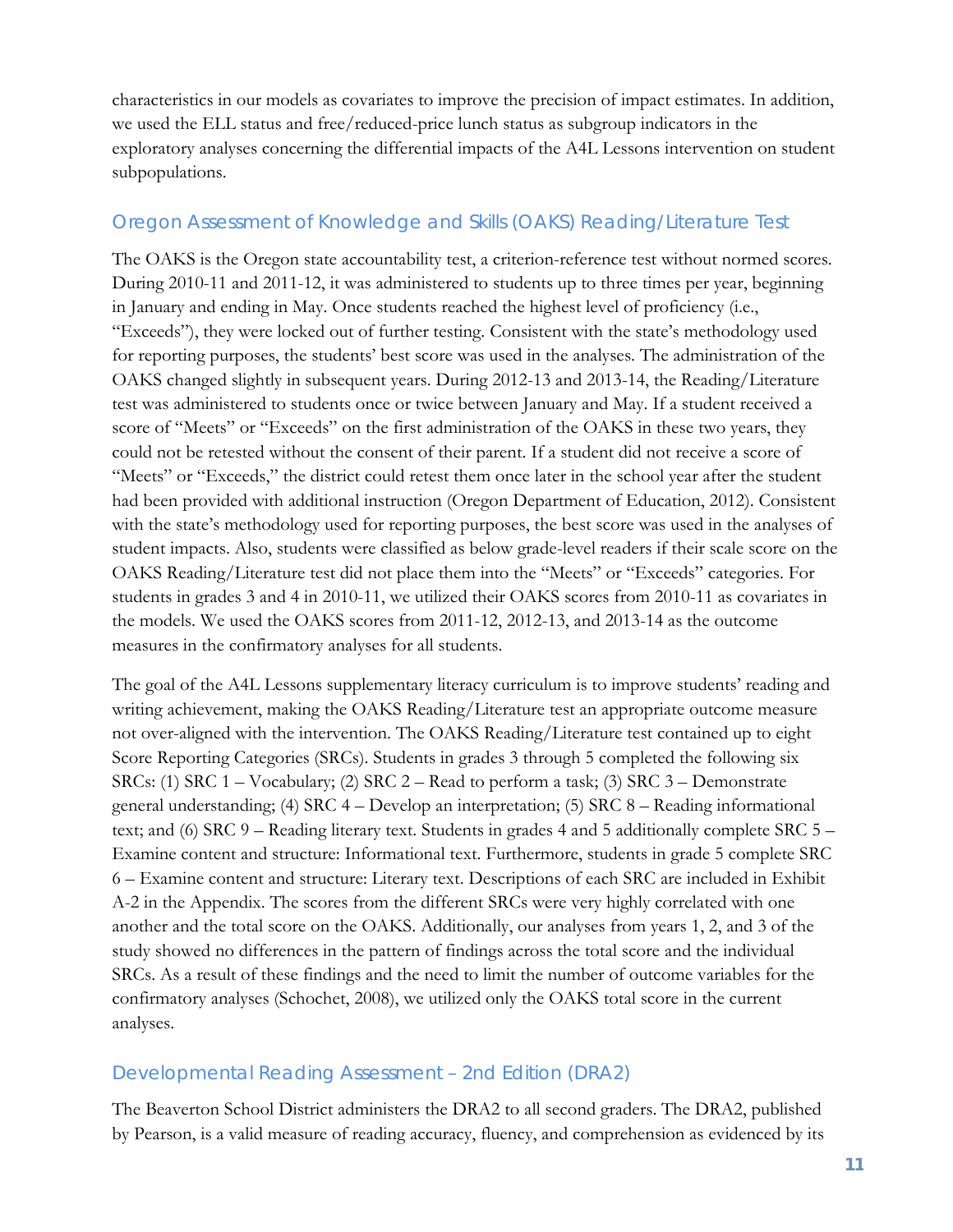criterion, construct, and content validity. With students in grades 1 through 3, the DRA2 exhibited correlations between  $r = .60$  and  $r = .74$  with other reading tests, such as the Gray Oral Reading Test. Additionally, the test-retest reliability of the DRA2 across a two-week period for students in grades 1 through 3 ranged from  $r = .97$  to  $r = .99$  (Pearson Education Inc., 2009). For the confirmatory analyses, we utilized the DRA2 scores as covariates for students who were in grade 2 during 2010-11, 2011-12, and 2012-13. Consistent with the district's methodology for categorizing students, we classified students as below grade-level readers if they scored below 28 on the DRA2 at the end of grade 2. The district tested the vast majority of students on the DRA2 at their independent reading level and these scores are available in the district's data warehouse. The very small number of students who were tested at their instructional level, but did not have scores in the data warehouse were not included in the analyses.

### Comprehensive Cross-Unit (CCU) Assessments

 $\overline{a}$ 

Students' literacy and life skills were measured by the Comprehensive Cross Unit (CCU) Assessments, which were developed specifically for the A4L Lessons supplemental literacy curriculum by Dr. Diana Sharp and informed by learning and literacy experts at the University of Washington. [4](#page-14-0) In all three years, the Joy Test was administered to students in grade 3 and the Ruth Test was administered to students in grade 4. In 2011-12 and 2012-13, the Ruth Test was administered to students in grade 5, while the Jackie Test was administered to students in grade 5 during 2013-14.

These assessments were constituted by a set of items that focus exclusively on the development of Cross-Unit skills, rather than items that tap Unit-Specific skills. Cross-Unit items assess DEEP skills (Decision Enhanced by Empathy and Perspective) and include describing a character's or the author's traits, emotions, thoughts, or internal motivations based on a text, as well as analyzing how a character's or author's perspective impacts other key genre-specific elements (e.g., the problem, events, and resolution in a story; visual representations in a graphic novel; or the mood or feelings in a poem). By contrast, Unit-Specific items assess students' skills specific to an A4L Lessons Unit such as the ability to analyze the structural elements of a story (e.g., protagonist, overarching problems, events, resolution, and setting), make inferences to create meaning, identify the theme in a novel, or identify and describe images from a poem.

Pre-test CCU data were collected before A4L Lessons implementation in the fall of each school year, while post-test CCU data collection occurred after A4L Lessons implementation in the spring of each year and after the teaching artist Residency. Six treatment and control school pairs were randomly selected to administer the CCUs in grades 3, 4, and 5 for the three-year study.

The CCUs ask students to respond to open-ended questions about literature selections and assess literacy achievement, as well as 21<sup>st</sup> century learning and life skills. The three CCUs are scored with

<span id="page-14-0"></span><sup>4</sup> Literacy expert, Diana Sharp, and learning experts from the University of Washington, John Bransford, Nancy Vye, and Allison Moore developed the assessments. These individuals were also members of the University of Washington team that developed the curriculum units.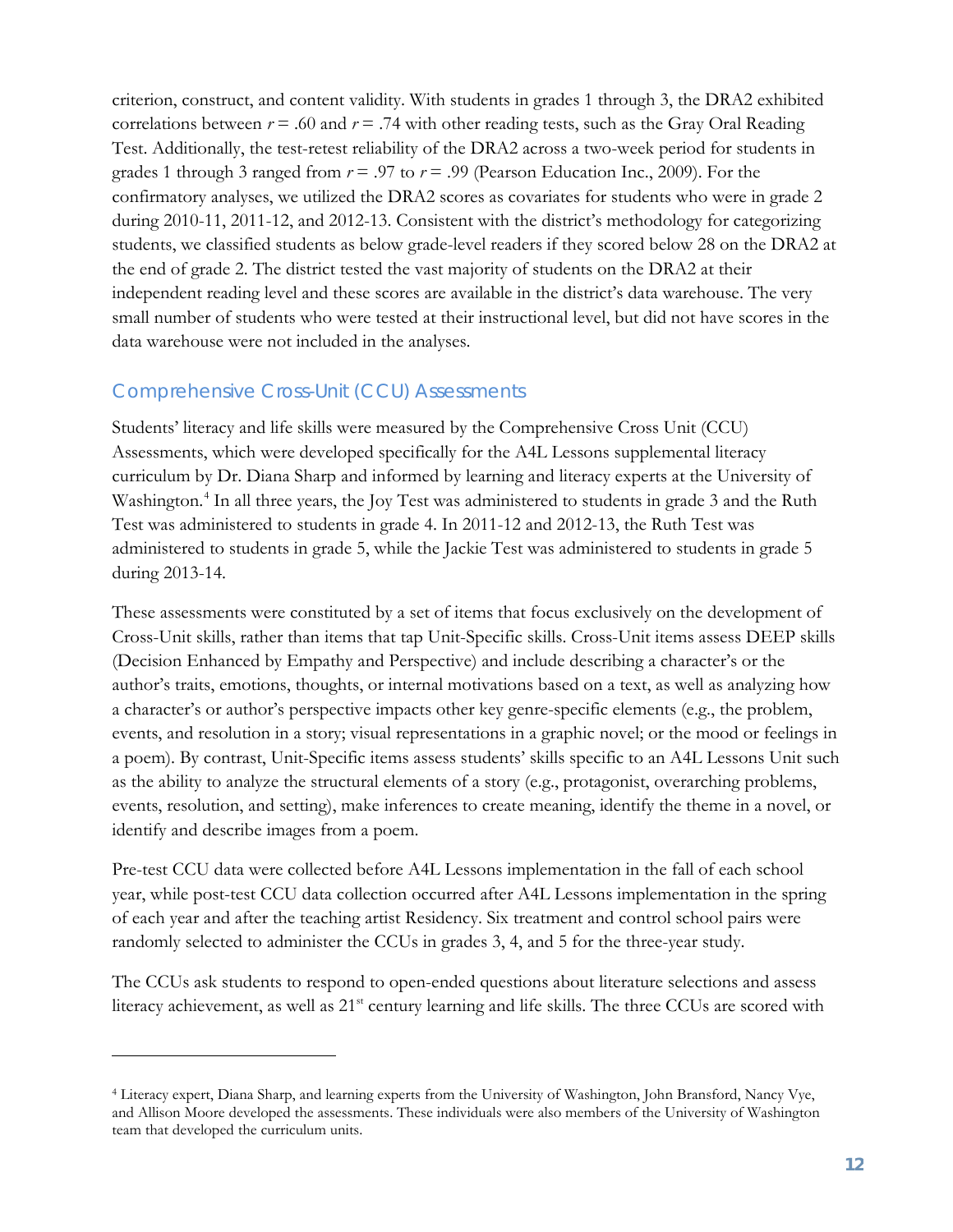similar rubrics. The rubric for the Joy Test has nine criteria, while the Ruth and Jackie Tests have 12 criteria each The criteria for the tests are rated using 0 (e.g., *does not make sense*) to 2 (e.g., *mentions what others were thinking*), 0 (e.g., *0 traits*) to 4 (e.g., *4 traits*), 0 to 6, and 0 to 9 scales. Dr. Leslie Murrill, Professor in the Roanoke College (VA) School of Education and an expert in elementary literacy instruction, oversaw the scoring of CCU Assessments.

We assessed the internal reliability of the Joy, Ruth, and Jackie Tests using Cronbach's alpha at the pre-test and post-test in each year of the study. The Joy Test showed acceptable reliability (John & Benet-Martinez, 2000) and the Cronbach's alphas ranged from  $\alpha = .70$  to  $\alpha = .75$ . In addition, the Ruth Test showed good reliability and the Cronbach's alphas ranged from  $\alpha = .77$  to  $\alpha = .82$ . Similarly, in year 3, the Jackie Test showed good reliability at pre-test ( $\alpha$  = .80) and post-test ( $\alpha$  = .79).

Validity studies have not been conducted on the CCU Assessments and no parallel forms of the test are in use. Using the current study's sample, however, we obtained estimates of convergent validity by correlating the CCU Assessments with the students' scores on the 2014 OAKS Reading/Literature test. These correlations showed the CCU Assessments and OAKS Reading/Literature test measured related but not exactly the same constructs. In grade 3, the correlations between the Joy pre-/post-tests and the OAKS Reading/Literature total score were  $r =$ .63 and *r* = .62, respectively. For fourth graders, the correlations between the Ruth pre-/post-tests and the OAKS Reading/Literature total score were  $r = .66$  and  $r = .65$ . For fifth graders, the correlations between the Jackie pre-/post-tests and the OAKS Reading/Literature total score were *r* = .68 and *r* = .67. Correlations in these ranges are indicative of convergent validity.

#### School-Level Achievement and Demographic Data

Data on school characteristics prior to the start of the program were obtained from the district in September 2012. School characteristics included: (1) school enrollment in 2011-12; (2) percentage of ELL students in 2010-11; (3) percentage of students who participated in the free/reduced-price lunch program in 2010-11; (4) percentage of students who were racial/ethnic minorities in 2010-11; and (5) percentage of students who were proficient (i.e., "Meets" or "Exceeds") on the OAKS Reading/Literature test in 2010-11. With the exception of school enrollment, all of these schoollevel variables were included in the confirmatory analysis models as covariates to improve the precision of estimates.

### <span id="page-15-0"></span>Data Analyses

The use of a cluster-randomized design in which students are nested within schools necessitates the use of an analytic technique that can account for multi-level data structures, making statistical corrections to account for the nesting (Raudenbush & Bryk, 2002). The primary analyses for this study involved fitting conditional multi-level regression models (i.e., HLM models; Murray, 1998; Raudenbush & Bryk, 2002). Random effects of school site were included in the models to account for the nesting of students within schools. Fixed effects included treatment status, baseline (pre-test) measures of reading achievement (e.g., DRA2), dummy codes representing the randomization strata, and other student-level (e.g., ELL status) and aggregate school-level (e.g., the percentage of each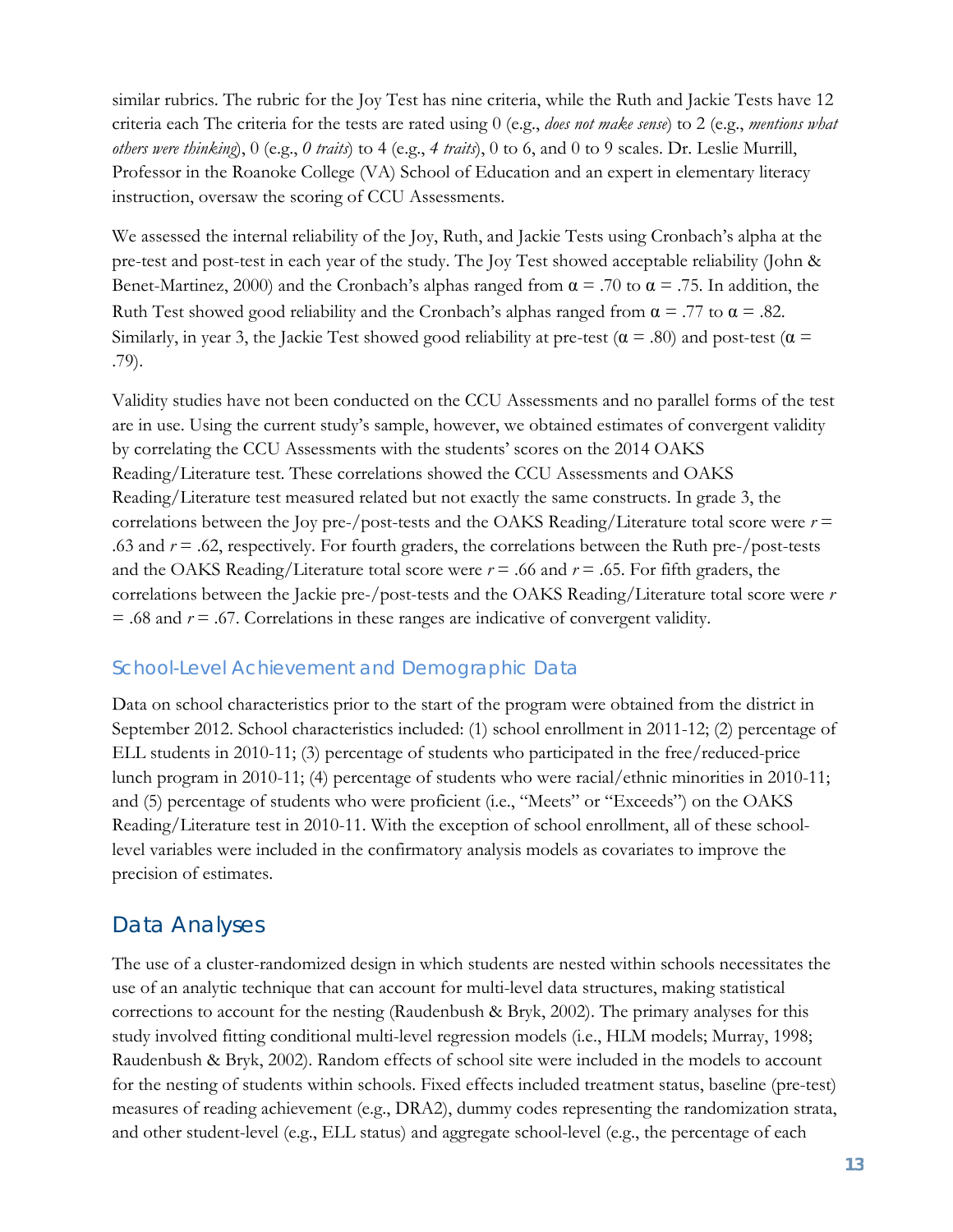school that qualified for free/reduced-price lunch) covariates. All of the predictor variables included as fixed effects in the models for the confirmatory analyses are outlined in Exhibit 2. Although random assignment reduces the likelihood of non-equivalence between treatment and control groups, there is always the possibility that non-equivalence will occur by chance alone. The purpose of including the covariates was to minimize random error and to increase the precision of the impact estimates.

### Analysis of Program Impacts on OAKS Scores

| <b>Variable</b>                        | <b>Description</b>                                                                                                                                                                   |
|----------------------------------------|--------------------------------------------------------------------------------------------------------------------------------------------------------------------------------------|
| School-level                           |                                                                                                                                                                                      |
| <b>Treatment status</b>                | 1 = assigned to treatment group; $0 =$ assigned to control group                                                                                                                     |
| Dummy codes for the strata             | 15 dummy coded variables representing the 16 pairs of schools used in the<br>random assignment process                                                                               |
| Prior OAKS Reading/Literature<br>test  | The percentage of students scoring meets and above on the OAKS<br>Reading/Literature test from 2010-11                                                                               |
| ELL percentage                         | The percentage of each school that was ELL in 2010-11                                                                                                                                |
| Free/reduced-price lunch<br>percentage | The percentage of each school that qualified for free/reduced-price lunch in<br>2010-11                                                                                              |
| Minority percentage                    | The percentage of each school that was a racial/ethnic minority in 2010-11                                                                                                           |
| Student-level                          |                                                                                                                                                                                      |
| Baseline reading achievement           | Scores on the DRA2 or OAKS from the year prior to the students' first year<br>of program participation                                                                               |
| <b>ELL status</b>                      | $1 = ELL$ ; 0 = not ELL or former/exited ELL                                                                                                                                         |
| Free/reduced-price lunch status        | $1$ = qualified for free/reduced-price lunch; $0$ = did not qualify for<br>free/reduced-price lunch                                                                                  |
| Below grade-level reading status       | $1 =$ grade-level reader or above; $0 =$ below grade-level reader                                                                                                                    |
| Race/Ethnicity                         | Four dummy coded variables contrasting African American, Asian/Pacific<br>Islander, Hispanic/Latino, and Other (i.e., Multi-racial and Native<br>American/Alaskan Native) with White |

#### **Exhibit 2. Predictor Variables Used in the OAKS Confirmatory Analyses**

The confirmatory analyses with the OAKS Reading/Literature test included all students in the treatment and control schools, regardless of the extent to which they participated in the program. The confirmatory analyses are termed Intent-to-Treat (ITT) analyses because the students are analyzed in the treatment condition to which they were originally assigned even if they changed conditions later in the study (Shadish, Cook, & Campbell, 2002). The confirmatory analyses included all students who were in the participating schools in 2010-11 and remained in the study until the post-test measure for the analyses was administered in 2011-12, 2012-13, or 2013-14, regardless of whether they moved between treatment and control schools or left the district at some point during the three years of the study.

Exhibit 3 shows the cohorts of students included in the three confirmatory analyses across the preintervention year and the three years of program implementation. The one-year participants (i.e., students who participated in the program for one year) included students who were in grades 3, 4,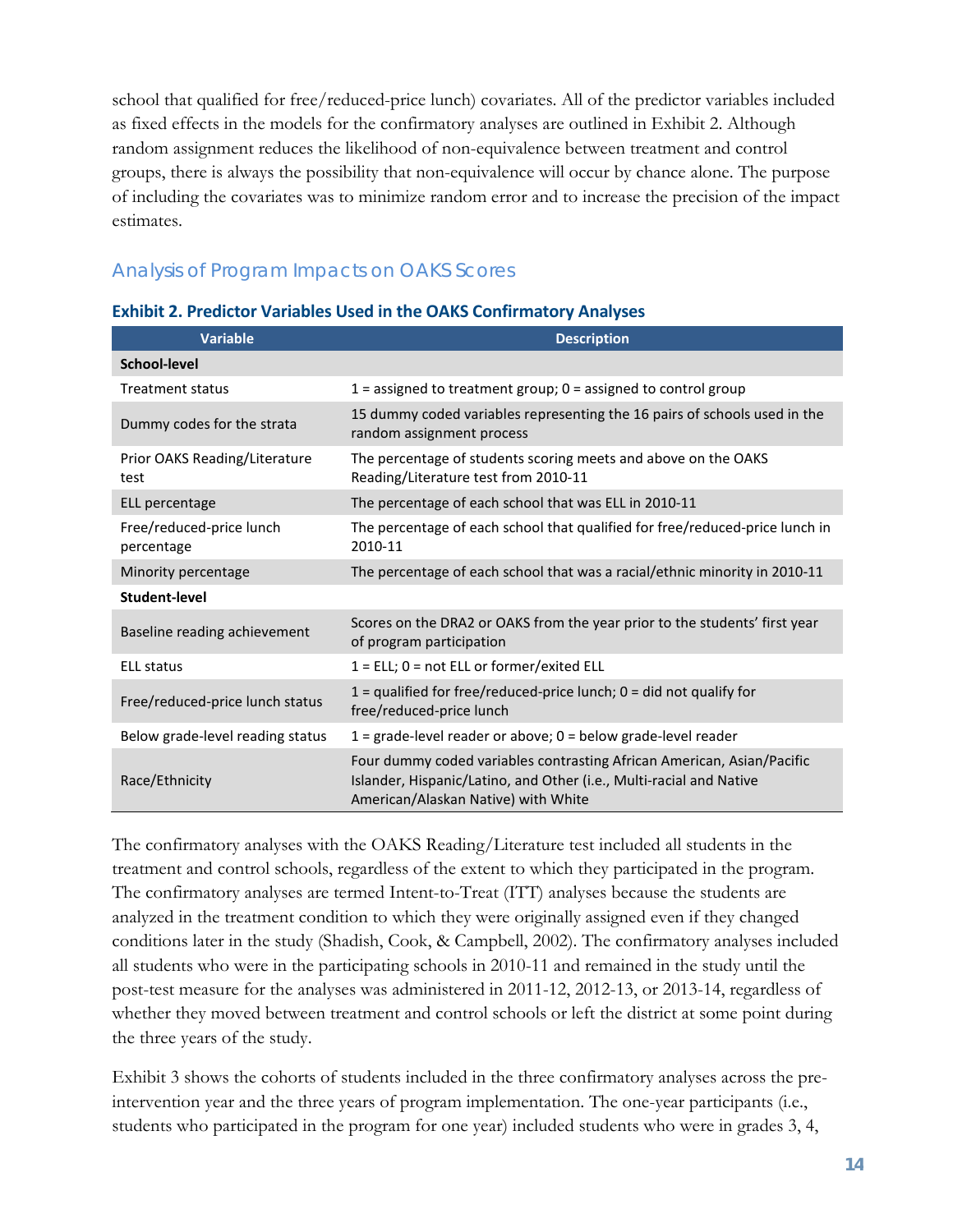and 5 during year 1 of the study and students who were in grade 3 during years 2 and 3 of the study. The two-year participants included students who started in grades 3 and 4 in year 1 of the study and were followed into year 2 and students who started in grade 3 in year 2 of the study and were followed into year 3. Finally, the three-year participants included students who started in grade 3 in year 1 and were followed into year 3. As shown in the exhibit, some students were included in multiple analyses. For example, students in grade 2 in 2010-11 were included in all three confirmatory analyses because they could be used to evaluate the impact of the program after one, two, and three years of participating in the intervention.

|                         | <b>Pre-Intervention</b><br>2010-11 | <b>Implementation</b><br>Year 1<br>2011-12 | <b>Implementation</b><br>Year <sub>2</sub><br>2012-13 | <b>Implementation</b><br>Year 3<br>2013-14 |
|-------------------------|------------------------------------|--------------------------------------------|-------------------------------------------------------|--------------------------------------------|
| One-year participants   | grade 2                            | grade 3                                    | $\overline{\phantom{a}}$                              |                                            |
| One-year participants   | grade 3                            | grade 4                                    | $\overline{a}$                                        |                                            |
| One-year participants   | grade 4                            | grade 5                                    | $\qquad \qquad$                                       |                                            |
| One-year participants   | grade 1                            | grade 2                                    | grade 3                                               | $\overline{\phantom{a}}$                   |
| One-year participants   | kindergarten                       | grade 1                                    | grade 2                                               | grade 3                                    |
| Two-year participants   | grade 2                            | grade 3                                    | grade 4                                               |                                            |
| Two-year participants   | grade 3                            | grade 4                                    | grade 5                                               | $\overline{\phantom{a}}$                   |
| Two-year participants   | grade 1                            | grade 2                                    | grade 3                                               | grade 4                                    |
| Three-year participants | grade 2                            | grade 3                                    | grade 4                                               | grade 5                                    |

|  |  | Exhibit 3. Tracking the Cohorts Included in the OAKS Confirmatory Analyses across Years |  |
|--|--|-----------------------------------------------------------------------------------------|--|
|--|--|-----------------------------------------------------------------------------------------|--|

Note. The bolded cells indicate the years the cohorts received the intervention.

The following equation illustrates the two-level HLM model we used to assess the overall impact of the A4L curriculum on the OAKS Reading/Literature test:

$$
Outcome_{ijk} = \alpha_0 + \beta_1 Treatment_{jk} + \sum \beta_l I_{ijk} + \sum \beta_T S_{jk} + \sum \beta_{ST} Strat_{ik} + \tau_{jk} + \varepsilon_{ijk}
$$

where subscripts *i*, *j*, and *k* denote student, school, and randomization strata, respectively. *Outcome* represents the OAKS scores for students nested in schools nested in strata. The OAKS scores used for the outcomes were standardized within grade and year using the state-level means and standard deviations. Using this technique, a score of 0.25 represents an OAKS score that is 0.25 standard deviations above the state mean, which is approximately the 60th percentile. Treatment is a dichotomous variable that indicates school assignment to treatment and control groups.

*I* represents a vector of student-level control variables. For all three confirmatory analyses, the models included dummy coded variables contrasting ELLs with non-ELLs, free/reduced-price lunch students with non-free/reduced-price lunch students, and whites with Asian/Pacific Islanders, African Americans, Hispanics, and multiple race students/Native Americans.

For the one-year impact analyses, the vector of student-level control variables had a pre-test measure that included the DRA2 (*z*-scored for each cohort and grade level) or the OAKS (*z*-scored for each cohort and grade level) in a single variable. The model included dummy coded variables contrasting students who had a DRA2 score used as the pre-test (i.e., students in grade 3 during the intervention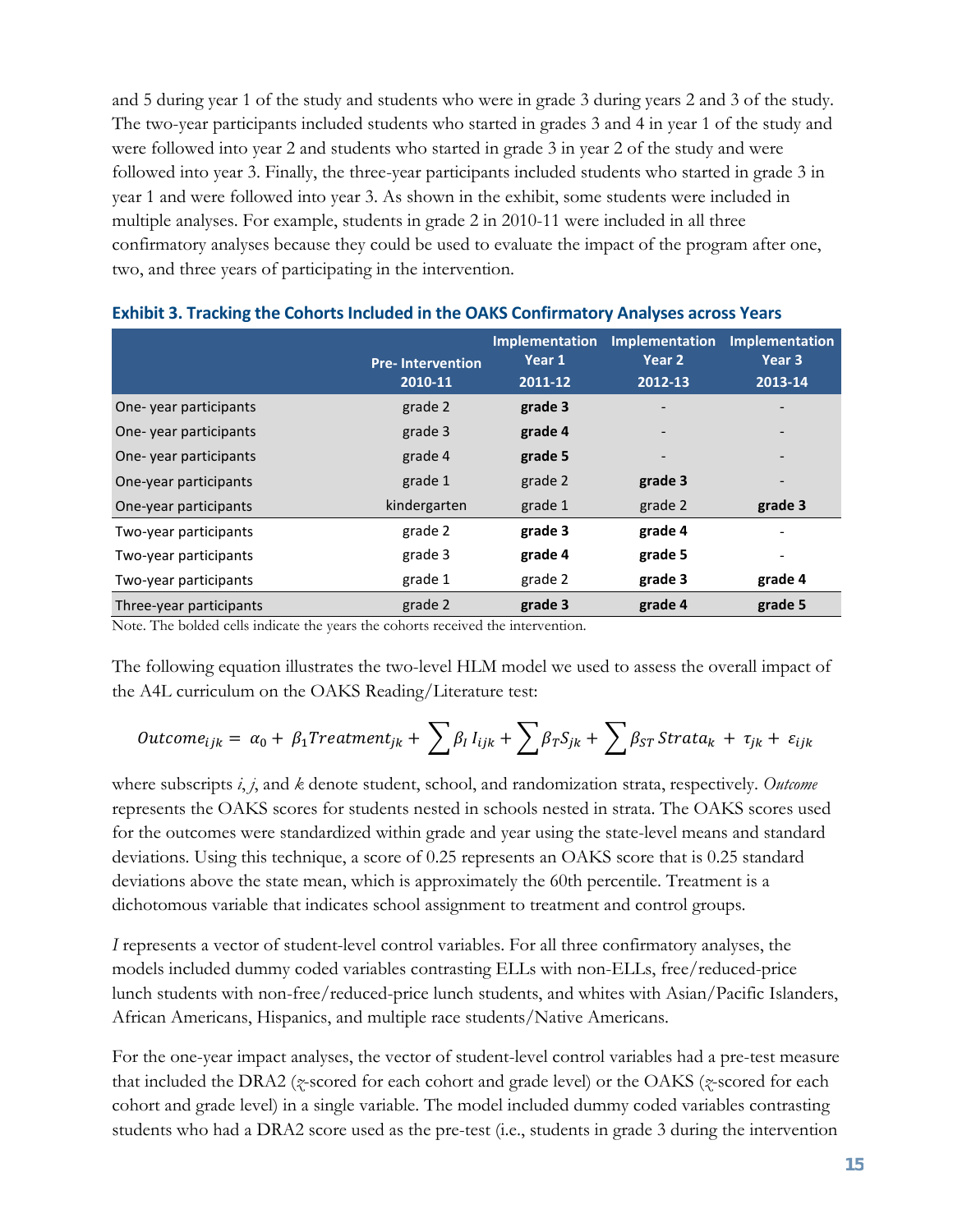year) with students who had a grade 3 OAKS score used as the pre-test (i.e., students in grade 4 during the intervention year) and with students who had a grade 4 OAKS score used as the pre-test (i.e., students in grade 5 during the intervention year). In addition, the model included interaction terms between the dummy coded variables representing the pre-test measures and the score for the pre-test variables. This technique was equivalent to a linear spline model (Marsh & Cormier, 2002) and accounted for the differences in how the tests were scored. Finally, the model included a dummy coded variable contrasting above and below grade-level readers based on the cut-off used by the district for the DRA2 (i.e., students with scores above 24 were classified as grade-level readers or above) and for the OAKS (i.e., the scale score cut-offs used by the state to classify students as proficient).

For the two-year impact analyses, the vector of student-level control variables had a pre-test measure that included the DRA2 (*z*-scored for each cohort and grade level) or the OAKS (*z*-scored for the one cohort) in a single variable. The model included a dummy coded variable contrasting students who had a DRA2 score used as the pre-test (i.e., students in grades 3 and 4 during the intervention) with students who had a grade 3 OAKS score used as the pre-test (i.e., students in grades 4 and 5 during the intervention). In addition, the model included an interaction term between the dummy coded variable representing the pre-test measures and the score for the pre-test variables. Finally, the model included a dummy coded variable contrasting above and below grade-level readers based on the cut-off used by the district for the DRA2 (i.e., students with scores above 24 were classified as grade level readers or above) and for the OAKS (i.e., the scale score cut-offs used by the state to classify students as proficient).

For the three-year impact analyses, the vector of student-level control variables had the DRA2 from grade 2 and a dummy coded variable contrasting above and below grade-level readers based on the cut-off used by the district (i.e., students with scores above 24 were classified as grade-level readers or above).

*S* is a vector of school-level control variables. The vector included the school-level OAKS reading proficiency rate from spring 2011. It also included the percentage of each school's student population in 2010-11 that was ELL, was comprised of racial/ethnic minorities, and qualified for free/reduced-price lunch.

*Strata* is a set of 15 dichotomous variables representing fixed effects for strata. Lastly, τ*jk* represents a random effect for schools (clustering groups), and ε*ijk* is an error term for individual sample members. In this model, the intervention effect is represented by  $\beta_1$ .

### Analysis of Program Impacts on CCU Scores

The exploratory CCU analyses with the students in grades 3, 4, and 5 from years 1 through 3 assessed the impact of one year of program participation by using the pre-test CCU from the same year as a control variable. For example, even though the students in grade 5 in year 3 participated in the intervention in two previous years, the use of the pre-test CCU from year 3 meant that the analyses controlled for any prior program effects and assessed the impact of only the last year of program participation.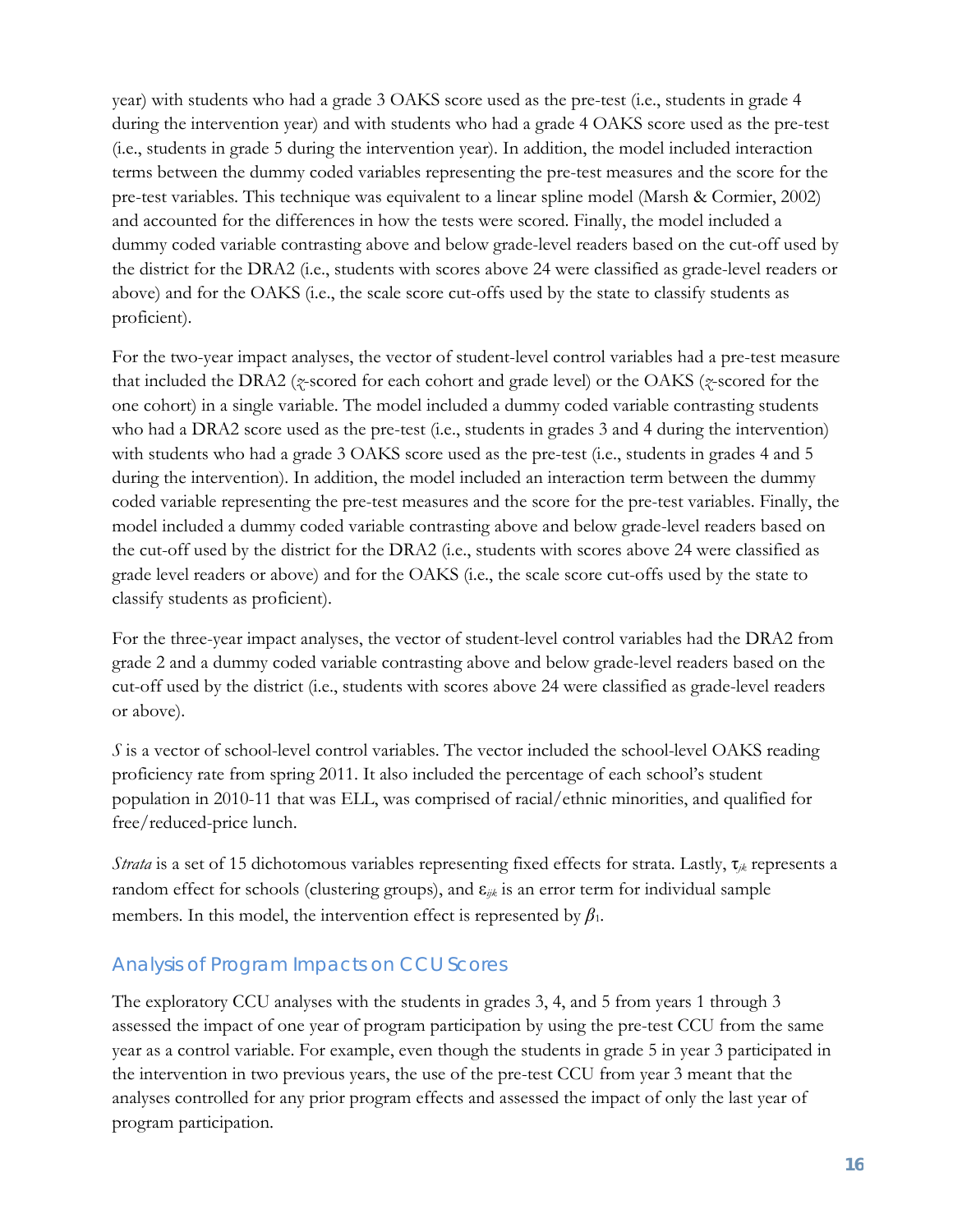Our sample inclusion criteria for the CCUs analyses differed from the criteria used for the confirmatory analyses. The confirmatory analyses included only students enrolled in the participating schools in the pre-intervention year (i.e., 2010-11), which allowed us to draw the strongest possible conclusions about the impact of the intervention on students rather than schools (Price, 2014). In contrast, we included all students with pre- and post-test CCU data in the analyses regardless of whether they were enrolled in one of the CCU schools in the pre-intervention year. Our inclusion criteria for the CCU analyses allowed us to include more students in the CCU analyses, which increased our statistical power. Additionally, the CCUs are resource intensive to administer and score so it was appropriate not to exclude students with complete CCU data from the analyses because they were not enrolled in the schools during the pre-intervention year. However, this inclusion criterion would not permit the findings to meet *Meets WWC Group Design Standards without Reservations* and allow for drawing causal conclusions concerning the impact of the intervention on individual students.

Given that the CCU Assessments were administered to students in only 12 schools, HLM models relying on these data would have an increased likelihood of not converging or producing inadmissible solutions because of the small number of level-2 units (Maas & Hox, 2005). Given these potential issues, we opted to remove all of the school-level variables that were included in the OAKS analyses with the exception of the treatment status variable in order to create more parsimonious models that were more likely to converge and less likely to produce inadmissible solutions. Instead of the DRA2 or OAKS as the pre-test reading measure, we used the fall CCUs as the pre-test measure. In addition, we excluded the below grade-level reading status as a control variable because there is no grade-level cut-off on the CCUs. The remaining student-level control variables from the OAKS analyses (i.e., ELL status, free/reduced-price lunch status, and race/ethnicity) were included in the CCU analyses.

The following equation illustrates the two-level HLM model we used to assess the overall impact of the A4L curriculum on the CCU Assessments:

$$
Outcome_{ij} = \alpha_0 + \beta_1 Treatment_{jk} + \sum \beta_l I_{ijk} + \tau_{jk} + \varepsilon_{ijk}
$$

where subscripts *i* and *j* denote the student and school levels in the models. *Outcome* represents the post-test CCU scores for students nested in schools. Treatment is a dichotomous variable that indicates school assignment to treatment and control groups.

*I* represents a vector of student-level control variables. Consistent with the OAKS analyses, the models included dummy coded variables contrasting ELLs with non-ELLs, free/reduced-price lunch students with non-free/reduced-price lunch students, and whites with Asian/Pacific Islanders, African Americans, Hispanics, and multiple race students/Native Americans. The models also included the pre-test CCU score from the fall of each school year. Finally, τ*jk* represents a random effect for schools (clustering groups), and ε*ijk* is an error term for individual sample members. In this model, the intervention effect is represented by  $\beta_1$ .

We used  $p = 0.05$  as the threshold for statistical significance. We applied the Benjamini-Hochberg correction (Benjamini & Hochberg, 1995) to protect against Type I errors (i.e., false-positive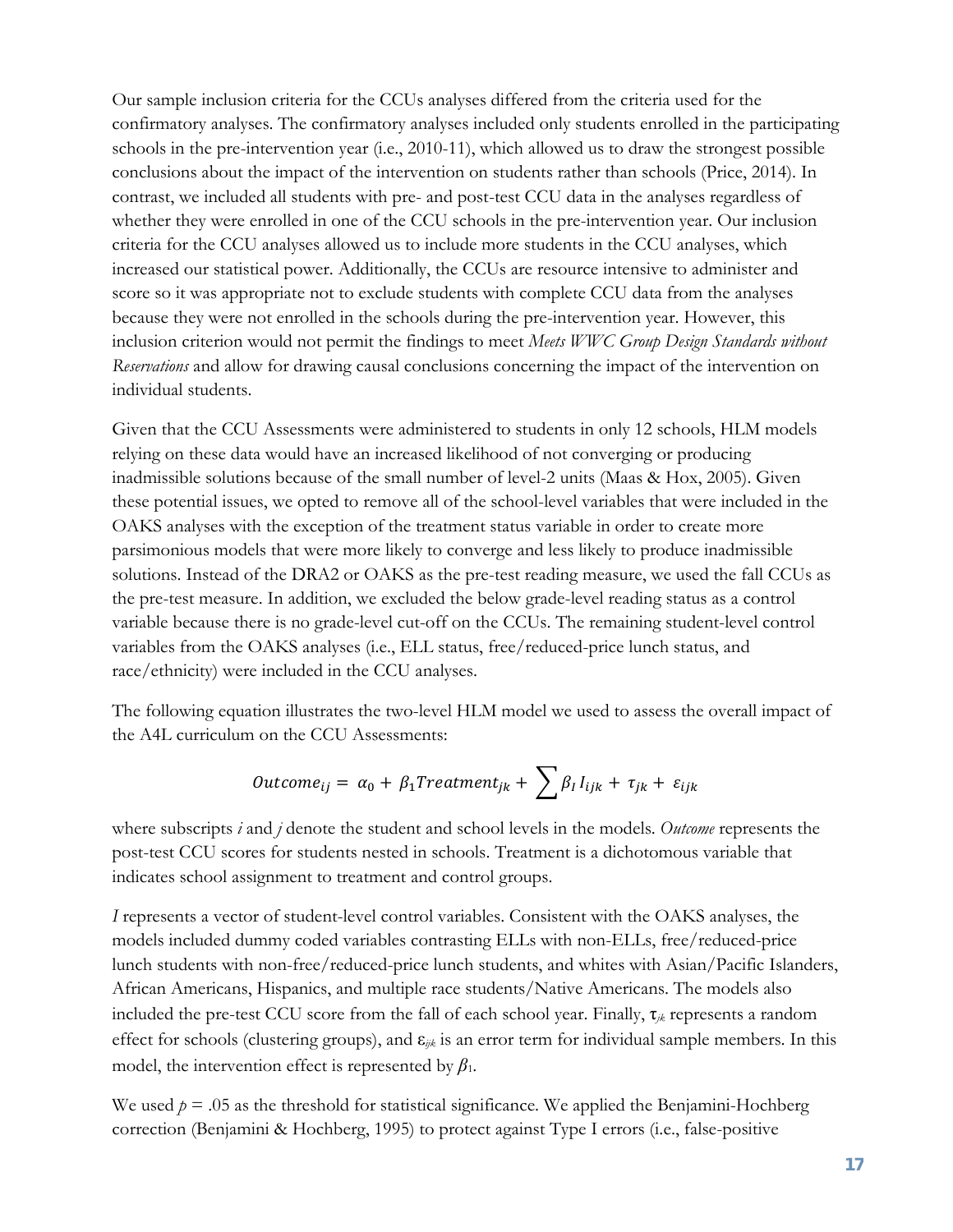findings). For example, using the Benjamini-Hochberg correction, the resulting *p* values from a domain with nine contrasts (i.e., three grade levels and three years) are ordered from lowest to highest, with the thresholds for statistical significance starting at .006 and moving downward to .05.

### Subgroup Analyses

We conducted exploratory subgroup analyses with the CCU Assessments to calculate impact estimates for ELL students and those students eligible for free/reduced-price lunch. These subgroup analyses also allowed us to determine whether the impact of the intervention differed across various subgroups. For example, we assessed whether the impact of the intervention was stronger for ELL students in comparison to non-ELL students. To conduct the subgroup analyses, we created subgroup × treatment status interaction terms and included these interaction terms as predictors in the models. It should be noted that the results of these subgroup analyses should be viewed extremely cautiously because of the small number of students in the subgroups of interest and the unequal distribution of the subgroups across the participating schools.

### Baseline Balance Testing for the OAKS Analyses

For each confirmatory analysis, we tested the baseline equivalence of the pre-test measures for the sample. In accordance with the What Works Clearinghouse (WWC; 2014) Procedures and Standards Handbook, the analysis sample for a particular contrast in this study was defined as the set of treatment and control students who had non-missing values on the outcome variables.

The analysis models for the baseline balance testing for the confirmatory analyses used the same structural components as the statistical models used to estimate intervention impacts on the outcome variables. In other words, the models used to test for baseline equivalence had the same two-level structure with students nested within schools and strata. Given that blocks of school pairs were formed before random assignment and the impact models used dummy variables for the blocks, we included the same dummy variables for blocks in the models for baseline balance testing. The following example of a two-level HLM model demonstrates the type of analyses we used for determining the baseline equivalence of the pre-test achievement measures:

$$
Pretest_{ijk} = \alpha_{o} + \beta_{1} Treatment_{jk} + \sum \beta_{ST} Strat_{k} + \tau_{jk} + \varepsilon_{ijk}
$$

where subscripts *i*, *j*, and *k* denote student, school, and randomization strata, respectively. Pre-test represents the baseline assessment scores for students nested in schools nested in strata. For the one- and two-year samples, the DRA-2 or OAKS were *z*-scored within cohort and grade level. The raw DRA2 scores were used for the three-year sample. *Treatment* is a dichotomous variable that indicates school assignment to treatment and control groups. *Strata* is a set of 15 dichotomous variables representing fixed effects for strata; and τ*jk* represents a random effect for schools (clustering groups), and ε*ijk* is an error term for individual sample members. For the one-year analysis, the model additionally included two dummy coded variables contrasting students who had the DRA2 score as the pre-test measure with students who had the grade 3 and grade 4 OAKS as the pre-test. For the two-year analysis, the model also included a dummy coded variable contrasting students who had the DRA2 score as the pre-test measure with students who had the grade 3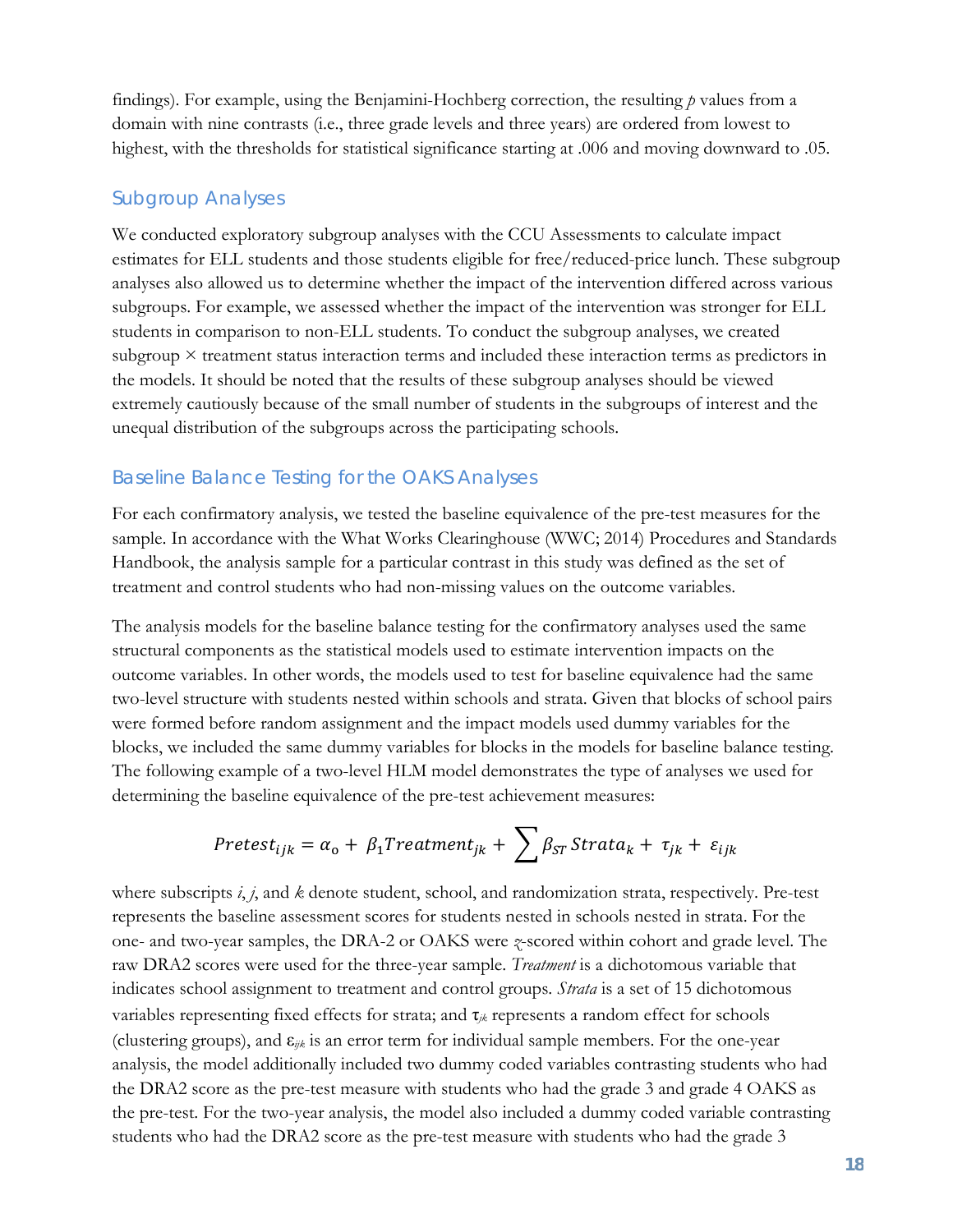OAKS as the pre-test. Fitting the above model to the data produced an estimate for  $\beta_1$ , which represents the estimated treatment-control difference in the pre-test measure.

When reporting the results of baseline equivalence testing for the pre-test achievement measures, we followed the criteria described in the WWC (2014) Procedures and Standards Handbook. For each baseline equivalence test, we calculated the ratio between the estimated treatment-control difference in the pre-test measure and the pooled standard deviation of the treatment and control groups (i.e., the effect size for the difference between the groups). In addition, for the baseline balance testing with the demographic characteristics (i.e., categorical variables), we utilized multi-level logistic regression models that included only the treatment status variable as a predictor variable because several models that included the dummy codes representing the strata failed to converge.

### Baseline Balance Testing for the CCU Analyses

For each sample included in the exploratory CCU analyses, we conducted baseline equivalence analyses with the pre-test measures. The analysis models for the baseline balance testing for the exploratory CCU analyses used the same structural components as the statistical models used to estimate intervention impacts on the outcome variables. The following example of a two-level HLM model shows the type of analyses we used for determining the baseline equivalence of the pre-test achievement measures:

### $Pretest_{ij} = \alpha_{o} + \beta_{1} Treatment_{jk} + \tau_{jk} + \varepsilon_{ij}$

where subscripts *i* and *j* denote student and school, respectively. Pre-test represents the baseline assessment scores for students nested in schools. *Treatment* is a dichotomous variable that indicates school assignment to treatment and control groups. τ*jk* represents a random effect for schools (clustering groups) and ε*ijk* is an error term for individual sample members. Fitting the above model to the data produced an estimate  $\beta_1$ , which represents the estimated treatment-control difference in the pre-test measure. Finally, for the baseline balance testing with the demographic characteristics, we utilized multi-level logistic regression models that included only the treatment status variable as a predictor variable.

### Treatment of Missing Data

WestEd removed all students from the analyses with missing pre-test and post-test data on the reading and writing measures. The numbers of students who were removed from the confirmatory analyses are outlined below in the section on attrition. A small number of students had to be excluded from the analyses due to missing demographic data. Our missing data strategy is consistent with the WWC (2014) recommendations for conducting impact analyses and assessing baseline equivalence.

### <span id="page-21-0"></span>Attrition for the OAKS Reading/Literature Test Analyses

At the school-level, all 16 treatment and 16 control schools that were randomly assigned in January 2011 remained in the study through the end of 2013-14. Exhibit 4 displays the number of students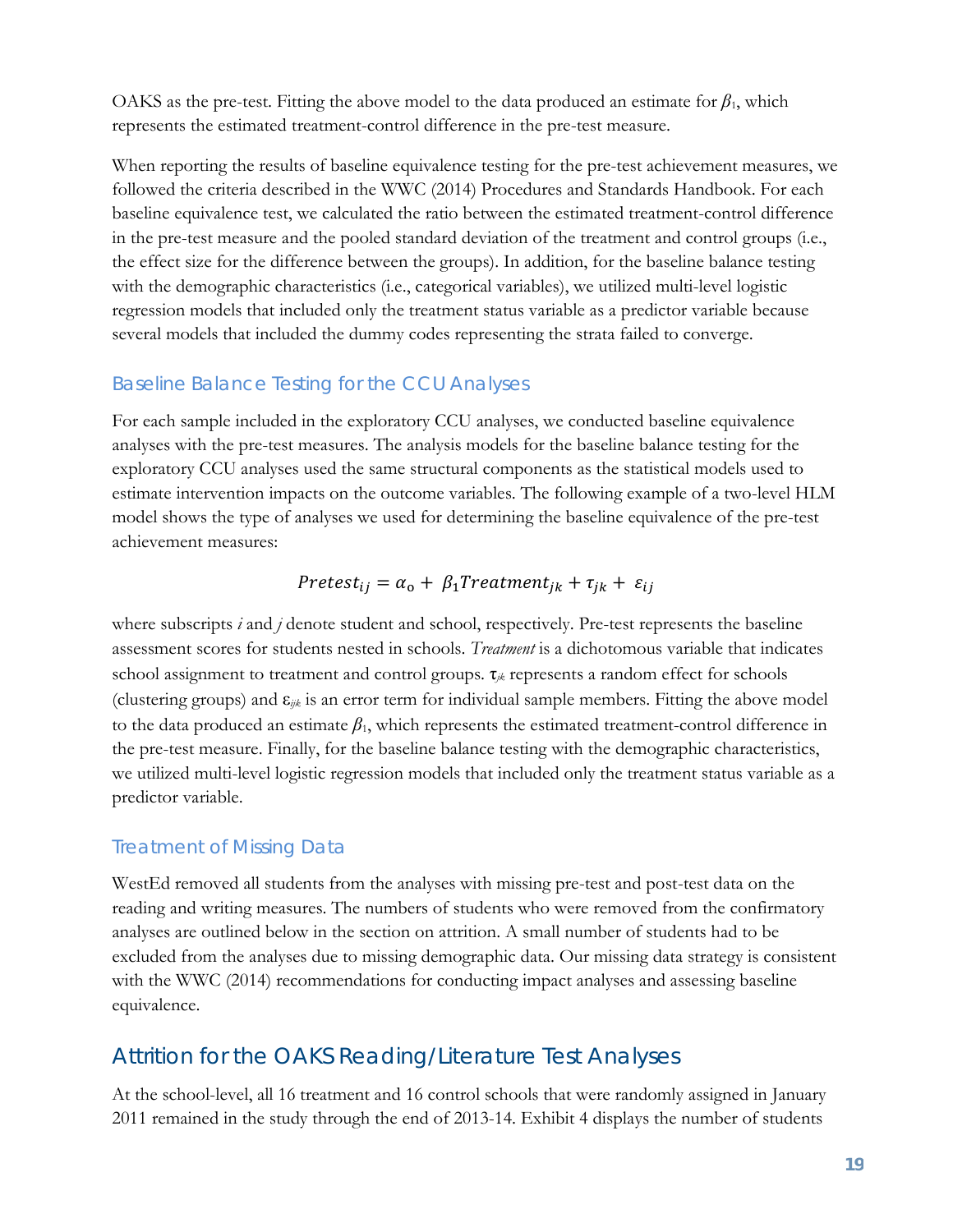randomized (i.e., enrolled in the school in 2010-11) by treatment condition for the one-, two-, and three-year analyses. The number of students excluded from the analyses that did not have a pre-test score or a post-test score because they left the district or were not tested is shown in Exhibit 4. Additionally, the exhibit displays the number of students who were excluded from the analysis samples because they were missing demographic data or received less than 40 percent of their instruction in regular classrooms in years 2 or 3 of the study.<sup>[5](#page-22-1)</sup> The attrition rates for the treatment and control students ranged from 19.2 percent to 26.9 percent across the analysis samples. According to the WWC guidelines (U.S. Department of Education, 2014), these attrition rates are likely to produce an acceptable level of bias and would not prevent the study's findings from meeting the *WWC Group Design Standards without Reservations*.

|                                     |                  |                | <b>Years of Program Participation</b> |         |                    |                |
|-------------------------------------|------------------|----------------|---------------------------------------|---------|--------------------|----------------|
|                                     | <b>One Year</b>  |                | <b>Two Years</b>                      |         | <b>Three Years</b> |                |
|                                     | <b>Treatment</b> | <b>Control</b> | <b>Treatment</b>                      | Control | <b>Treatment</b>   | <b>Control</b> |
| Students randomized                 | 7,299            | 7,559          | 4,383                                 | 4,627   | 1,474              | 1,630          |
| Students missing post-test scores   | 1,364            | 1,359          | 980                                   | 963     | 355                | 390            |
| Students missing pre-test scores    | 210              | 80             | 74                                    | 66      | 38                 | 27             |
| Students missing demographic data   | 6                | 10             | 0                                     | 0       | 0                  | 0              |
| Special education students          | $\overline{0}$   | $\mathbf 0$    | $\overline{4}$                        | 8       | 4                  | 5              |
| Students include in impact analyses | 5,719            | 6,110          | 3,325                                 | 3,590   | 1,077              | 1,208          |
| Attrition rate                      | 21.6%            | 19.2%          | 24.1%                                 | 22.4%   | 26.9%              | 25.9%          |

#### **Exhibit 4. Number of Students Included in and Excluded from the OAKS Confirmatory Analyses and the Attrition Rates**

Note. The special education students received less than 40 percent of their instruction in regular classrooms in their second or third year of participation.

### <span id="page-22-0"></span>Attrition for the CCU Analyses

 $\overline{a}$ 

Overall, the attrition rates for the CCU analyses were higher than the attrition rates for the OAKS analyses. The aim was to administer the CCU Assessments to all students in the 12 CCU schools. An examination of the data revealed that the vast majority of the missing scores resulted from entire classrooms of students or grade levels in individual schools not participating in the testing. Anecdotal reports indicated that certain teachers did not want to participate in the testing and, as a result, did not administer the CCUs to their students.

For the grade 3 analyses, all 12 CCU schools participated in the testing in years 1 through 3. Additionally, all 12 CCU schools participated in the testing for grades 4 and 5 in year 3. For these samples, the cluster-level attrition rates for the treatment and control groups were zero percent. However, in year 1, only four treatment and five control schools participated in the testing for grades 4 and 5. As a result, the attrition rates were 33 percent and 17 percent for the treatment and

<span id="page-22-1"></span><sup>&</sup>lt;sup>5</sup> The students who received less than 40 percent of their instruction in year 1 of the study were excluded from the attrition calculations.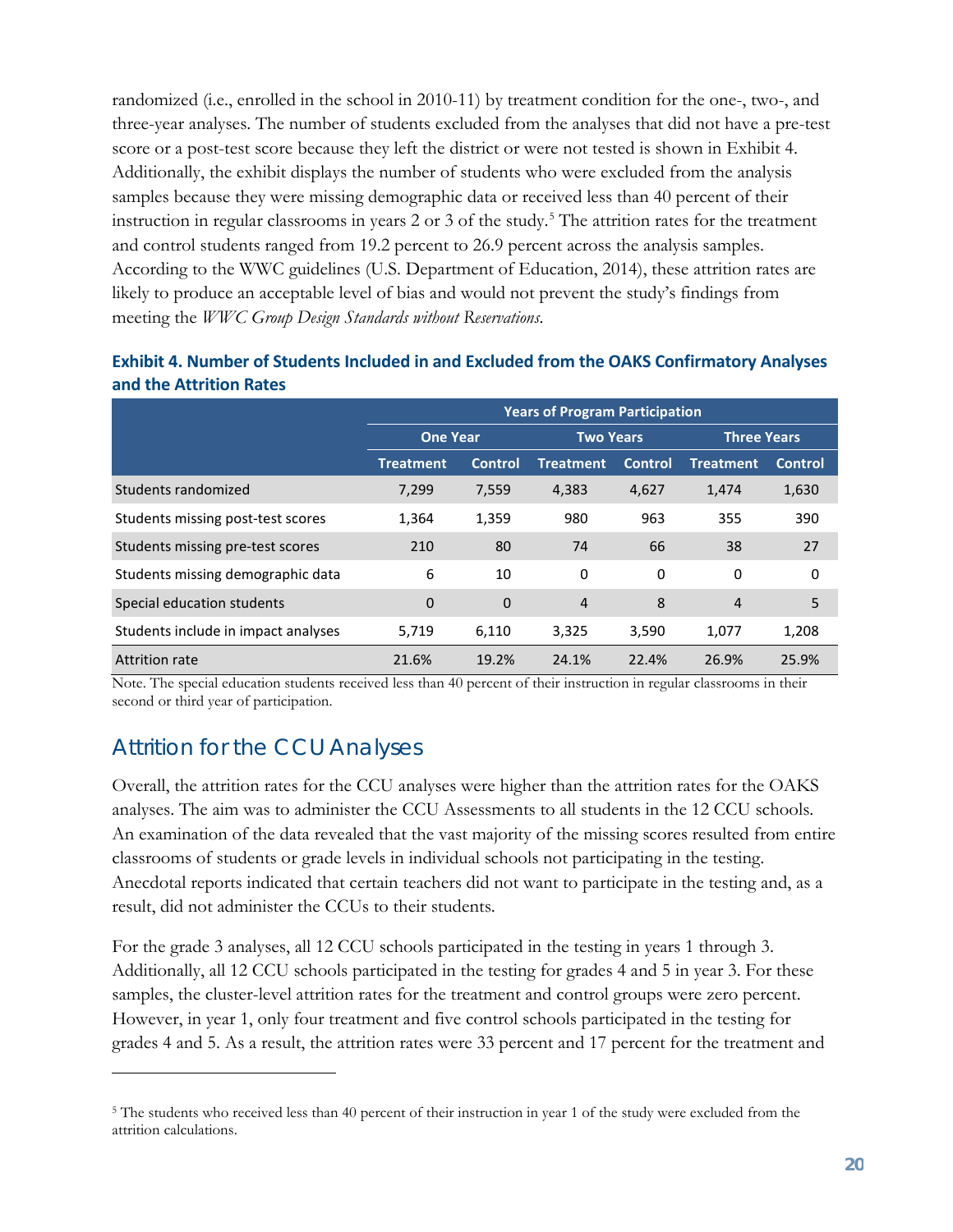control groups, respectively. Furthermore, in year 2, one treatment school did not participate in the testing for grades 4 and 5, which produced an attrition rate of 17 percent for the treatment schools.

We calculated the student-level attrition rates for the CCU analyses in two ways and the results are presented in Exhibits A-3 to A-5 in the Appendix. We first calculated the attrition rates the same way we calculated them for the OAKS confirmatory analyses. These calculations are labeled "WWC Attrition Calculations" in the exhibits and are based on the students enrolled in the CCU schools prior to the randomization in 2010-11 only. Second, we calculated the attrition rates based on the students enrolled in the CCU schools in the fall of the year the CCUs were administered. For example, the students in the grade 3 CCU analyses for year 3 only needed to be enrolled in the CCU schools in the fall of year 3 and did not have to be enrolled in kindergarten in the CCU schools prior to the randomization. The second set of attrition analyses, which are labeled "Non-WWC Attrition Calculations" in the exhibits, show the attrition rates for the samples we used in the CCU analyses and are lower than the WWC attrition calculations.

Using the attrition calculations for the confirmatory analyses (i.e., the WWC Attrition Calculations), the overall and differential (i.e., the difference between the rates for the treatment and control groups) attrition rates at the school level and/or student level are expected to produce an unacceptable level of bias for the analyses for all samples with the exception of grade 3 in year 1 and grade 4 in year 3. When the attrition rates are thought to produce an unacceptable level of bias, the students need to be equivalent at baseline in order for the study to receive a rating of *Meets Group Design Standards with Reservations* (U.S. Department of Education, 2014).

### <span id="page-23-0"></span>Baseline Comparisons for the OAKS Analyses between the Treatment and Control Groups

The treatment and control students included in the confirmatory analyses were well matched on their prior achievement on the DRA2 and OAKS (see Exhibit 5). For the one-, two-, and three-year analyses, the effect sizes indexing the differences between the groups ranged from -0.10 to -0.03, indicating equivalence at baseline. Additionally, the differences between the treatment and control students were not statistically significant.

The demographic characteristics of the treatment and control students who were part of the samples for the confirmatory analyses, including free/reduced-price lunch status, ELL status, below gradelevel reading status, and race/ethnicity were also well matched at baseline. The demographic characteristics of the treatment and control students are shown in Exhibits A-6, A-7, and A-8 in the Appendix for the students included in the one-, two-, and three-year analyses, respectively. None of the baseline differences between students in the treatment and control schools were statistically significant and none of the differences exceeded four percentage points, indicating equivalence.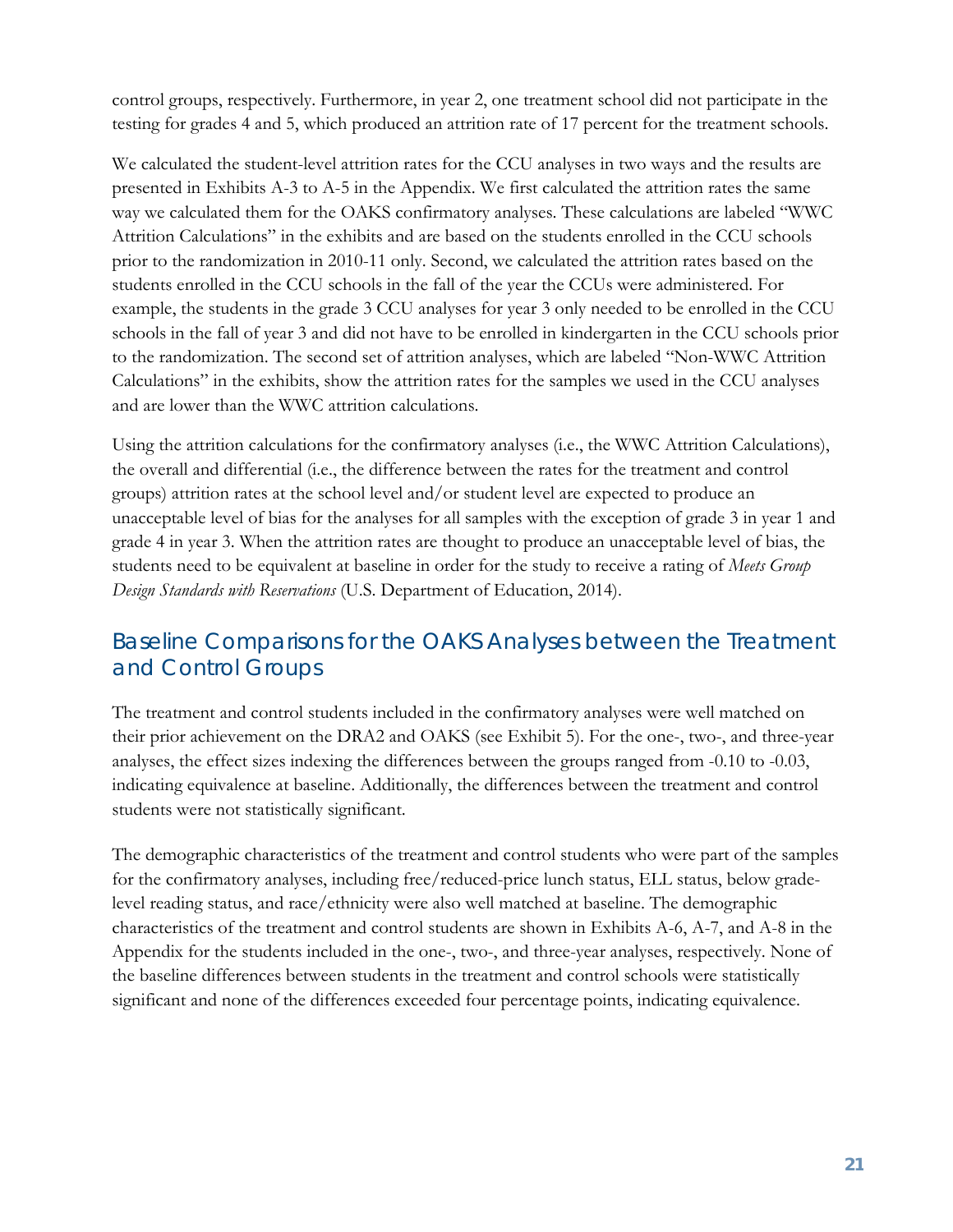| <b>Years of Program</b> | <b>Control Students</b><br><b>Treatment Students</b> |           |       |             |           |              |                    |        | <b>Effect</b> |
|-------------------------|------------------------------------------------------|-----------|-------|-------------|-----------|--------------|--------------------|--------|---------------|
| Participation           | <b>Mean</b>                                          | <b>SD</b> | n     | <b>Mean</b> | <b>SD</b> | $\mathsf{n}$ | Difference p value |        | <b>Size</b>   |
| One year                | $-0.03$                                              | 1.00      | 5.719 | 0.00        | 1.00      | 6.110        | $-0.03$            | .82    | $-0.03$       |
| Two years               | $-0.03$                                              | 1.00      | 3.325 | 0.02        | 1.00      | 3,590        | $-0.05$            | .71    | $-0.05$       |
| Three years             | 27.52                                                | 7.79      | 1.077 | 28.34       | 8.60      | 1,208        | $-0.82$            | $.50-$ | $-0.10$       |

**Exhibit 5. Baseline Comparisons for Treatment and Control Students Included in the OAKS Analyses**

Note. The means for the treatment group were calculated by adding the means for the control group (i.e., the unadjusted means) and the differences (i.e., the treatment-control contrasts from the HLM models). The baseline comparisons for the one-year and two-year samples used the DRA2 and OAKS and the scores were standardized within cohort and grade. The baseline comparison for the three-year sample used the DRA2 only. The effect sizes were calculated by dividing the differences by the pooled standard deviations.

### <span id="page-24-0"></span>Baseline Comparisons for the CCU Analyses between the Treatment and Control Groups

As shown in Exhibit 6, the students in the treatment and control schools in six of the nine CCU analyses were well matched on the baseline CCU measures. The samples that were equivalent were in grade 3 in years 1 and 3, grade 4 in years 1 through 3, and grade 5 in year 2. For these samples, the effect sizes indexing the differences between the groups ranged from -0.12 to 0.14 and none of the differences were statistically significant. According to the WWC (2014) guidelines, effect sizes greater than 0.25 standard deviations indicate that the groups are not equivalent. The effect sizes for the grade 3 sample in year 2 and the grade 5 samples in years 1 and 3 were greater than 0.25 standard deviations. When attrition is high and samples are not equivalent at baseline, which was the case for the grade 3 sample in year 2 and the grade 5 samples in years 1 and 3, the findings cannot meet WWC group design standards with or without reservations.

As shown in Exhibits A-9 to A-17, the demographic characteristics (i.e., free/reduced-price lunch status, ELL status, and race/ethnicity) of the treatment and control students who were part of the samples for the CCU analyses were fairly well matched at baseline. None of the baseline differences between students in the treatment and control schools shown in the exhibits were statistically significant, but some of the differences were nearly 20 percentage points. For example, 30.1 percent of the treatment group for the grade 3 year 1 sample was comprised of free/reduced-price lunch students, while 48.8 percent of the control group for the same sample was comprised of free/reduced-price lunch students. Finally, WestEd compared the baseline scores of the ELL and non-ELL students in the grade 4 samples from years 1 through 3 because the subgroup analyses were statistically significant for this subgroup. The treatment and control ELL and non-ELL students in these samples were well matched on their prior achievement on the CCU Assessments (see Exhibit A-18 in the Appendix). The effect sizes indexing the differences between the treatment and control students in the subgroups ranged from -0.17 to 0.09, indicating equivalence at baseline.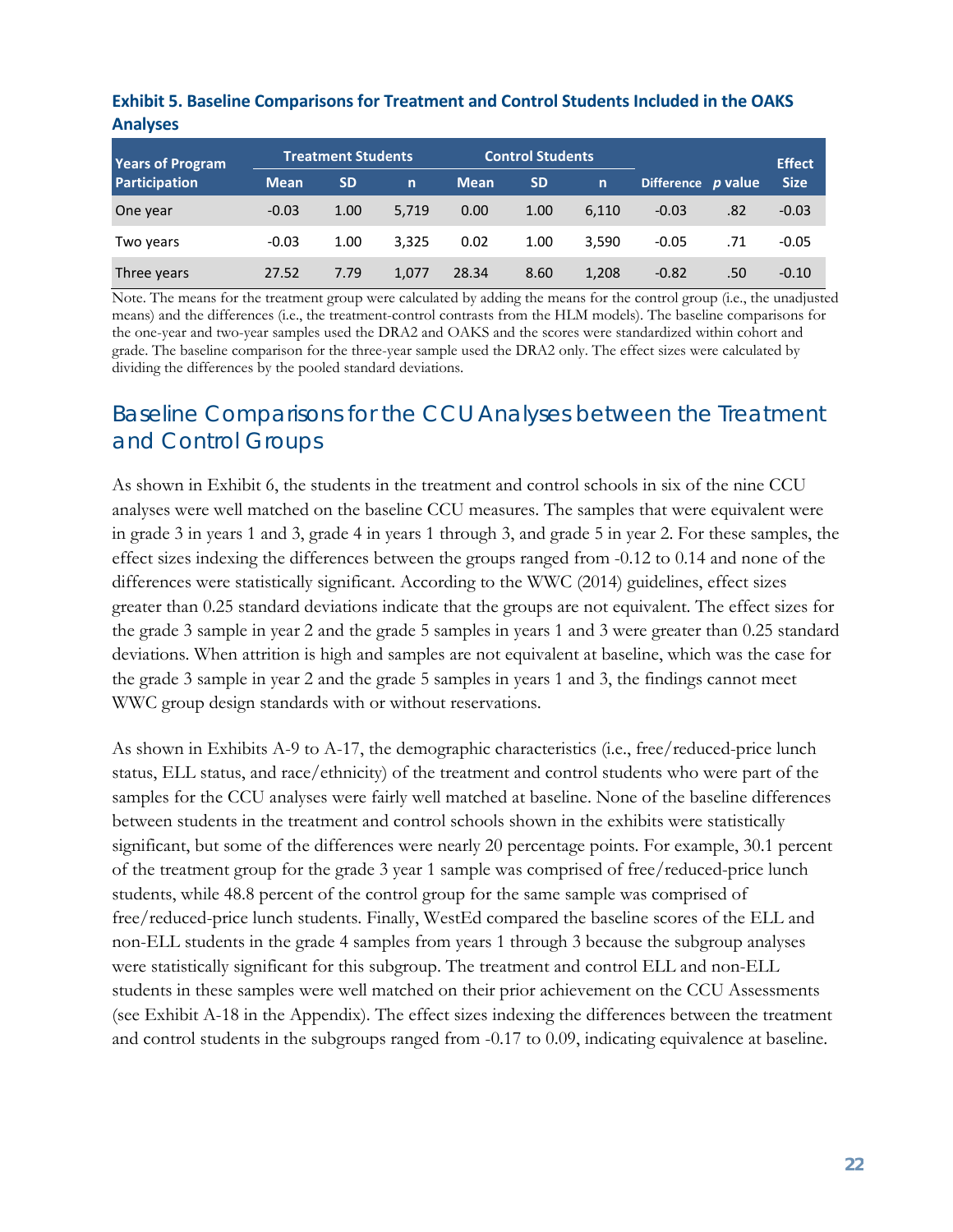|         | <b>Treatment Students</b> |           |              |             | <b>Control Students</b> |              | <b>Effect</b>     |         |             |
|---------|---------------------------|-----------|--------------|-------------|-------------------------|--------------|-------------------|---------|-------------|
|         | <b>Mean</b>               | <b>SD</b> | $\mathsf{n}$ | <b>Mean</b> | <b>SD</b>               | $\mathsf{n}$ | <b>Difference</b> | p value | <b>Size</b> |
| Grade 3 |                           |           |              |             |                         |              |                   |         |             |
| Year 1  | 15.51                     | 7.45      | 408          | 14.49       | 7.35                    | 475          | 1.02              | .59     | 0.14        |
| Year 2  | 15.14                     | 7.44      | 319          | 18.41       | 6.86                    | 344          | $-3.27$           | .14     | $-0.46$     |
| Year 3  | 15.08                     | 7.16      | 418          | 15.95       | 7.21                    | 409          | $-0.87$           | .61     | $-0.12$     |
| Grade 4 |                           |           |              |             |                         |              |                   |         |             |
| Year 1  | 20.72                     | 8.59      | 265          | 20.71       | 10.23                   | 252          | 0.01              | .99     | 0.00        |
| Year 2  | 20.35                     | 10.17     | 308          | 20.74       | 9.21                    | 481          | $-0.39$           | .89     | $-0.04$     |
| Year 3  | 20.10                     | 8.77      | 413          | 18.98       | 9.61                    | 541          | 1.12              | .66     | 0.12        |
| Grade 5 |                           |           |              |             |                         |              |                   |         |             |
| Year 1  | 24.33                     | 7.83      | 239          | 22.03       | 9.38                    | 262          | 2.29              | .39     | 0.26        |
| Year 2  | 24.21                     | 9.06      | 301          | 23.71       | 9.35                    | 394          | 0.50              | .84     | 0.05        |
| Year 3  | 23.48                     | 8.57      | 408          | 19.64       | 8.45                    | 411          | 3.84              | .10     | 0.45        |

### **Exhibit 6. Baseline Comparisons for the Treatment and Control Students Included in the CCU Analyses, by Grade and Study Year**

Note. The means for the treatment group were calculated by adding the means for the control group (i.e., the unadjusted means) and the differences (i.e., the treatment-control contrasts from the HLM models). The effect sizes were calculated by dividing the differences by the pooled standard deviations. In each year, the students in grade 3 completed the Joy Test and the students in grade 4 completed the Ruth Test. In years 1 and 2, the students in grade 5 completed the Ruth Test and in year 3 the students in grade 5 completed the Jackie Test.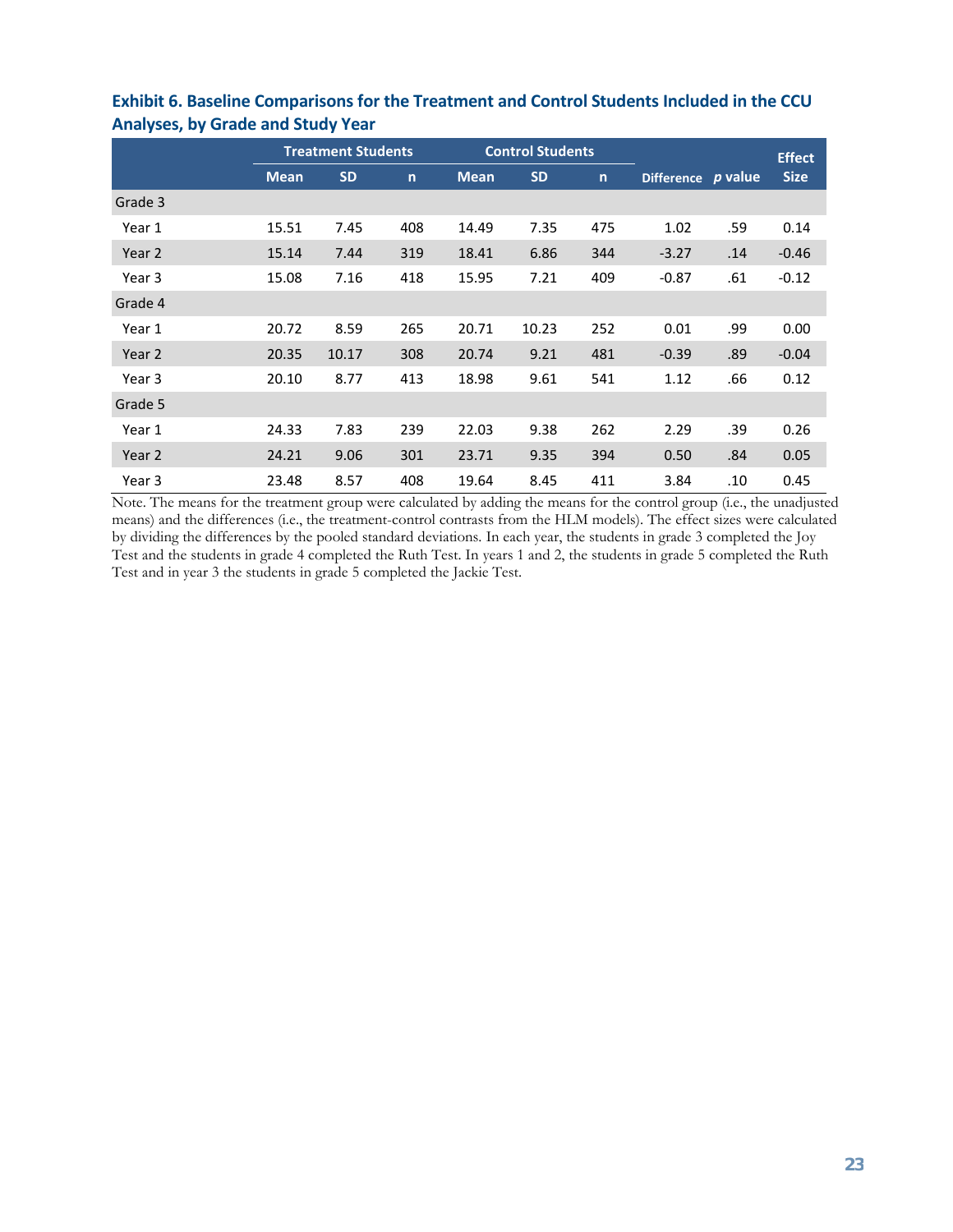## <span id="page-26-0"></span>**Findings**

### <span id="page-26-1"></span>Oregon Assessment of Knowledge and Skills (OAKS) Reading/ Literature Test

The means on the OAKS Reading/Literature test for treatment and control students from the confirmatory analyses are presented in Exhibit 7. The means for treatment and control students ranged from 0.25 to 0.34 and indicated that both groups of students scored slightly above the state average. The results revealed no impact of the A4L Lessons Project on students' achievement on the OAKS. The differences between the treatment and control students on the OAKS after one, two, or three years of program participation were not statistically significant and the magnitude of the differences between treatment and control students were very small (i.e., less than one-tenth of a standard deviation). Because the A4L Lessons Project did not have a significant impact on the full sample of students, we did not conduct subgroup analyses to determine whether the impact of the program varied by the students' ELL status or eligibility for free/reduced-price lunch.

| Exhibit 7. Means and Standard Deviations on the Post-Test OAKS Reading/Literature Test for |  |
|--------------------------------------------------------------------------------------------|--|
| <b>Treatment and Control Students</b>                                                      |  |

| <b>Years of Program</b> | <b>Control Students</b><br><b>Treatment Students</b> |           |              |             |           |       |                    | <b>Effect</b> |             |
|-------------------------|------------------------------------------------------|-----------|--------------|-------------|-----------|-------|--------------------|---------------|-------------|
| Participation           | <b>Mean</b>                                          | <b>SD</b> | $\mathsf{n}$ | <b>Mean</b> | <b>SD</b> | n     | Difference p value |               | <b>Size</b> |
| One year                | 0.25                                                 | 1.02      | 5.719        | 0.28        | 1.02      | 6.110 | $-0.03$            | .44           | $-0.03$     |
| Two years               | 0.29                                                 | 1.07      | 3.325        | 0.30        | 1.06      | 3,590 | $-0.01$            | .75           | $-0.01$     |
| Three years             | 0.34                                                 | 1.05      | 1.077        | 0.29        | 1.08      | 1,208 | 0.05               | .47           | 0.05        |

Note. The means for the treatment group were calculated by adding the means for the control group (i.e., the unadjusted means) and the differences (i.e., the treatment-control contrasts from the HLM models). The OAKS scores were standardized by subtracting each score from the state average and dividing by the state standard deviation. The effect sizes were calculated by dividing the differences by the pooled standard deviations.

Histograms for the treatment and control groups included in the confirmatory analyses, showing the distributions of the OAKS scores for students after one, two, or three years of program participation, are presented in Exhibits 8-10 to graphically display the non-significant findings. The distributions are nearly identical, which is consistent with the non-significant mean differences between the treatment and control groups.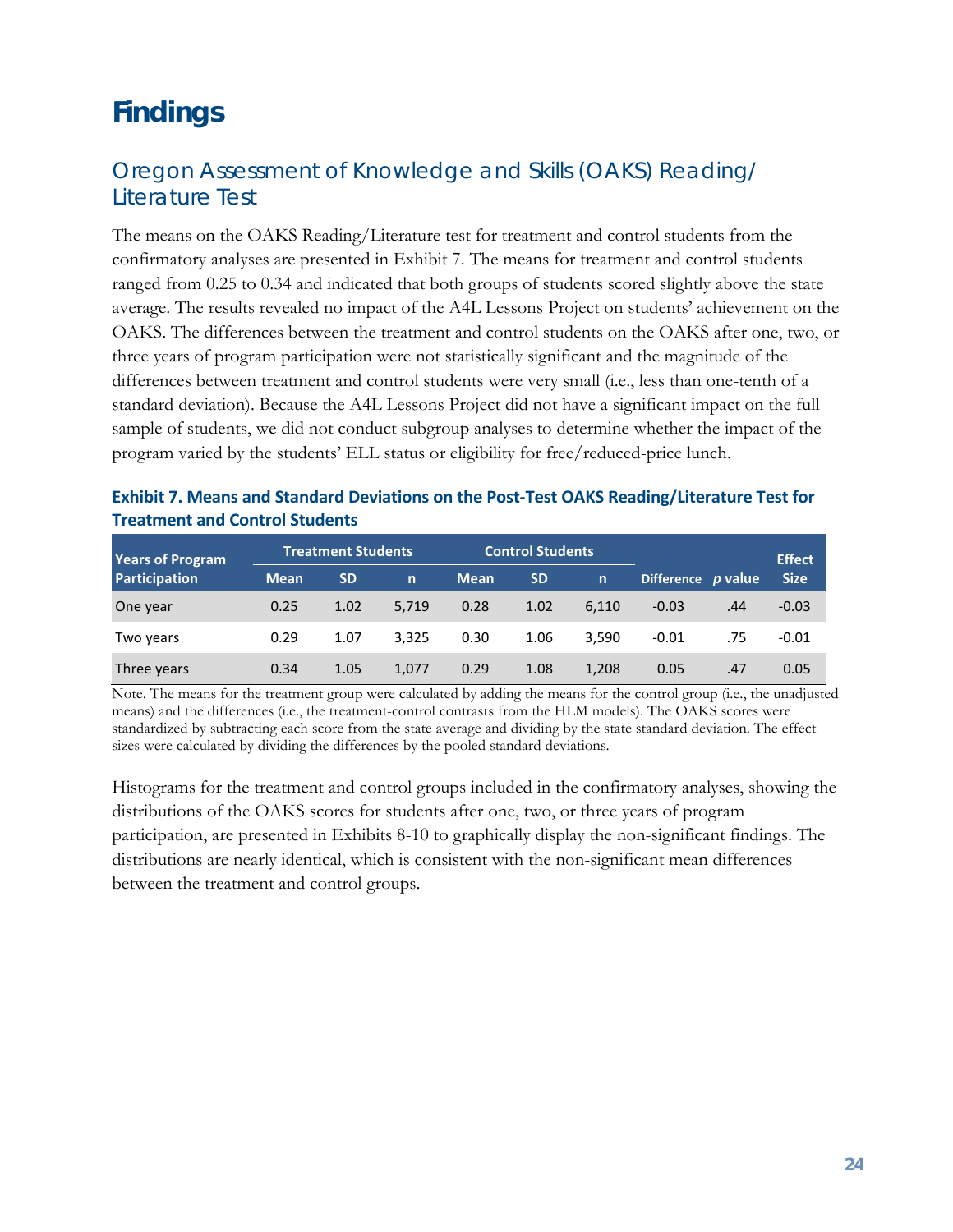





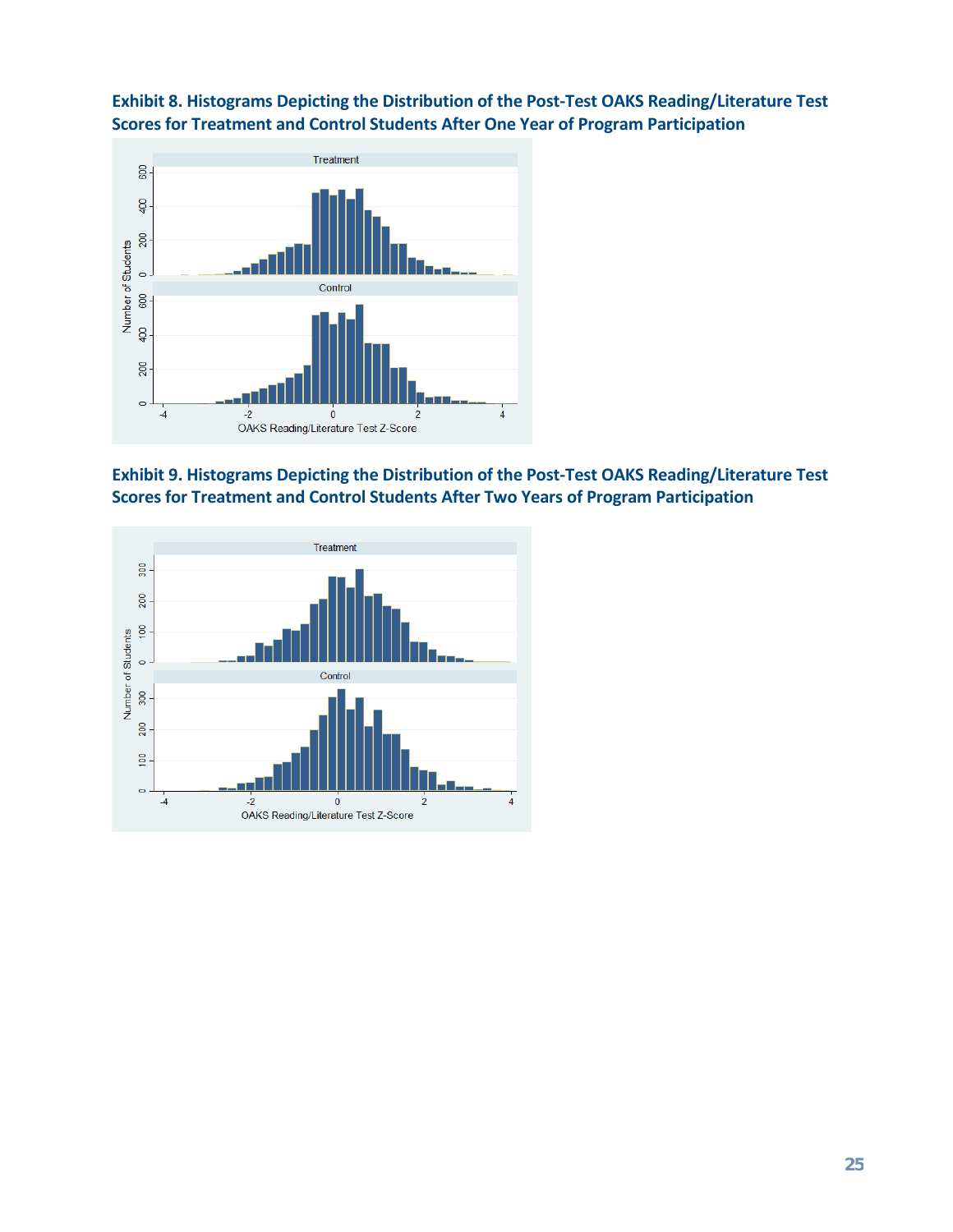### **Exhibit 10. Histograms Depicting the Distribution of the OAKS Reading/Literature Test Scores for Treatment and Control Students After Three Years of Program Participation**



### <span id="page-28-0"></span>Comprehensive Cross-Unit (CCU) Assessments

The means for treatment and control students on the post-test CCU Assessments are presented in Exhibit 11 separately by grade and study year. There was a consistent pattern of findings with the students in grade 4. In each study year, the students in grade 4 had significantly higher scores than the control students, indicating a positive impact of the A4L Lessons Project on students' writing achievement. The effect sizes indexing the differences ranged from 0.30 to 0.36, which are considered small positive program effects (Cohen, 1988).

The post-test means for treatment students were higher than the post-test means for control students in grade 3 in each study year. The pattern of findings with the students in grade 3 suggests that the A4L Lessons Project could be having a positive impact on the literacy achievement of students in grade 3. However, these differences were not statistically significant and the effect sizes indexing the differences ranged from 0.14 to 0.24. If these differences held with a larger sample of students, the differences would be reliable. In addition, the differences between the treatment and control students in grade 5 were not statistically significant. The means favored the control students in years 1 and 2 and the treatment students in year 3, indicating there was not a consistent pattern of findings suggesting a positive or negative impact of the A4L Lessons Project in grade 5.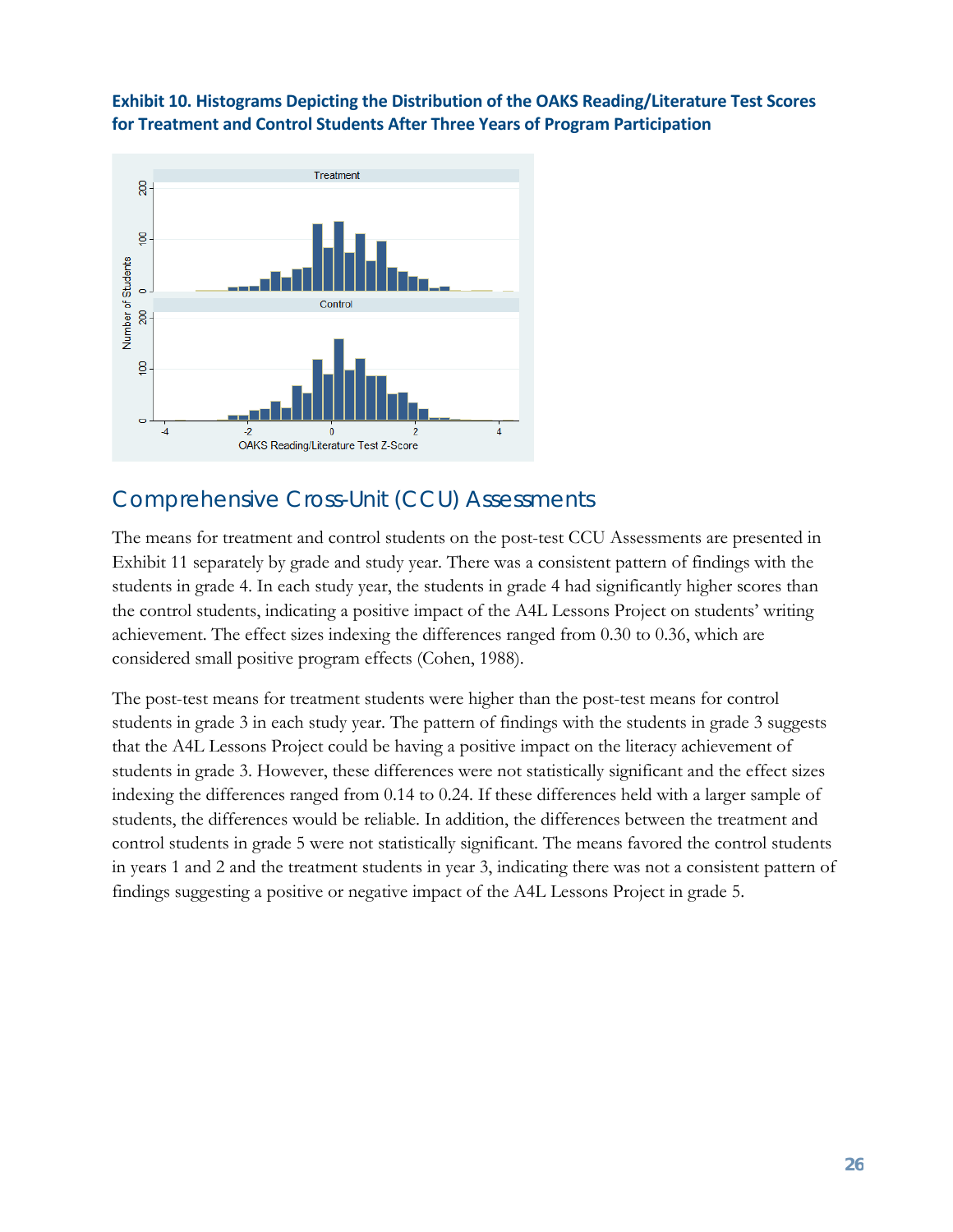|         |             | <b>Treatment Students</b> |              |             | <b>Control Students</b> |              |                   |         | <b>Effect</b> |
|---------|-------------|---------------------------|--------------|-------------|-------------------------|--------------|-------------------|---------|---------------|
|         | <b>Mean</b> | <b>SD</b>                 | $\mathsf{n}$ | <b>Mean</b> | <b>SD</b>               | $\mathsf{n}$ | <b>Difference</b> | p value | <b>Size</b>   |
| Grade 3 |             |                           |              |             |                         |              |                   |         |               |
| Year 1  | 20.30       | 7.25                      | 408          | 18.70       | 7.02                    | 475          | 1.60              | .06     | 0.22          |
| Year 2  | 21.85       | 7.13                      | 319          | 20.15       | 7.18                    | 344          | 1.70              | .14     | 0.24          |
| Year 3  | 19.74       | 6.89                      | 418          | 18.71       | 7.42                    | 409          | 1.03              | .28     | 0.14          |
| Grade 4 |             |                           |              |             |                         |              |                   |         |               |
| Year 1  | 26.08       | 7.31                      | 265          | 23.53       | 9.64                    | 252          | 2.55              | .007    | 0.30          |
| Year 2  | 25.88       | 8.78                      | 308          | 22.66       | 9.22                    | 481          | 3.22              | < .001  | 0.36          |
| Year 3  | 24.90       | 7.54                      | 413          | 22.20       | 9.50                    | 541          | 2.71              | < .001  | 0.31          |
| Grade 5 |             |                           |              |             |                         |              |                   |         |               |
| Year 1  | 25.45       | 7.05                      | 239          | 25.69       | 8.47                    | 262          | $-0.24$           | .80     | $-0.03$       |
| Year 2  | 25.23       | 8.67                      | 301          | 25.72       | 8.28                    | 394          | $-0.49$           | .63     | $-0.06$       |
| Year 3  | 22.78       | 8.34                      | 408          | 22.07       | 8.00                    | 411          | 0.71              | .14     | 0.09          |

**Exhibit 11. Means and Standard Deviations on the Post-Test CCU Assessments for Treatment and Control Students, by Grade and Study Year**

Note. The means for the treatment group were calculated by adding the means for the control group (i.e., the unadjusted means) and the differences (i.e., the treatment-control contrasts from the HLM models). The effect sizes were calculated by dividing the differences by the pooled standard deviations. In each year, the students in grade 3 completed the Joy Test and the students in grade 4 completed the Ruth Test. In years 1 and 2, the students in grade 5 completed the Ruth Test, and in year 3 the students in grade 5 completed the Jackie Test.

We conducted the ELL and free/reduced-price lunch subgroup analyses only with the students in grade 4 because significant impacts were evident for the full sample across years 1 through 3 of the study. The means on the post-test CCUs for treatment and control students in grade 4 are presented in Exhibit 12 separately for ELL and non-ELL students. The results showed that the impact of the program differed significantly across the subgroups of interest in years 1 and 2, but not in year 3. Across the first two years of the study, the impact of the A4L Lessons Project was substantially higher for ELL students, suggesting that the program had a greater impact on this subgroup of students. The effect sizes for ELL students were 0.87 and 0.69 compared to 0.23 and 0.31 for the non-ELL students.

The effect sizes for the ELL students are considered large program impacts by educational research standards and should be viewed extremely cautiously. The findings are based on a very small number of ELLs and the 95 percent confidence interval around these effect sizes is very large. In other words, if the study were conducted a second time, the effect sizes for ELLs could vary substantially from 0.87 and 0.69 by chance alone. In addition, the subgroup analyses showed that the estimated impact of the program on ELL and non-ELL students was nearly identical in year 3. The fact that the ELL effect did not replicate across years weakens our confidence in the findings from years 1 and 2.

The free/reduced-price lunch subgroup analyses with the students in grade 4 did not reveal any statistically significant differences between the free/reduced-price lunch students and the nonfree/reduced-price lunch students. In other words, the results indicated that the A4L Lessons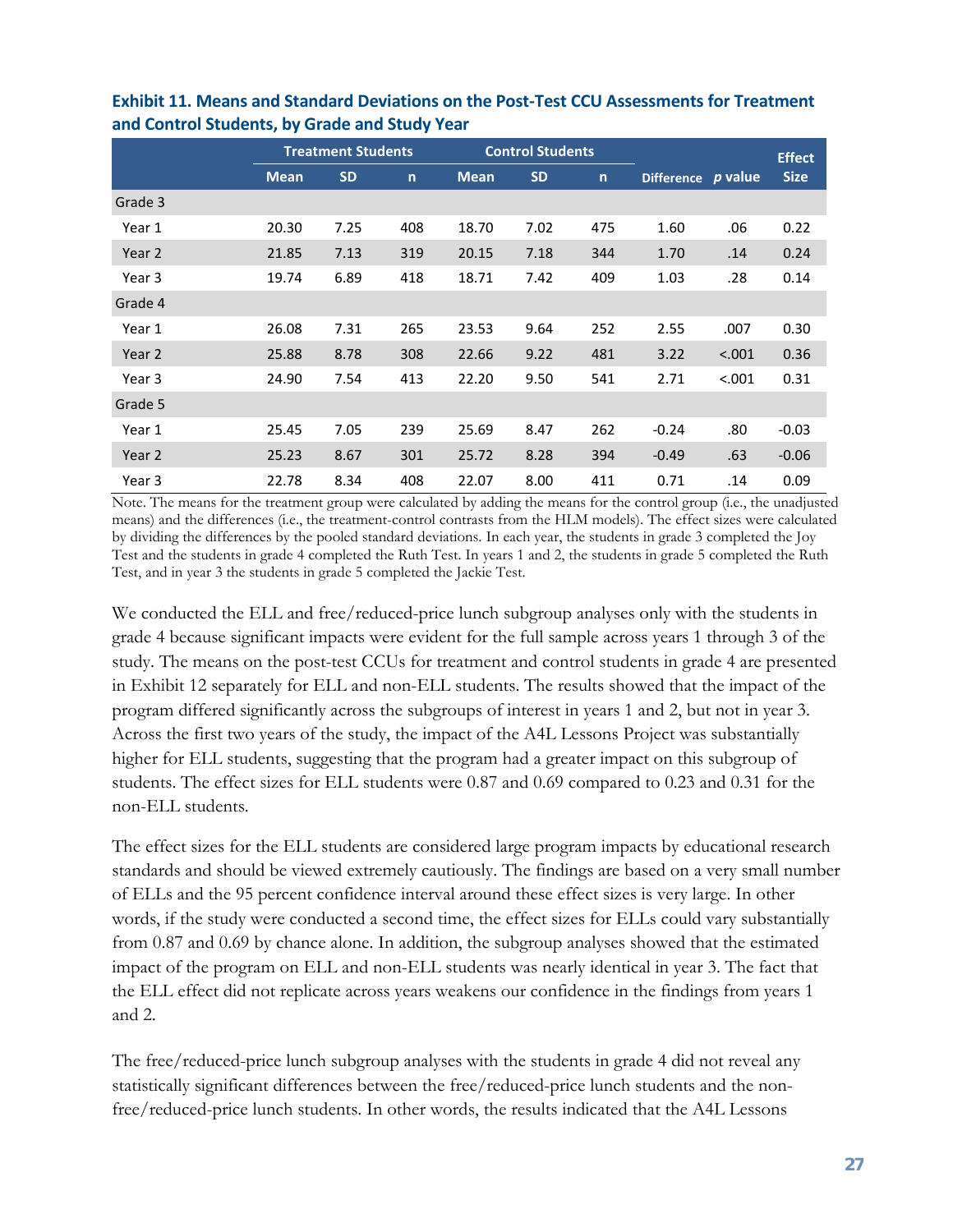Project had an equally positive impact on free/reduced-price lunch and non-free/reduced-price lunch students.

|                                 |             | <b>Treatment</b> |              |             | <b>Control</b> |              |                    | <b>Effect</b> |             |
|---------------------------------|-------------|------------------|--------------|-------------|----------------|--------------|--------------------|---------------|-------------|
|                                 | <b>Mean</b> | <b>SD</b>        | $\mathsf{n}$ | <b>Mean</b> | <b>SD</b>      | $\mathsf{n}$ | Difference p value |               | <b>Size</b> |
| Year 1                          |             |                  |              |             |                |              |                    |               |             |
| English language<br>learner     | 25.73       | 6.03             | 37           | 19.65       | 7.63           | 47           |                    |               | 0.87        |
| Non-English<br>language learner | 27.88       | 6.97             | 228          | 26.13       | 8.05           | 205          | 4.34               | .003          | 0.23        |
| Year 2                          |             |                  |              |             |                |              |                    |               |             |
| English language<br>learner     | 28.30       | 8.31             | 71           | 22.79       | 7.76           | 131          |                    |               | 0.69        |
| Non-English<br>language learner | 27.90       | 7.78             | 237          | 25.44       | 8.12           | 350          | 3.05               | .004          | 0.31        |
| Year 3                          |             |                  |              |             |                |              |                    |               |             |
| English language<br>learner     | 25.31       | 8.47             | 70           | 22.34       | 8.11           | 172          |                    |               | 0.36        |
| Non-English<br>language learner | 27.89       | 6.82             | 343          | 25.26       | 8.50           | 369          | 0.33               | .75           | 0.34        |

### **Exhibit 12. Means and Standard Deviations on the Post-Test CCU Assessments for Treatment and Control Students in Grade 4, by English Language Learner Status**

Note. The means for the treatment subgroups were calculated by adding the means for the control subgroups and the estimates from the HLM models that contrasted the treatment and control groups and the differential effect of the treatment for the subgroups (i.e., the "Difference" column). The effect sizes were calculated by dividing the differences between the means for the treatment and control groups by the pooled standard deviations.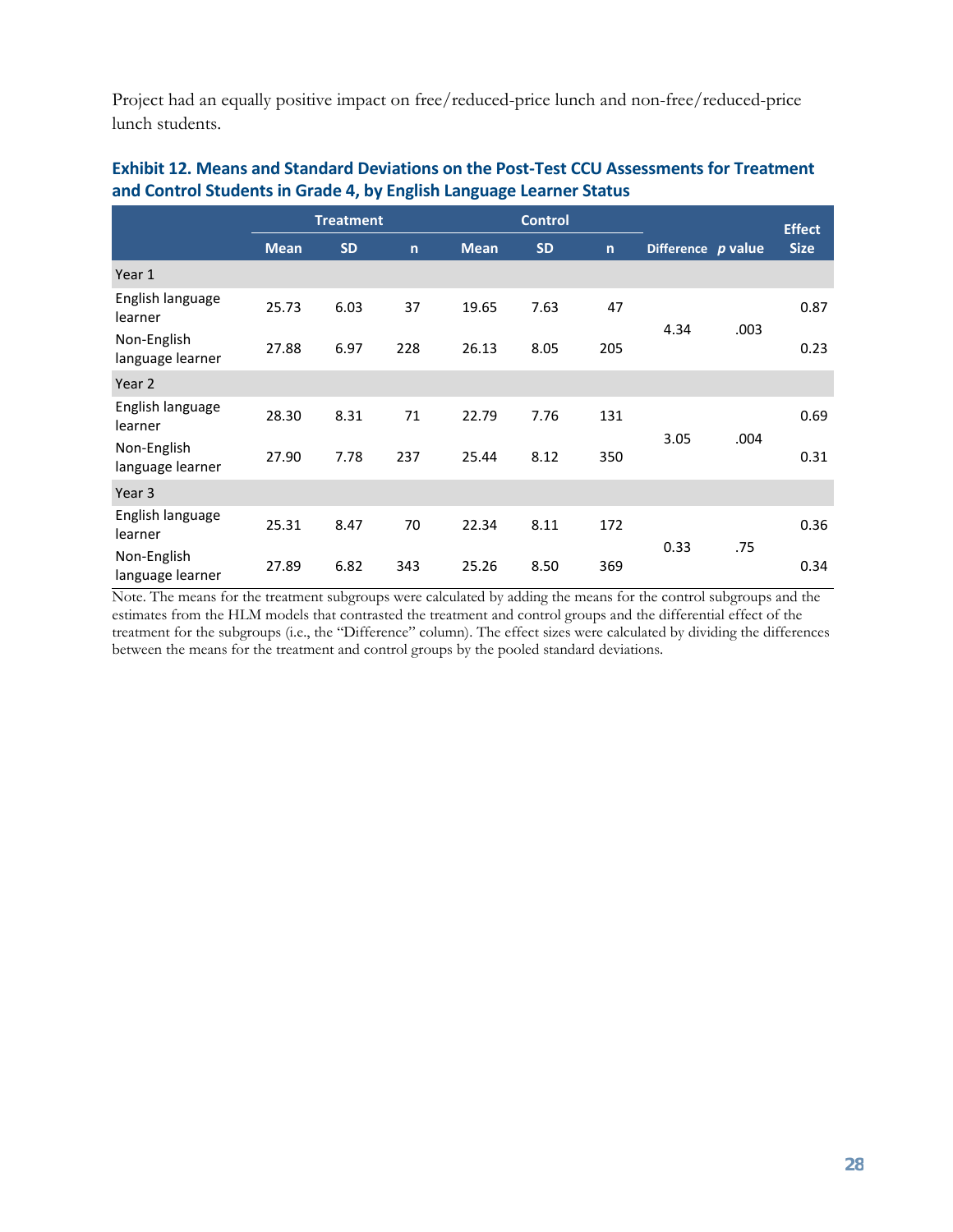## <span id="page-31-0"></span>**Conclusions**

The confirmatory analyses revealed that the A4L Lessons Project had no impact on students' performance on the OAKS Reading/Literature test. After one, two, and three years of participation in the program, the students who received the intervention scored no higher on the state test than the control students who received the district's typical language arts curriculum. It is likely that the results from the confirmatory analyses will receive a rating of *Meets WWC Group Design Standards without Reservations* from the WWC because the randomization produced equivalent groups at baseline, the study had low attrition, and the outcome measure was a standardized state test with acceptable reliability and validity. The study design used for the confirmatory analyses produced strong causal evidence that the A4L Lessons Project did not produce improvements in students' literacy achievement as assessed by performance on the OAKS Reading/Literature test.

The generalizability of the findings from the confirmatory analyses relying on the OAKS Reading/Literature test is unknown. The study was conducted with 32 elementary schools in one school district in Oregon and it is unclear whether the findings would replicate in other contexts (e.g., districts with different student populations). Additionally, the teachers' role in implementing the A4L Lessons Project is critical and the impacts could change with a different group of teachers participating in the program. Furthermore, the program was not implemented with complete fidelity. For example, not all of the classrooms in the treatment schools implemented all of the Lessons comprising an A4L Lessons Unit and not all of the teachers in the treatment schools attended at least four professional learning community (PLC) sessions each school year. It is conceivable that the student impacts reported may have been different were the program implemented with higher fidelity to the program design. Finally, the results based on the CCU Assessments indicate that findings from the confirmatory analyses may not apply to all achievement domains and the program may have impacts on outcomes other than state standardized tests.

The results of the exploratory analyses relying on the CCU Assessments revealed that the A4L Lessons Project had a positive impact on the literacy and life skills of students in grade 4 across all three years of the project. The research design for the exploratory analyses was much less rigorous than the design for the confirmatory analyses because only 12 schools (six treatment and six control schools) participated in the CCU portion of the study and the attrition rates differed substantially across the treatment and control groups at the student and school levels. As a result, the findings from the CCU analyses would likely not receive a rating of *Meets WWC Group Design Standards with or without Reservations*, thereby disallowing causal inferences to be drawn regarding program impacts. Additionally, the CCU findings suggest that the program may be particularly effective at improving the literacy achievement of ELL students in grade 4. However, these findings are based on a small number of ELL students unevenly distributed across schools and should be viewed extremely cautiously.

Although there was a trend for the treatment students in grade 3 to have higher CCU scores than the control students after participating in the program, the treatment-control group differences were not statistically significant. Similarly, the analyses showed that the program did not have a statistically significant impact on the CCU scores of students in grade 5.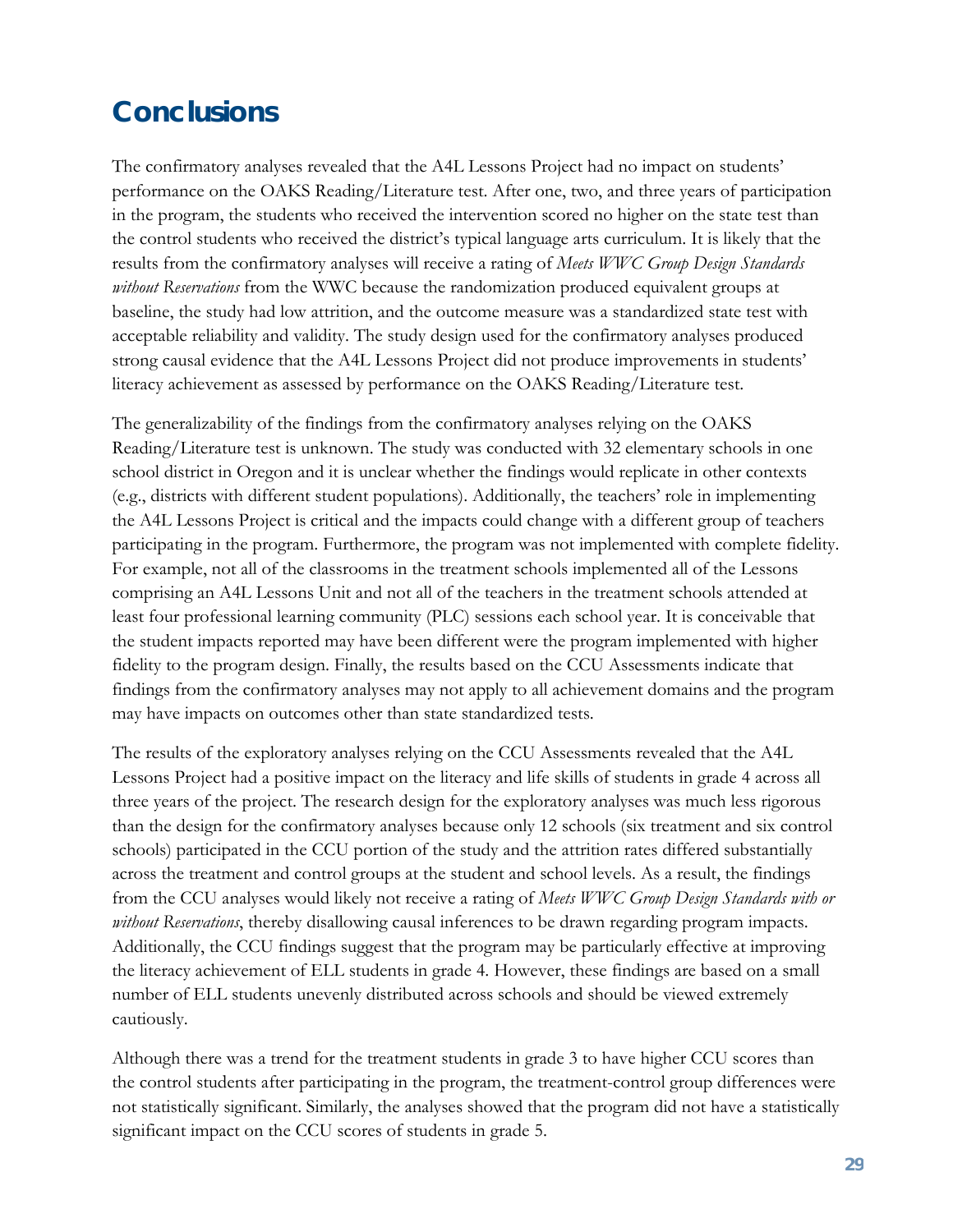### <span id="page-32-0"></span>**References**

- Benjamini, Y., & Hochberg, Y. (1995). Controlling the false discovery rate: A practical and powerful approach to multiple testing. *Journal of the Royal Statistical Society. Series B (Methodological), 57,* 289– 300.
- Bransford, J. D., Brown, A. L., & Cocking, R. R. (Eds.). (1999). *How people learn: Brain, mind, experience, and school*. Washington, DC: National Academy Press.
- Cohen, J. (1988). *Statistical power analysis for the behavioral sciences* (2nd ed.). Hillsdale, NJ: Erlbaum.
- John, O. P., & Benet-Martínez, V. (2000). Measurement: Reliability, construct validation, and scale construction. In H. T. Reis & C. M. Judd (Eds.), *Handbook of research methods in social and personality psychology* (pp. 339–369). New York, NY: Cambridge University Press.
- Lipsey, M. W., Puzio, K., Yun, C., Hebert, M. A., Steinka-Fry, K., Cole, M. W., Roberts, M., Anthony, K. S., & Busick, M. D. (2012). *Translating the statistical representation of the effects of education interventions into more readily interpretable forms*. (NCSER 2013-3000). Washington, DC: National Center for Special Education Research, Institute of Education Sciences, U.S. Department of Education.
- Maas, C. J. M., & Hox, J. J. (2005). Sufficient sample sizes for multilevel modeling. *Methodology, 1*, 86–92.
- Marsh, L. C., & Cormier, D. R. (2002). Spline regression models. *Quantitative Applications in the Social Sciences, 137.* Thousand Oaks, CA: Sage Publications.
- Murray, D. M. (1998). *Design and analysis of group-randomized trials*. New York, NY: Oxford University Press.
- Oregon Department of Education. (2011). *2011-2012 technical report: Oregon's Statewide Assessment System—test development volume 2*. Retrieved from http://www.ode.state.or.us/search/page  $/$ ?=1305
- Oregon Department of Education. (2012). *A best practices guide for districts: Regarding when to administer the Oregon Assessment of Knowledge and Skills (OAKS)*. Retrieved from http://www.ode.state.or.us/wma/teachlearn/testing/admin/best\_practices\_guide.pdf
- Oregon Department of Education. (n.d.). *Reading/literature test specifications and blueprints, 2012–2014 grade 5*. Retrieved from http://www.ode.state.or.us/wma/teachlearn/testing/dev/ testspecs/asmtrdtestspecsg5\_2012-2014.pdf
- Pearson Education Inc. (2009). *K–8 technical manual: Developmental Reading Assessment*® (2nd ed.). Upper Saddle River, NJ: Pearson.
- Price, C. (2014). *Causal inference at student and cluster levels*. Presentation at the i3 Project Directors Meeting, Washington, DC.
- Raudenbush, S. W., & Bryk, A. S. (2002). *Hierarchical linear models: Applications and data analysis methods* (2nd ed.). Thousand Oaks, CA: Sage Publications.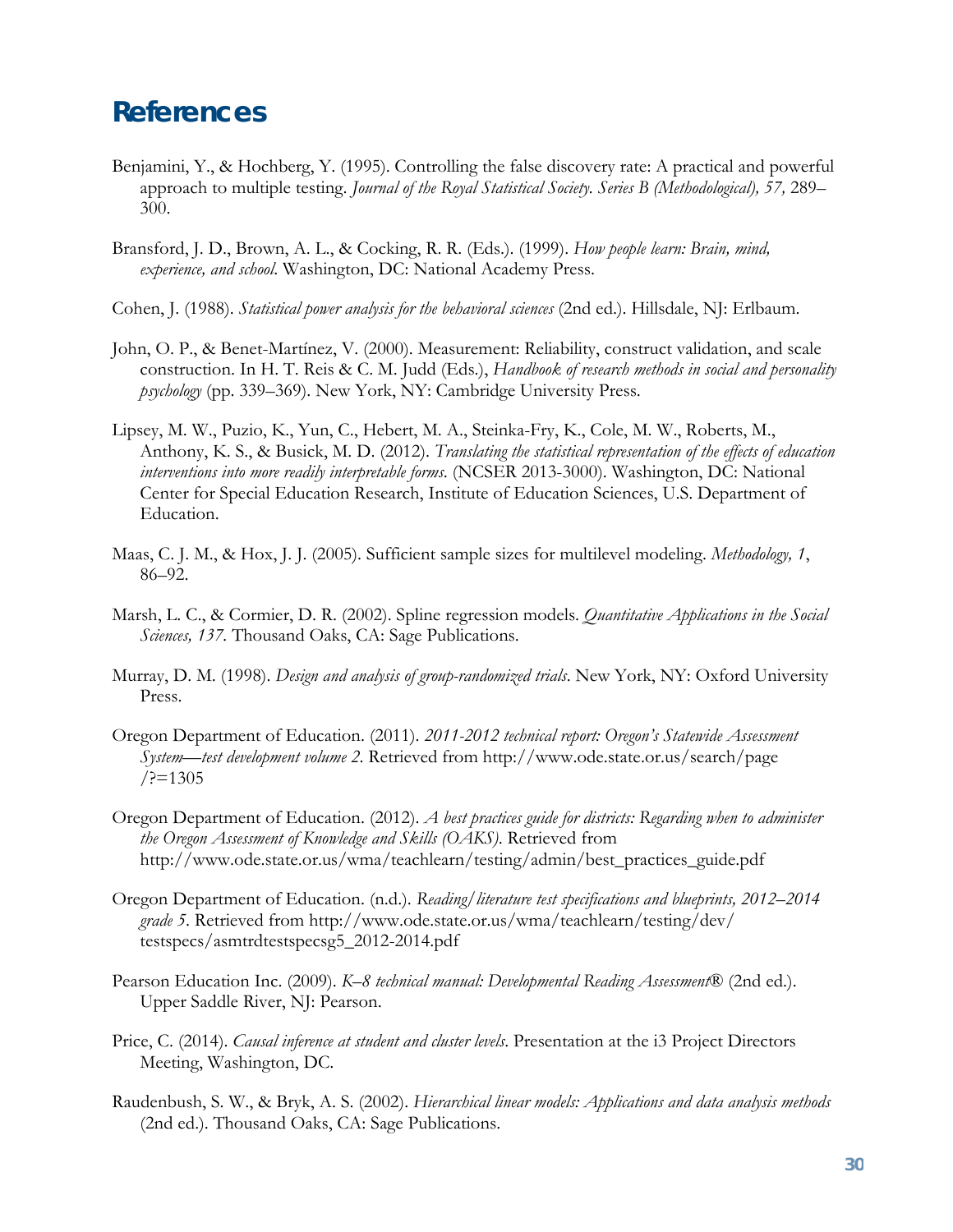- Schochet, P. Z. (2008). *Technical methods report: Guidelines for multiple testing in impact evaluations*. Washington, DC: National Center for Education Evaluation and Regional Assistance, Institute of Education Sciences, U.S. Department of Education.
- Schochet, P. Z., Puma, M., & Deke, J. (2014). *Understanding variation in treatment effects in education impact evaluations: An overview of quantitative methods* (NCEE 2014-4017). Washington, DC: U.S. Department of Education, Institute of Education Sciences, National Center for Education Evaluation and Regional Assistance, Analytic Technical Assistance and Development.
- Seidel, S., Tishman, S., Winner, E., Hetland, L., & Palmer, P. (2009). *The qualities of quality: Understanding excellence in arts education*. Cambridge, MA: Project Zero Publications.
- Shadish, W. R., Cook, T. D., & Campbell, D. T. (2002). *Experimental and quasi-experimental designs for generalized causal inference*. Boston, MA: Houghton Mifflin.
- Silva, E. (2009). *Measuring skills for the 21st century*. Washington, DC: Education Sector.
- U.S. Department of Education. (2014). *What Works Clearinghouse: Procedures and standards handbook* (Version 3.0). Washington, DC: Institute of Education Sciences.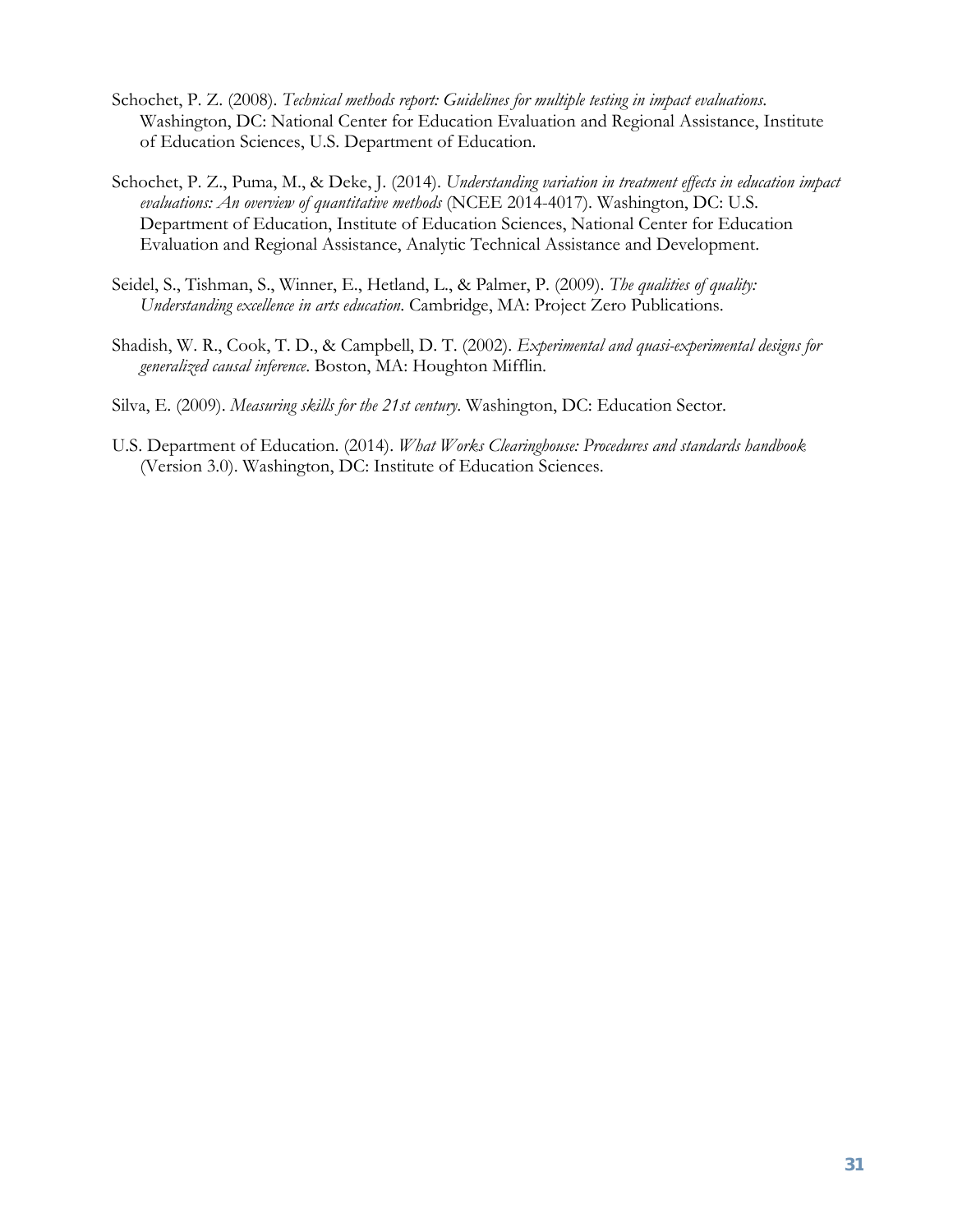## <span id="page-34-0"></span>**Appendix**

| Exhibit A-1. Baseline Comparisons on the School-Level Measures for Treatment and Control |  |
|------------------------------------------------------------------------------------------|--|
| <b>Schools</b>                                                                           |  |

|                                                                           |             | <b>Control Schools</b><br><b>Treatment Schools</b> |             |           |                   |         |                    |
|---------------------------------------------------------------------------|-------------|----------------------------------------------------|-------------|-----------|-------------------|---------|--------------------|
|                                                                           | <b>Mean</b> | <b>SD</b>                                          | <b>Mean</b> | <b>SD</b> | <b>Difference</b> | p value | <b>Effect Size</b> |
| School enrollment                                                         | 559.38      | 138.41                                             | 589.88      | 164.50    | $-30.50$          | .57     | $-0.20$            |
| Percentage of English<br>language learners                                | 19.04       | 14.58                                              | 20.35       | 18.37     | $-1.31$           | .82     | $-0.08$            |
| Percentage free/reduced-<br>price lunch                                   | 41.77       | 23.46                                              | 40.63       | 26.42     | 1.13              | .90     | 0.05               |
| Percentage minority                                                       | 48.30       | 12.84                                              | 47.84       | 18.54     | 0.47              | .93     | 0.03               |
| <b>OAKS Reading/Literature</b><br>test percentage meets<br>and above 2011 | 87.73       | 6.80                                               | 87.16       | 8.69      | 0.56              | .84     | 0.07               |
| <b>OAKS Writing test</b><br>percentage meets and<br>above 2011            | 58.32       | 13.72                                              | 53.46       | 14.17     | 4.86              | .33     | 0.35               |

Note. Treatment  $n = 16$ ; Control  $n = 16$ . The *p* values were calculated using *t* tests. The effect sizes were calculated by dividing the differences by the pooled standard deviations.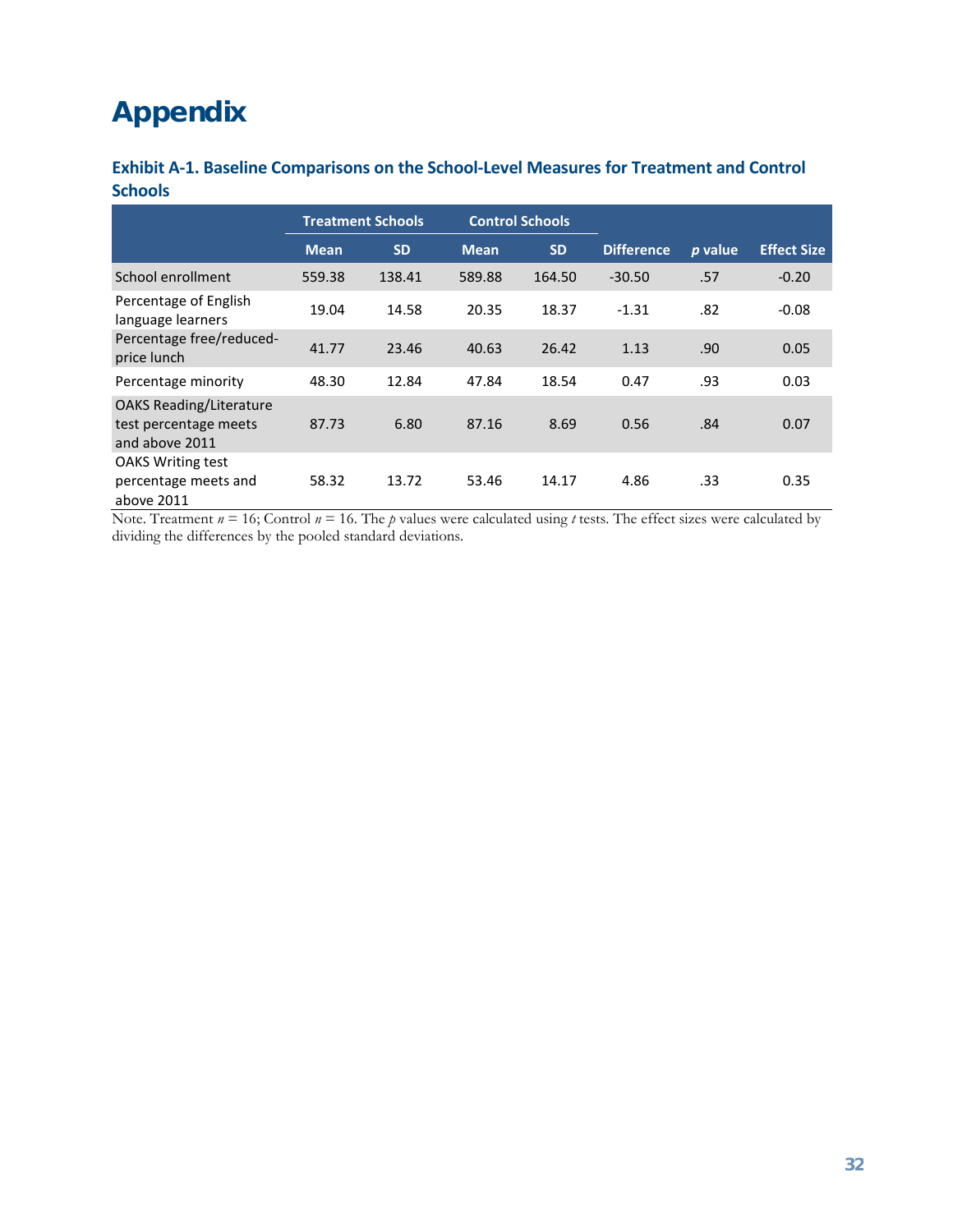#### **Exhibit A-2. Descriptions of the Eight Score Reporting Categories (SRCs) Comprising the OAKS Reading/Literature Test**

| <b>SRC</b>                                                                    | <b>Description</b>                                                                                                                                                                                                                                                                                                                                                                                                                                                                                                                                                                                                                                                                                                                                                                                                                                 |
|-------------------------------------------------------------------------------|----------------------------------------------------------------------------------------------------------------------------------------------------------------------------------------------------------------------------------------------------------------------------------------------------------------------------------------------------------------------------------------------------------------------------------------------------------------------------------------------------------------------------------------------------------------------------------------------------------------------------------------------------------------------------------------------------------------------------------------------------------------------------------------------------------------------------------------------------|
| SRC 1 - Vocabulary                                                            | In this skill area, students use appropriate strategies to determine the meaning of unknown words. For<br>the items on the state assessment, students are asked to focus primarily on context clues. Passages<br>providing context clues include well-known, high frequency words that explain the meaning of the<br>target word. The clues may be stated directly in a phrase or in sentences before or after use of the<br>target word, or they may be found through careful reading of the entire text. At some grade levels,<br>students may also be asked to use context clues to determine the meanings of words with multiple<br>meanings or of phrases, such as idioms and figurative expressions.                                                                                                                                         |
| SRC 2 - Read to<br>perform a task                                             | When reading to perform a task, students use skimming and scanning techniques to search for<br>information in what is termed "practical" text. Depending on the grade level, practical text may include<br>charts, schedules, directions, recipes, forms, maps, graphs, or job and consumer-related materials. The<br>reader's purpose is to look for information in order to do something. At grade 8 and at the high school<br>level, questions ask students to synthesize information and reach logical conclusions, not simply to<br>understand the selection's content.                                                                                                                                                                                                                                                                       |
| SRC 3 - Demonstrate<br>general<br>understanding                               | Students show a general understanding by accurately responding to questions about material that is<br>explicitly stated in the text. After reading informational text, students might be asked to identify an<br>article's topic statement, recall the correct sequence of events, or identify important details that were<br>stated in the reading passage. Similarly, after reading literary text, students might be asked questions<br>about the sequence of events in the plot or asked to identify details or events that were critical to the<br>development of the plot.                                                                                                                                                                                                                                                                    |
| SRC 4 - Develop an<br>interpretation                                          | To develop an interpretation, students must look beyond what is explicitly stated in a selection and<br>show a more complete understanding of what was read. For informational text, questions include<br>drawing inferences about the author's meaning, making predictions about forthcoming information in<br>the text or events that are likely to occur in the future, and drawing conclusions about reasons for<br>actions when those reasons are not explicitly stated. For literary text, students make predictions about<br>events likely to happen later in the story, interpret the story to uncover its themes, and draw<br>conclusions about traits present in the character and motivations for his or her actions.                                                                                                                   |
| $SRC 5 - Examine$<br>content and<br>structure:<br>Informational text          | Examining content and structure requires students to critically analyze and evaluate text. Students<br>stand apart from the text, consider it objectively, and evaluate its quality and effectiveness. For<br>informational text, questions ask students to consider the author's purpose and style. Depending on<br>the grade level, students may be asked about instances in which the author has relied on facts or<br>opinion; which arguments or statements have support; whether the passage has evidence of bias; and<br>what structural elements are present in the work. At the upper grades, students may be asked to<br>compare information and make connections across parts of a text or between texts. This reporting<br>category is not assessed at grade 3.                                                                        |
| $SRC 6 - Examine$<br>content and<br>structure: Literary<br>text               | Examining content and structure requires students to critically analyze and evaluate text. Students<br>stand apart from the text, consider it objectively, and evaluate its quality and effectiveness. For literary<br>text, students evaluate the use of literary elements and devices and the impact and purpose of their<br>use within a selection. Questions may ask students to examine selections to determine their mood or<br>tone and to determine how authors achieved that mood or tone. Students may be asked literary genre<br>questions at specific grades (poetry at grade 6 and drama at the high school level, for example). At the<br>upper grades, students may be asked to compare the treatment of themes and make connections<br>between two literary selections. This reporting category is not assessed at grades 3 and 4. |
| $SRC 8 - Reading$<br>informational text<br>$SRC 9 - Reading$<br>literary text | In addition to the overall reading score and subscores in the score reporting categories, beginning in<br>2012-2013, students will receive subscores in Reading Informational Text and Reading Literary Text.<br>This breakdown can be used to compare student performance on the items associated with literary<br>selections to performance on items relating to informational texts. This type of analysis at the<br>individual or group level can be used to help inform instruction.                                                                                                                                                                                                                                                                                                                                                          |

Note. The text on SRCs 1 through 6 has been reproduced from Oregon Department of Education's (2011) Technical Report on Oregon's Statewide Assessment System. The text on SRCs 8 and 9 has been reproduced from Oregon Department of Education's (n.d.) Reading/Literature Test Specifications and Blueprints 2012-2014. There is little publically available material on SRCs 8 and 9 because they were new in 2012-13.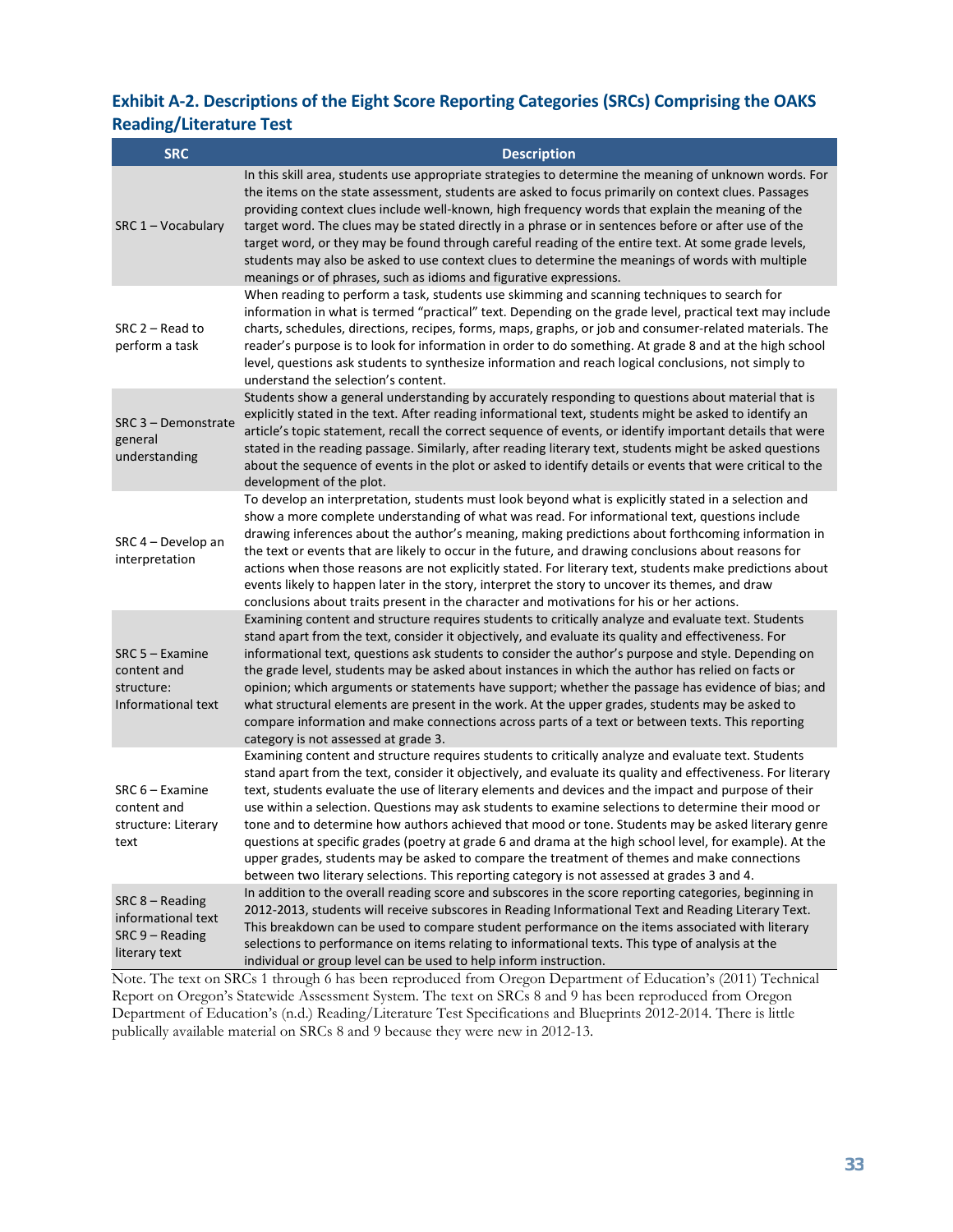### **Exhibit A-3. Number of Students Included in and Excluded from the Grade 3 CCU Analyses and the Attrition Rates**

|                                        | <b>Study Year</b> |                |                  |                |                  |                |  |  |
|----------------------------------------|-------------------|----------------|------------------|----------------|------------------|----------------|--|--|
|                                        | Year 1            |                | Year 2           |                | Year 3           |                |  |  |
|                                        | <b>Treatment</b>  | <b>Control</b> | <b>Treatment</b> | <b>Control</b> | <b>Treatment</b> | <b>Control</b> |  |  |
| <b>WWC Attrition Calculations</b>      |                   |                |                  |                |                  |                |  |  |
| Students randomized                    | 592               | 646            | 536              | 629            | 514              | 626            |  |  |
| Students randomized with complete data | 362               | 409            | 262              | 250            | 293              | 238            |  |  |
| Attrition rate                         | 38.9%             | 36.7%          | 51.1%            | 60.3%          | 43.0%            | 62.0%          |  |  |
| <b>Non-WWC Attrition Calculations</b>  |                   |                |                  |                |                  |                |  |  |
| All students in grade 3                | 594               | 660            | 505              | 616            | 539              | 631            |  |  |
| Students with complete data in grade 3 | 408               | 475            | 319              | 344            | 418              | 409            |  |  |
| Attrition rate                         | 31.3%             | 28.0%          | 36.8%            | 44.2%          | 22.4%            | 35.2%          |  |  |

### **Exhibit A-4. Number of Students Included in and Excluded from the Grade 4 CCU Analyses and the Attrition Rates**

|                                        | <b>Study Year</b> |                |                  |                |                  |                |  |  |
|----------------------------------------|-------------------|----------------|------------------|----------------|------------------|----------------|--|--|
|                                        | Year 1            |                | Year 2           |                | Year 3           |                |  |  |
|                                        | <b>Treatment</b>  | <b>Control</b> | <b>Treatment</b> | <b>Control</b> | <b>Treatment</b> | <b>Control</b> |  |  |
| <b>WWC Attrition Calculations</b>      |                   |                |                  |                |                  |                |  |  |
| Students randomized                    | 523               | 619            | 592              | 646            | 536              | 629            |  |  |
| Students randomized with complete data | 244               | 216            | 258              | 364            | 313              | 367            |  |  |
| <b>Attrition rate</b>                  | 53.3%             | 65.1%          | 56.4%            | 43.7%          | 41.6%            | 41.7%          |  |  |
| <b>Non-WWC Attrition Calculations</b>  |                   |                |                  |                |                  |                |  |  |
| All students in grade 3                | 520               | 625            | 591              | 626            | 540              | 661            |  |  |
| Students with complete data in grade 3 | 265               | 252            | 308              | 481            | 413              | 541            |  |  |
| Attrition rate                         | 49.0%             | 59.7%          | 47.9%            | 23.2%          | 23.5%            | 18.2%          |  |  |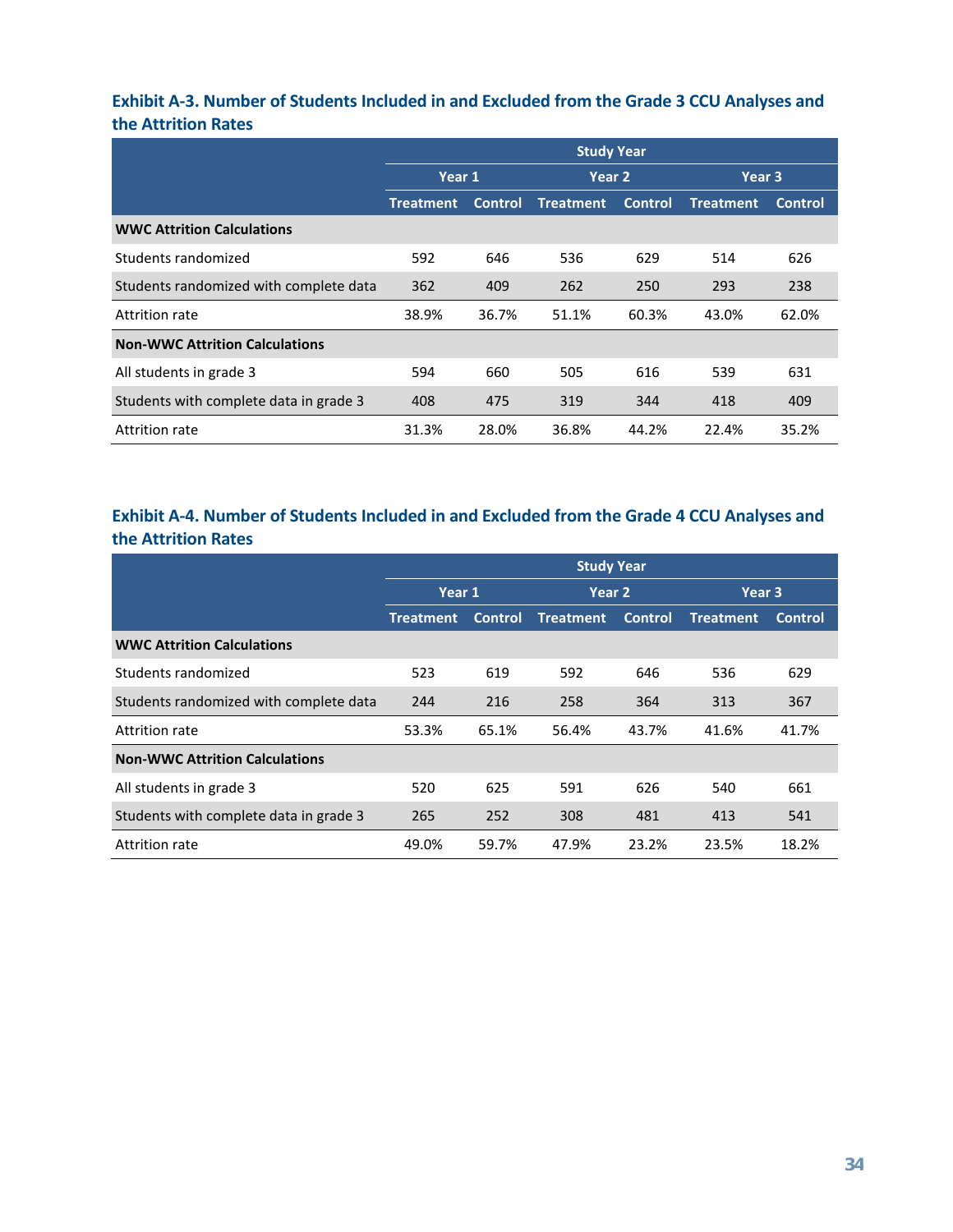#### **Exhibit A-5. Number of Students Included in and Excluded from the Grade 5 CCU Analyses and the Attrition Rates**

|                                        | <b>Study Year</b> |                |                  |                |                  |                |  |  |
|----------------------------------------|-------------------|----------------|------------------|----------------|------------------|----------------|--|--|
|                                        | Year 1            |                | Year 2           |                | Year 3           |                |  |  |
|                                        | Treatment         | <b>Control</b> | <b>Treatment</b> | <b>Control</b> | <b>Treatment</b> | <b>Control</b> |  |  |
| <b>WWC Attrition Calculations</b>      |                   |                |                  |                |                  |                |  |  |
| Students randomized                    | 541               | 622            | 523              | 619            | 592              | 646            |  |  |
| Students randomized with complete data | 222               | 218            | 251              | 303            | 329              | 283            |  |  |
| Attrition rate                         | 59.0%             | 65.0%          | 52.0%            | 51.1%          | 44.4%            | 56.2%          |  |  |
| <b>Non-WWC Attrition Calculations</b>  |                   |                |                  |                |                  |                |  |  |
| All students in grade 3                | 538               | 638            | 503              | 599            | 609              | 642            |  |  |
| Students with complete data in grade 3 | 239               | 262            | 301              | 394            | 408              | 411            |  |  |
| Attrition rate                         | 55.6%             | 58.9%          | 40.2%            | 34.2%          | 33.0%            | 36.0%          |  |  |

### **Exhibit A-6. Baseline Comparisons on the Demographic Characteristics for Treatment and Control Students Included in the One-Year OAKS Analyses**

|                          | <b>Treatment Students</b> |              |       | <b>Control Students</b> |                   |         |
|--------------------------|---------------------------|--------------|-------|-------------------------|-------------------|---------|
|                          | $\frac{9}{6}$             | $\mathsf{n}$ | %     | $\mathsf{n}$            | <b>Difference</b> | p value |
| Free/reduced-price lunch | 39.2%                     | 2,239        | 40.2% | 2,456                   | $-1.0%$           | .99     |
| English language learner | 15.2%                     | 868          | 18.4% | 1,122                   | $-3.2%$           | .89     |
| Below grade-level reader | 20.4%                     | 1,169        | 20.7% | 1,265                   | $-0.3%$           | .72     |
| African American/Black   | 2.9%                      | 164          | 2.3%  | 138                     | 0.6%              | .15     |
| Asian/Pacific Islander   | 15.9%                     | 910          | 13.2% | 809                     | 2.7%              | .54     |
| Hispanic/Latino          | 23.3%                     | 1,334        | 27.1% | 1,654                   | $-3.7%$           | .91     |
| White                    | 51.3%                     | 2,934        | 49.8% | 3,042                   | 1.5%              | .85     |
| Other                    | 6.6%                      | 377          | 7.6%  | 467                     | $-1.1%$           | .13     |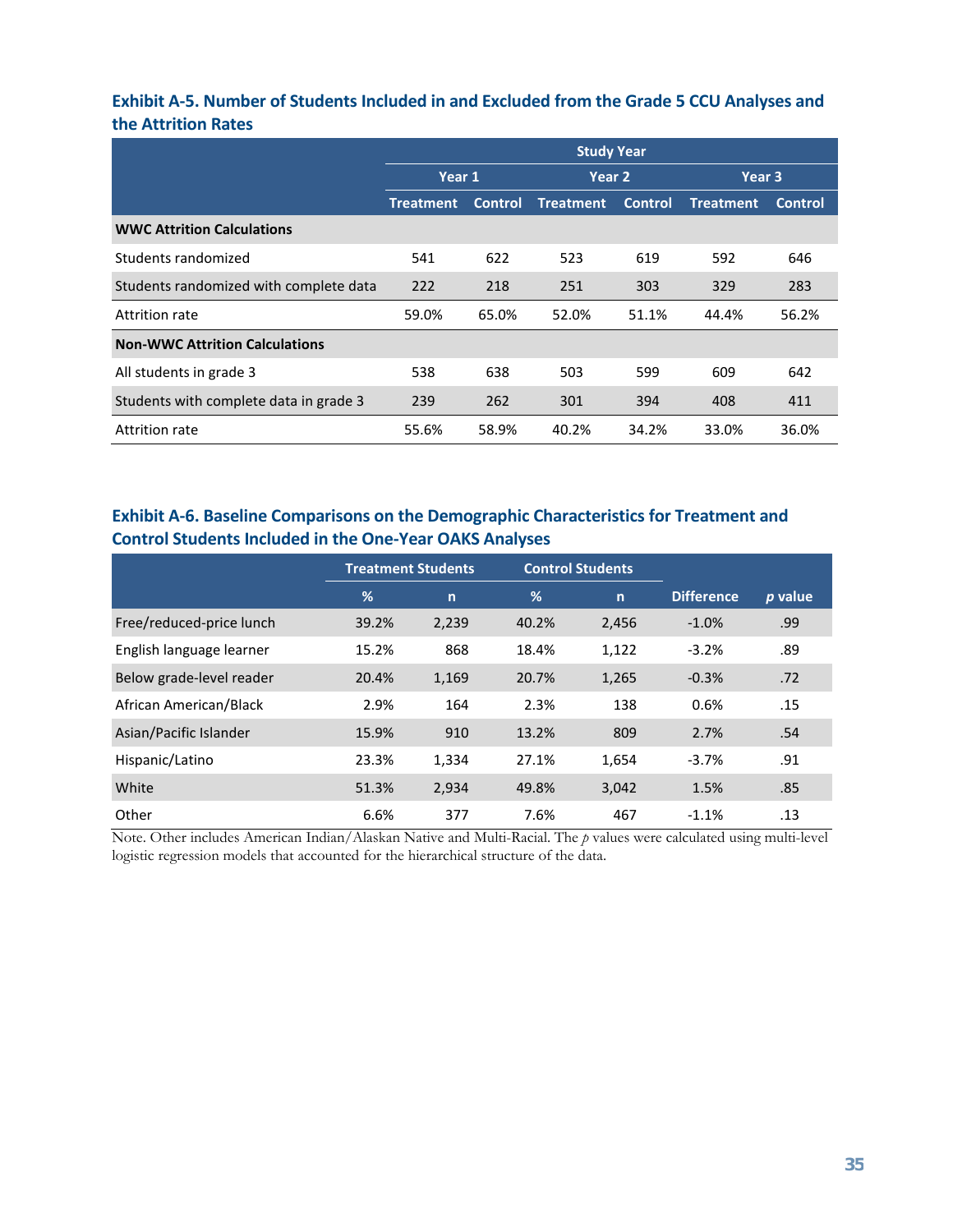|                          |       | <b>Control Students</b><br><b>Treatment Students</b> |       |             |                   |         |
|--------------------------|-------|------------------------------------------------------|-------|-------------|-------------------|---------|
|                          | %     | $\mathsf{n}$                                         | %     | $\mathbf n$ | <b>Difference</b> | p value |
| Free/reduced-price lunch | 38.8% | 1,291                                                | 39.4% | 1,413       | $-0.5%$           | .99     |
| English language learner | 14.3% | 476                                                  | 18.1% | 649         | $-3.8%$           | .96     |
| Below grade-level reader | 22.7% | 756                                                  | 22.4% | 803         | 0.4%              | .70     |
| African American/Black   | 2.9%  | 98                                                   | 1.8%  | 66          | 1.1%              | .01     |
| Asian/Pacific Islander   | 16.3% | 541                                                  | 13.0% | 468         | 3.2%              | .50     |
| Hispanic/Latino          | 23.1% | 769                                                  | 26.9% | 964         | $-3.7%$           | .99     |
| White                    | 51.0% | 1,696                                                | 50.6% | 1,816       | 0.4%              | .89     |
| Other                    | 6.6%  | 221                                                  | 7.7%  | 276         | $-1.0%$           | .18     |

### **Exhibit A-7. Baseline Comparisons on the Demographic Characteristics for Treatment and Control Students Included in the Two-Year OAKS Analyses**

Note. Other includes American Indian/Alaskan Native and Multi-Racial. The *p* values were calculated using multi-level logistic regression models that accounted for the hierarchical structure of the data.

### **Exhibit A-8. Baseline Comparisons on the Demographic Characteristics for Treatment and Control Students Included in the Three-Year OAKS Analyses**

|                          | <b>Control Students</b><br><b>Treatment Students</b> |              |       |              |                   |         |
|--------------------------|------------------------------------------------------|--------------|-------|--------------|-------------------|---------|
|                          | %                                                    | $\mathsf{n}$ | %     | $\mathsf{n}$ | <b>Difference</b> | p value |
| Free/reduced-price lunch | 36.5%                                                | 393          | 37.4% | 452          | $-0.9%$           | .96     |
| English language learner | 12.6%                                                | 136          | 14.5% | 175          | $-1.9%$           | .58     |
| Below grade-level reader | 30.7%                                                | 331          | 27.2% | 328          | 3.6%              | .38     |
| African American/Black   | 2.9%                                                 | 31           | 1.9%  | 23           | 1.0%              | .14     |
| Asian/Pacific Islander   | 15.6%                                                | 168          | 12.8% | 155          | 2.8%              | .79     |
| Hispanic/Latino          | 23.6%                                                | 254          | 26.7% | 323          | $-3.2%$           | .79     |
| White                    | 51.1%                                                | 550          | 50.5% | 610          | 0.6%              | .75     |
| Other                    | 6.9%                                                 | 74           | 8.0%  | 97           | $-1.2%$           | .49     |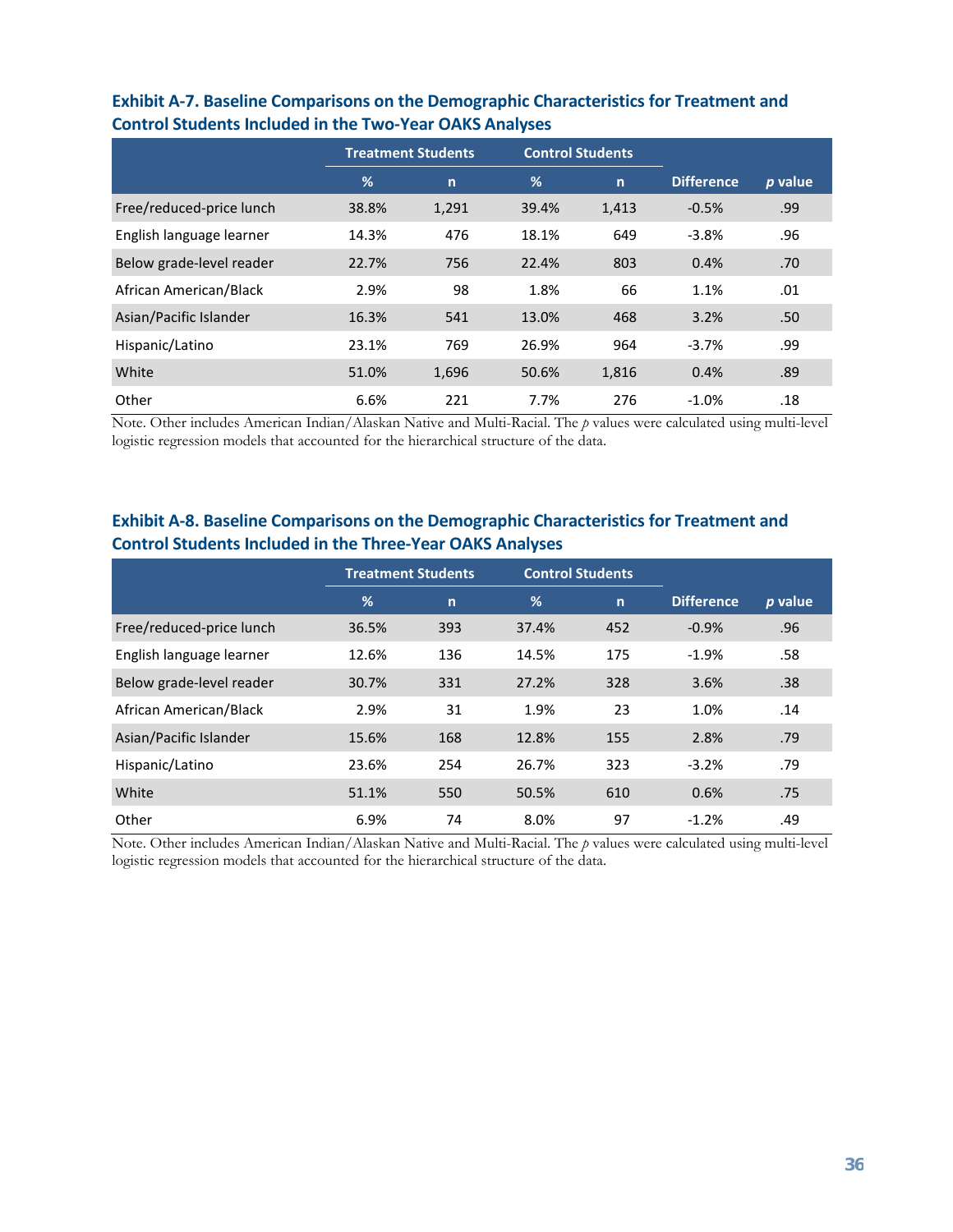|                          | <b>Treatment Students</b> |              | <b>Control Students</b> |              |                   |         |
|--------------------------|---------------------------|--------------|-------------------------|--------------|-------------------|---------|
|                          | $\frac{9}{6}$             | $\mathsf{n}$ | %                       | $\mathsf{n}$ | <b>Difference</b> | p value |
| Free/reduced-price lunch | 30.1%                     | 123          | 48.8%                   | 232          | $-18.7%$          | .44     |
| English language learner | 17.9%                     | 73           | 30.5%                   | 145          | $-12.6%$          | .41     |
| African American/Black   | 1.2%                      | 5            | 3.2%                    | 15           | $-1.9%$           | .17     |
| Asian                    | 22.1%                     | 90           | 17.9%                   | 85           | 4.2%              | .79     |
| Hispanic/Latino          | 20.8%                     | 85           | 34.7%                   | 165          | $-13.9%$          | .44     |
| White                    | 52.5%                     | 214          | 37.7%                   | 179          | 14.8%             | .07     |
| Other                    | 3.4%                      | 14           | 6.5%                    | 31           | $-3.1%$           | .08     |

#### **Exhibit A-9. Baseline Comparisons on the Demographic Characteristics for Treatment and Control Third Graders Included in the Year 1 CCU Analyses**

Note. Other includes American Indian/Alaskan Native and Multi-Racial. The *p* values were calculated using multi-level logistic regression models that accounted for the hierarchical structure of the data.

#### **Exhibit A-10. Baseline Comparisons on the Demographic Characteristics for Treatment and Control Third Graders Included in the Year 2 CCU Analyses**

|                          | <b>Treatment Students</b> |              | <b>Control Students</b> |              |                   |         |
|--------------------------|---------------------------|--------------|-------------------------|--------------|-------------------|---------|
|                          | %                         | $\mathsf{n}$ | %                       | $\mathsf{n}$ | <b>Difference</b> | p value |
| Free/reduced-price lunch | 33.9%                     | 108          | 37.8%                   | 130          | $-3.9%$           | .66     |
| English language learner | 20.7%                     | 66           | 23.0%                   | 79           | $-2.3%$           | .39     |
| African American/Black   | 0.9%                      | 3            | 2.6%                    | 9            | $-1.7%$           | .36     |
| Asian                    | 26.6%                     | 85           | 26.2%                   | 90           | 0.5%              | .86     |
| Hispanic/Latino          | 22.3%                     | 71           | 27.6%                   | 95           | $-5.4%$           | .54     |
| White                    | 41.4%                     | 132          | 36.3%                   | 125          | 5.0%              | .28     |
| Other                    | 8.8%                      | 28           | 7.3%                    | 25           | 1.5%              | .47     |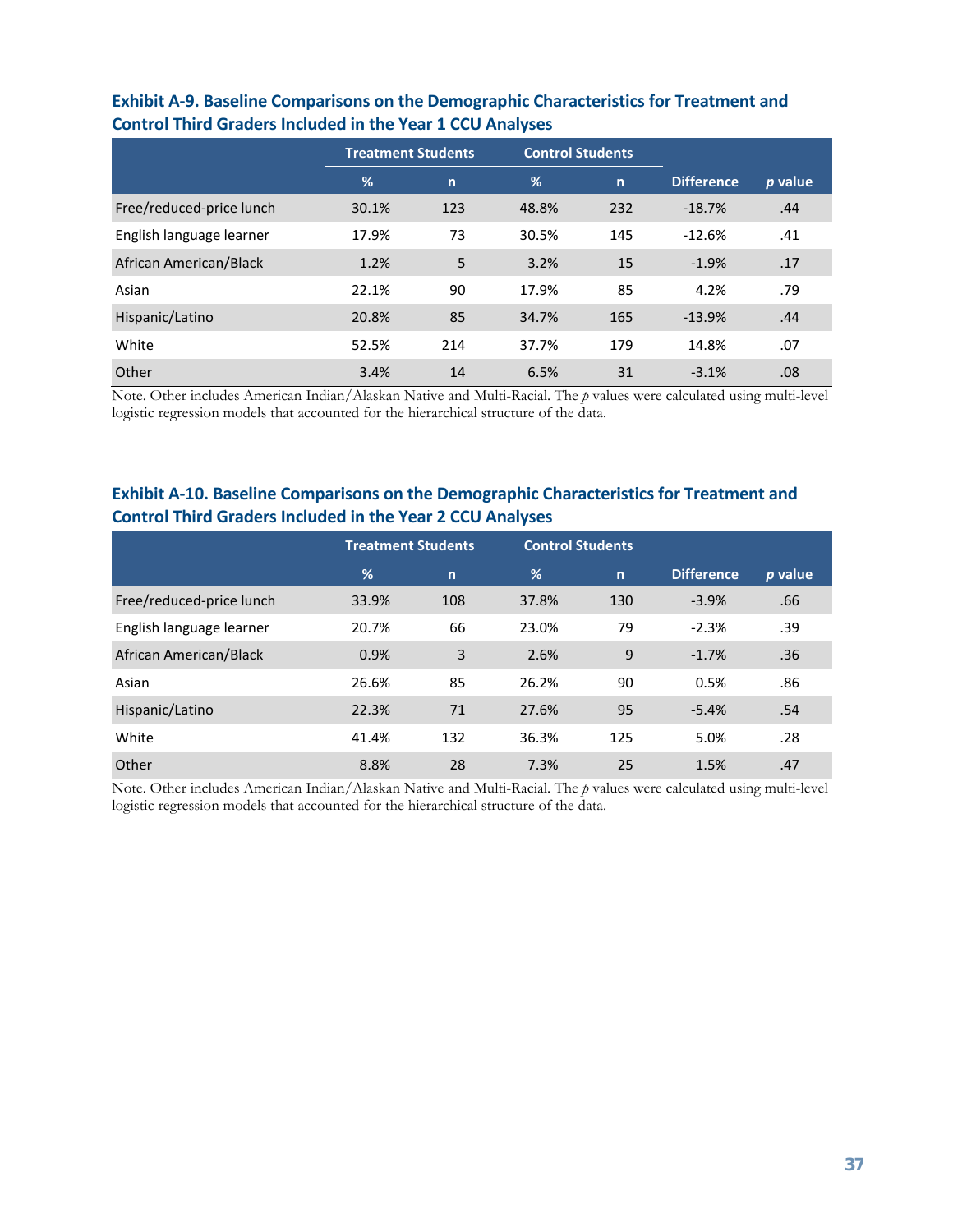|                          | <b>Treatment Students</b> |              | <b>Control Students</b> |              |                   |         |
|--------------------------|---------------------------|--------------|-------------------------|--------------|-------------------|---------|
|                          | $\frac{9}{6}$             | $\mathsf{n}$ | %                       | $\mathsf{n}$ | <b>Difference</b> | p value |
| Free/reduced-price lunch | 33.7%                     | 141          | 45.7%                   | 187          | $-12.0%$          | .33     |
| English language learner | 19.9%                     | 83           | 30.3%                   | 124          | $-10.5%$          | .16     |
| African American/Black   | 1.2%                      | 5            | 1.5%                    | 6            | $-0.3%$           | .84     |
| Asian                    | 23.4%                     | 98           | 22.2%                   | 91           | 1.2%              | .58     |
| Hispanic/Latino          | 20.8%                     | 87           | 28.9%                   | 118          | $-8.0%$           | .45     |
| White                    | 48.3%                     | 202          | 38.9%                   | 159          | 9.5%              | .15     |
| Other                    | 6.2%                      | 26           | 8.6%                    | 35           | $-2.3%$           | .20     |

#### **Exhibit A-11. Baseline Comparisons on the Demographic Characteristics for Treatment and Control Third Graders Included in the Year 3 CCU Analyses**

Note. Other includes American Indian/Alaskan Native and Multi-Racial. The *p* values were calculated using multi-level logistic regression models that accounted for the hierarchical structure of the data.

#### **Exhibit A-12. Baseline Comparisons on the Demographic Characteristics for Treatment and Control Fourth Graders Included in the Year 1 CCU Analyses**

|                          | <b>Treatment Students</b> |              | <b>Control Students</b> |              |                   |         |  |
|--------------------------|---------------------------|--------------|-------------------------|--------------|-------------------|---------|--|
|                          | %                         | $\mathsf{n}$ | %                       | $\mathsf{n}$ | <b>Difference</b> | p value |  |
| Free/reduced-price lunch | 31.3%                     | 83           | 41.7%                   | 105          | $-10.3%$          | .55     |  |
| English language learner | 14.0%                     | 37           | 18.7%                   | 47           | $-4.7%$           | .62     |  |
| African American/Black   | 3.4%                      | 9            | 2.4%                    | 6            | 1.0%              | .56     |  |
| Asian                    | 22.3%                     | 59           | 17.9%                   | 45           | 4.4%              | .88     |  |
| Hispanic/Latino          | 21.1%                     | 56           | 29.4%                   | 74           | $-8.2%$           | .71     |  |
| White                    | 46.8%                     | 124          | 43.3%                   | 109          | 3.5%              | .57     |  |
| Other                    | 6.4%                      | 17           | 7.1%                    | 18           | $-0.7%$           | .80     |  |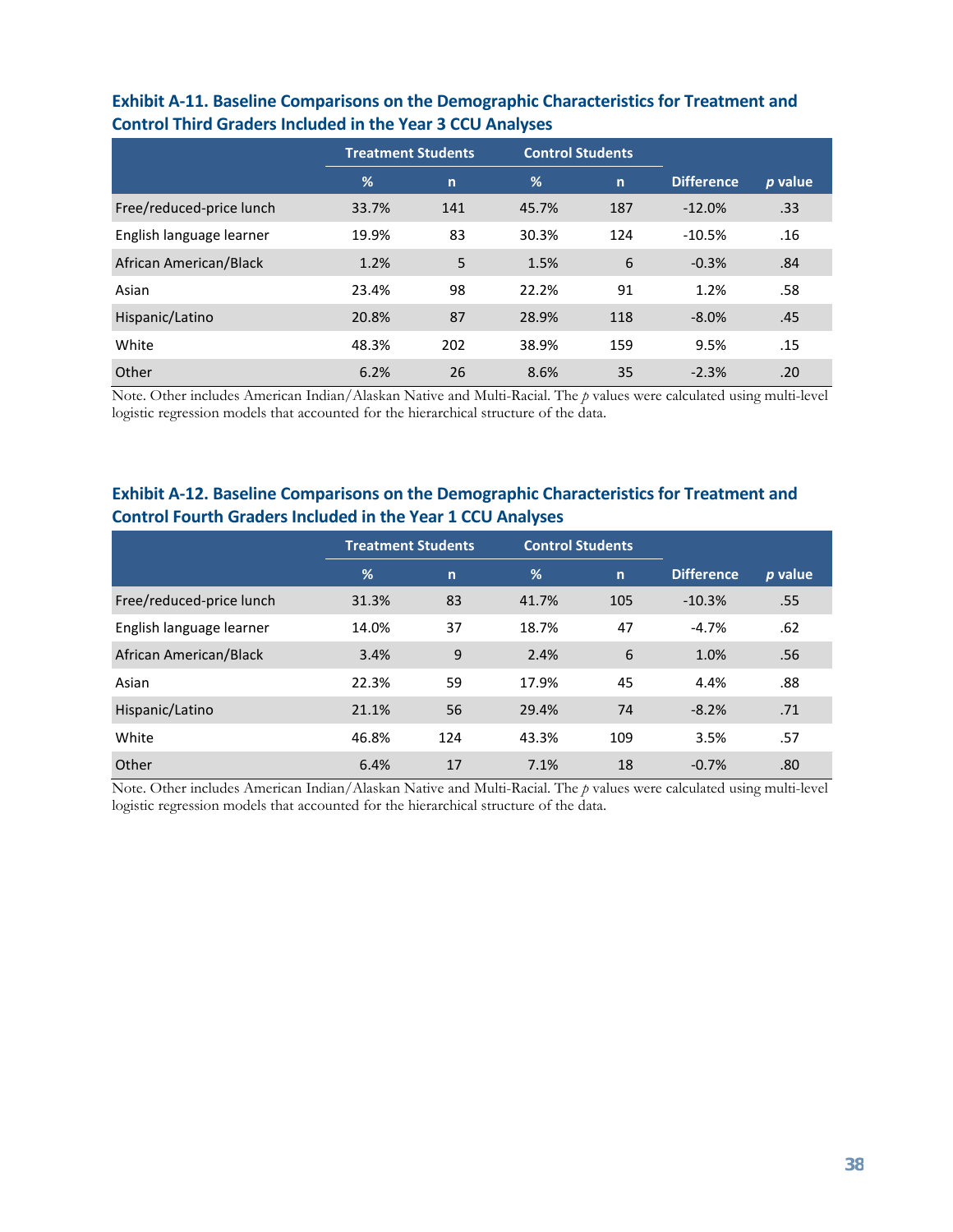|                          | <b>Treatment Students</b> |              | <b>Control Students</b> |              |                   |         |
|--------------------------|---------------------------|--------------|-------------------------|--------------|-------------------|---------|
|                          | %                         | $\mathsf{n}$ | %                       | $\mathsf{n}$ | <b>Difference</b> | p value |
| Free/reduced-price lunch | 38.3%                     | 118          | 44.3%                   | 213          | $-6.0%$           | .57     |
| English language learner | 23.1%                     | 71           | 27.2%                   | 131          | $-4.2%$           | .49     |
| African American/Black   | 1.0%                      | 3            | 2.3%                    | 11           | $-1.3%$           | .31     |
| Asian                    | 22.4%                     | 69           | 21.8%                   | 105          | 0.6%              | .79     |
| Hispanic/Latino          | 26.9%                     | 83           | 32.2%                   | 155          | $-5.3%$           | .52     |
| White                    | 46.1%                     | 142          | 36.4%                   | 175          | 9.7%              | .14     |
| Other                    | 3.6%                      | 11           | 7.3%                    | 35           | $-3.7%$           | .11     |

#### **Exhibit A-13. Baseline Comparisons on the Demographic Characteristics for Treatment and Control Fourth Graders Included in the Year 2 CCU Analyses**

Note. Other includes American Indian/Alaskan Native and Multi-Racial. The *p* values were calculated using multi-level logistic regression models that accounted for the hierarchical structure of the data.

#### **Exhibit A-14. Baseline Comparisons on the Demographic Characteristics for Treatment and Control Fourth Graders Included in the Year 3 CCU Analyses**

|                          | <b>Treatment Students</b> |                | <b>Control Students</b> |              |                   |         |  |
|--------------------------|---------------------------|----------------|-------------------------|--------------|-------------------|---------|--|
|                          | %                         | $\mathsf{n}$   | %                       | $\mathsf{n}$ | <b>Difference</b> | p value |  |
| Free/reduced-price lunch | 27.4%                     | 113            | 46.0%                   | 249          | $-18.7%$          | .40     |  |
| English language learner | 16.9%                     | 70             | 31.8%                   | 172          | $-14.8%$          | .21     |  |
| African American/Black   | 1.0%                      | $\overline{4}$ | 2.2%                    | 12           | $-1.2%$           | .31     |  |
| Asian                    | 26.4%                     | 109            | 20.3%                   | 110          | 6.1%              | .50     |  |
| Hispanic/Latino          | 19.4%                     | 80             | 33.8%                   | 183          | $-14.5%$          | .69     |  |
| White                    | 44.6%                     | 184            | 38.3%                   | 207          | 6.3%              | .38     |  |
| Other                    | 8.7%                      | 36             | 5.4%                    | 29           | 3.4%              | .12     |  |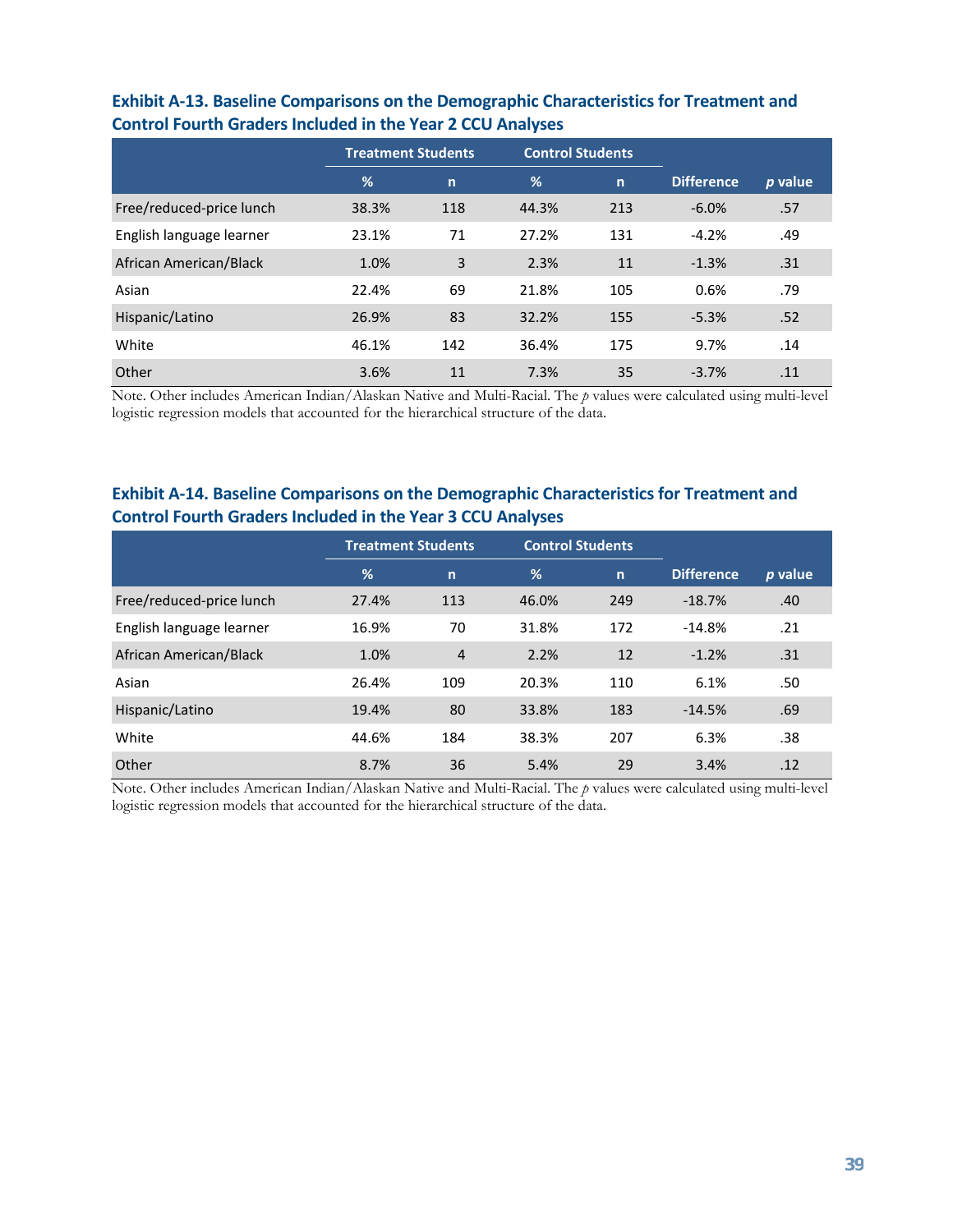|                          | <b>Treatment Students</b> |                | <b>Control Students</b> |              |                   |         |
|--------------------------|---------------------------|----------------|-------------------------|--------------|-------------------|---------|
|                          | %                         | $\mathsf{n}$   | %                       | $\mathsf{n}$ | <b>Difference</b> | p value |
| Free/reduced-price lunch | 31.4%                     | 75             | 50.8%                   | 133          | $-19.4%$          | .57     |
| English language learner | 14.6%                     | 35             | 15.3%                   | 40           | $-0.6%$           | .57     |
| African American/Black   | 1.7%                      | $\overline{4}$ | 3.4%                    | 9            | $-1.8%$           | .30     |
| Asian                    | 14.2%                     | 34             | 16.4%                   | 43           | $-2.2%$           | .50     |
| Hispanic/Latino          | 21.3%                     | 51             | 31.3%                   | 82           | $-10.0%$          | .63     |
| White                    | 56.5%                     | 135            | 43.1%                   | 113          | 13.4%             | .14     |
| Other                    | 6.3%                      | 15             | 5.7%                    | 15           | 0.6%              | .87     |

#### **Exhibit A-15. Baseline Comparisons on the Demographic Characteristics for Treatment and Control Fifth Graders Included in the Year 1 CCU Analyses**

Note. Other includes American Indian/Alaskan Native and Multi-Racial. The *p* values were calculated using multi-level logistic regression models that accounted for the hierarchical structure of the data.

#### **Exhibit A-16. Baseline Comparisons on the Demographic Characteristics for Treatment and Control Fifth Graders Included in the Year 2 CCU Analyses**

|                          | <b>Treatment Students</b> |              | <b>Control Students</b> |              |                   |         |
|--------------------------|---------------------------|--------------|-------------------------|--------------|-------------------|---------|
|                          | %                         | $\mathsf{n}$ | %                       | $\mathsf{n}$ | <b>Difference</b> | p value |
| Free/reduced-price lunch | 35.2%                     | 106          | 50.8%                   | 200          | $-15.5%$          | .54     |
| English language learner | 18.3%                     | 55           | 22.3%                   | 88           | $-4.1%$           | .99     |
| African American/Black   | 3.0%                      | 9            | 2.8%                    | 11           | 0.2%              | .71     |
| Asian                    | 25.6%                     | 77           | 17.5%                   | 69           | 8.1%              | .70     |
| Hispanic/Latino          | 22.6%                     | 68           | 37.3%                   | 147          | $-14.7%$          | .49     |
| White                    | 46.5%                     | 140          | 36.8%                   | 145          | 9.7%              | .38     |
| Other                    | 2.3%                      | 7            | 5.6%                    | 22           | $-3.3%$           | .05     |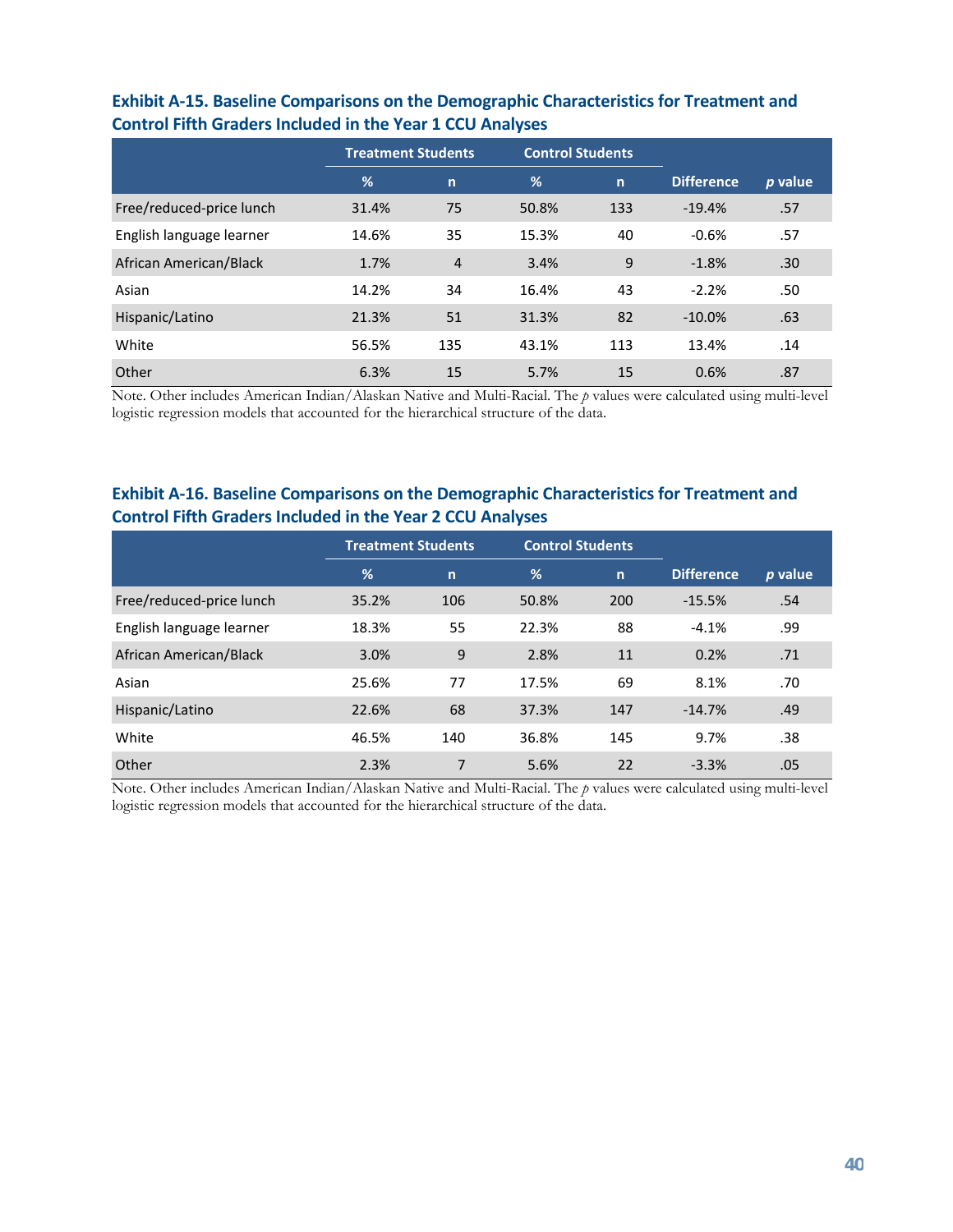|                          | <b>Treatment Students</b> |              | <b>Control Students</b> |              |                   |         |
|--------------------------|---------------------------|--------------|-------------------------|--------------|-------------------|---------|
|                          | %                         | $\mathsf{n}$ | %                       | $\mathsf{n}$ | <b>Difference</b> | p value |
| Free/reduced-price lunch | 26.0%                     | 106          | 44.8%                   | 184          | $-18.8%$          | .40     |
| English language learner | 11.3%                     | 46           | 20.9%                   | 86           | $-9.7%$           | .33     |
| African American/Black   | 2.2%                      | 9            | 2.7%                    | 11           | $-0.5%$           | .72     |
| Asian                    | 23.5%                     | 96           | 20.2%                   | 83           | 3.3%              | .72     |
| Hispanic/Latino          | 17.9%                     | 73           | 33.3%                   | 137          | $-15.4%$          | .37     |
| White                    | 51.7%                     | 211          | 36.7%                   | 151          | 15.0%             | .10     |
| Other                    | 4.7%                      | 19           | 7.1%                    | 29           | $-2.4%$           | .15     |

#### **Exhibit A-17. Baseline Comparisons on the Demographic Characteristics for Treatment and Control Fifth Graders Included in the Year 3 CCU Analyses**

Note. Other includes American Indian/Alaskan Native and Multi-Racial. The *p* values were calculated using multi-level logistic regression models that accounted for the hierarchical structure of the data.

#### **Exhibit A-18. Means and Standard Deviations on the Pre-Test CCU Assessments for Treatment and Control Students in Grade 4, by English Language Learner Status**

|                                 |             | <b>Treatment</b> |              | <b>Control</b> |           |              |                    |     |             |  | <b>Effect</b> |
|---------------------------------|-------------|------------------|--------------|----------------|-----------|--------------|--------------------|-----|-------------|--|---------------|
|                                 | <b>Mean</b> | <b>SD</b>        | $\mathsf{n}$ | <b>Mean</b>    | <b>SD</b> | $\mathsf{n}$ | Difference p value |     | <b>Size</b> |  |               |
| Year 1                          |             |                  |              |                |           |              |                    |     |             |  |               |
| English language<br>learner     | 14.66       | 5.56             | 37           | 15.03          | 6.11      | 47           |                    |     | $-0.06$     |  |               |
| Non-English<br>language learner | 22.60       | 8.18             | 228          | 23.20          | 9.32      | 205          | 0.23               | .91 | $-0.07$     |  |               |
| Year 2                          |             |                  |              |                |           |              |                    |     |             |  |               |
| English language<br>learner     | 14.45       | 8.14             | 71           | 15.77          | 7.66      | 131          |                    |     | $-0.17$     |  |               |
| Non-English<br>language learner | 22.34       | 9.22             | 237          | 23.29          | 8.41      | 350          | $-0.37$            | .82 | $-0.11$     |  |               |
| Year 3                          |             |                  |              |                |           |              |                    |     |             |  |               |
| English language<br>learner     | 16.01       | 7.85             | 70           | 15.36          | 7.12      | 172          |                    |     | 0.09        |  |               |
| Non-English<br>language learner | 22.20       | 8.50             | 343          | 22.10          | 9.01      | 369          | 0.55               | .71 | 0.01        |  |               |

Note. The means for the treatment subgroups were calculated by adding the means for the control subgroups and the estimates from the HLM models that contrasted the treatment and control groups and the differential effect of the treatment for the subgroups (i.e., the "Difference" column). The effect sizes were calculated by dividing the differences between the means for the treatment and control groups by the pooled standard deviations.